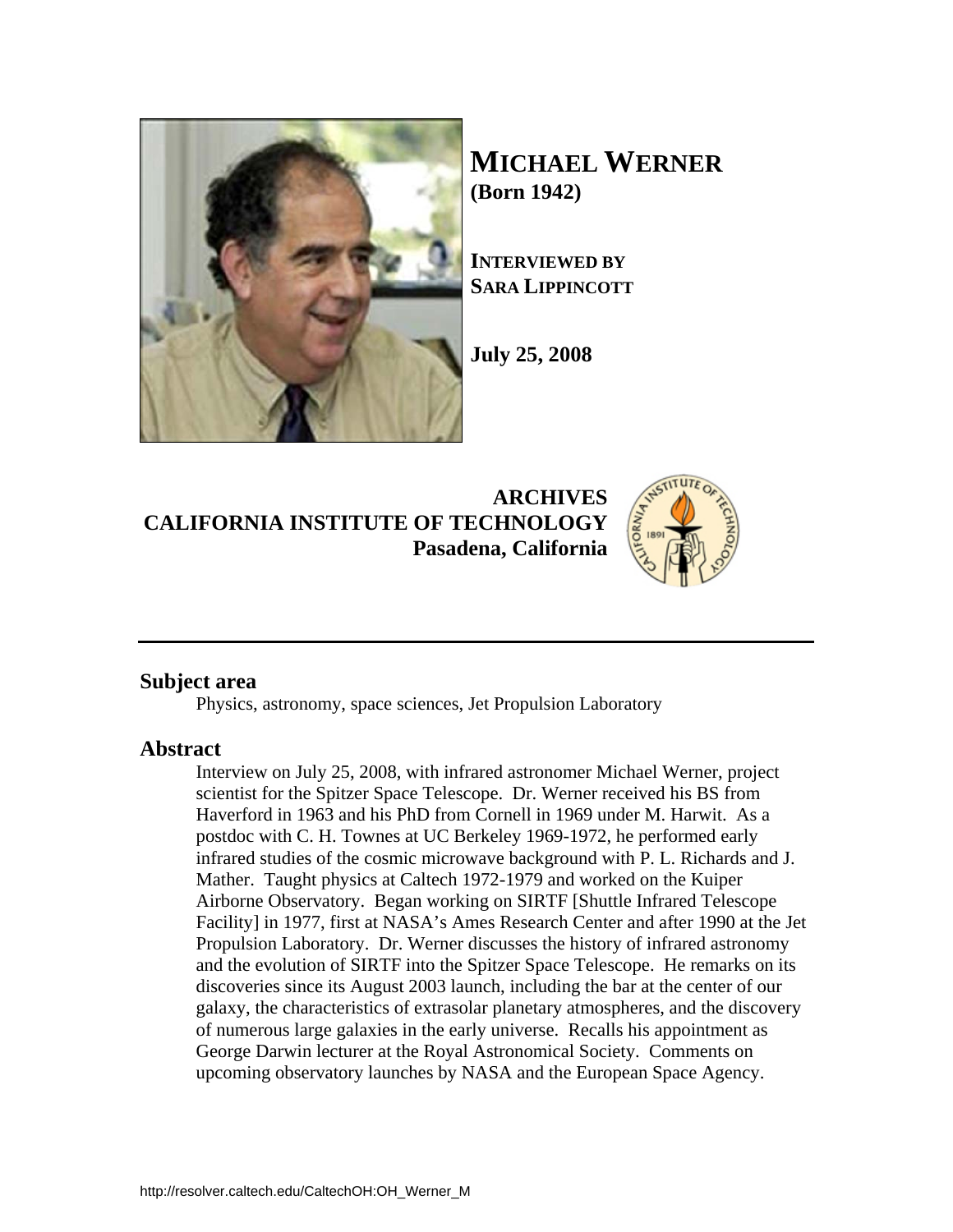# **Administrative information**

#### **Access**

The interview is unrestricted.

#### **Copyright**

 Copyright has been assigned to the California Institute of Technology © 2009. All requests for permission to publish or quote from the transcript must be submitted in writing to the Caltech Archives.

## **Preferred citation**

 Werner, Michael. Interview by Sara Lippincott. Pasadena, California, July 25, 2008. Oral History Project, California Institute of Technology Archives. Retrieved [supply date of retrieval] from the World Wide Web: http://resolver.caltech.edu/CaltechOH:OH\_Werner\_M

#### **Contact information**

 Archives, California Institute of Technology Mail Code 015A-74 Pasadena, CA 91125 Phone: (626)395-2704 Fax: (626)395-4073 Email: archives@caltech.edu

Graphics and content © 2009 California Institute of Technology.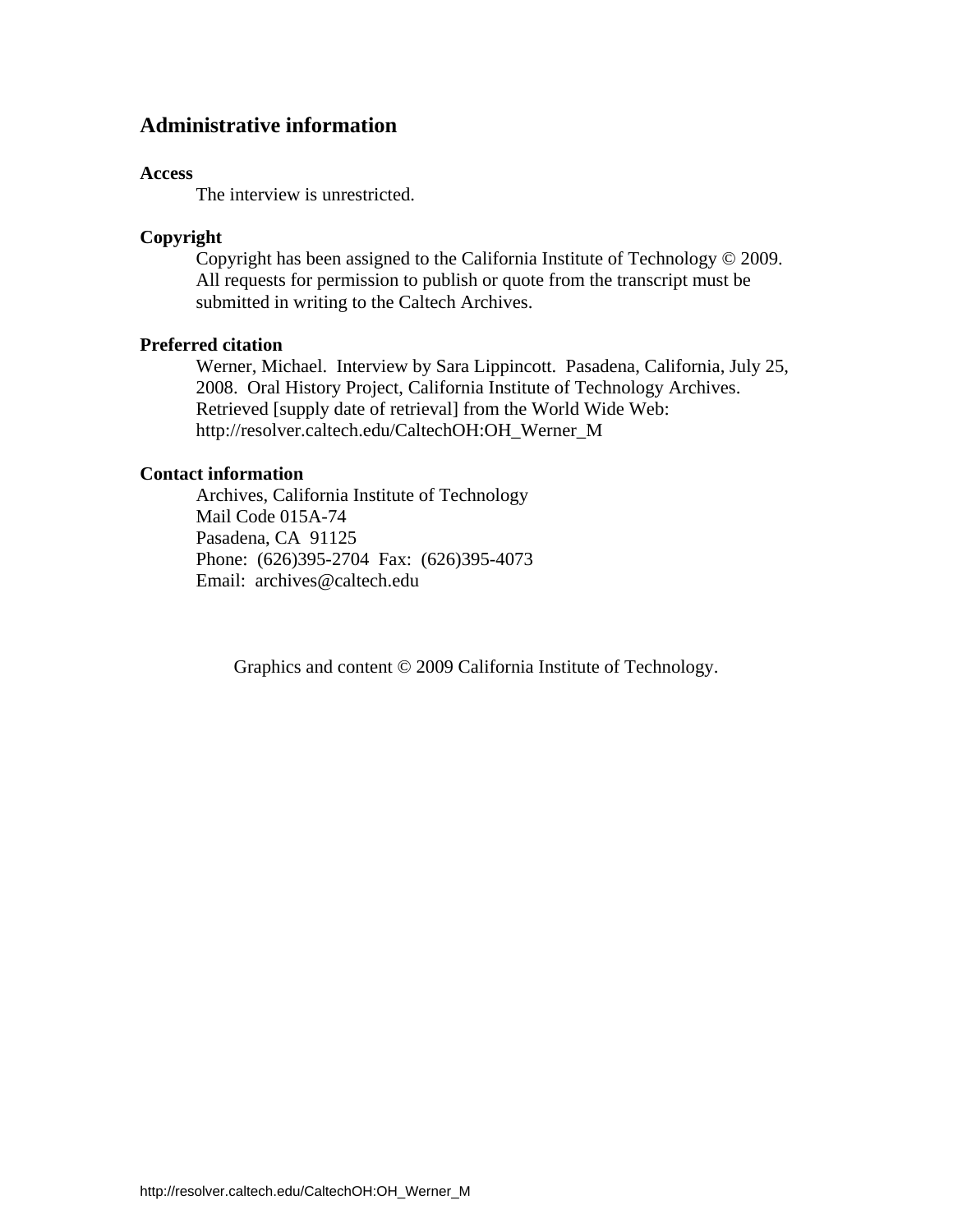# **CALIFORNIA INSTITUTE OF TECHNOLOGY ARCHIVES**

# **ORAL HISTORY PROJECT**

# **INTERVIEW WITH MICHAEL WERNER**

**BY SARA LIPPINCOTT**

**PASADENA, CALIFORNIA**

**Copyright © 2009 by the California Institute of Technology**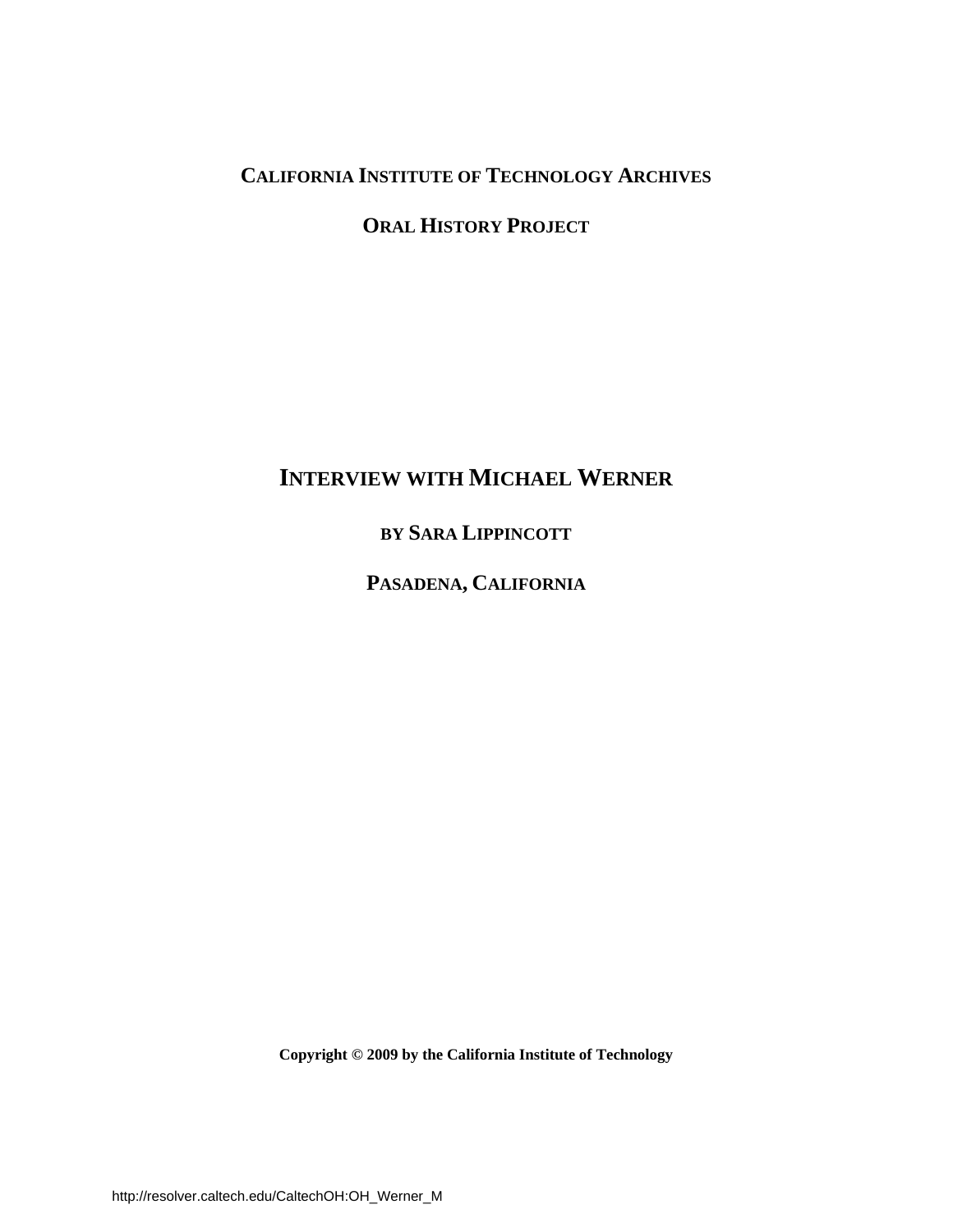### **TABLE OF CONTENTS**

#### **INTERVIEW WITH MICHAEL WERNER**

[Launch of SIRTF \[Space Infrared Telescope Facility\] August 2003. Undergraduate education at](#page-4-0)  Haverford College. Postgraduate year at U.S. Naval Research Laboratory. L. Spitzer's 1946 proposal for space-based astronomy. Graduate study at Cornell with M. Harwit. Work on molecular hydrogen.

#### 8-17

1-7

Postdoc with C. H. Townes, Berkeley. Experiment to study cosmic microwave background in the infrared, with P. L. Richards and J. Mather. Joins Caltech faculty, 1972. Work of G. Neugebauer and E. Becklin in infrared. Werner's work on Kuiper Airborne Observatory and [twilighting at Palomar. Studies of dust in space at different infrared wavelengths. Spitzer Space](#page-11-0)  Telescope discovers that Milky Way is a barred spiral. Teaching at Caltech in 1970s. 1977, joins SIRTF effort; fails to get tenure; moves to Ames Research Center in 1979, working on SIRTF full-time.

18-33

SIRTF Science Center. NASA's Great Observatories program. Becomes SIRTF project scientist 1983. Spacelab 2, 1985. IRAS [Infrared Astronomical Satellite] launch, 1983. Evolution of Spitzer Space Telescope. Bahcall decadal review committee for 1990s. NASA's faster-cheaper-better mode. F. Low's idea of radiative cooling in heliocentric orbit. Spitzer instruments: IRAC, IRS, MIPS. Work of MIPS on circumstellar material; MIPS and IRAC on distant galaxies. Predicted Spitzer lifetime. Current duties as project scientist and as chief [scientist for astronomy and physics at JPL. Characterization of large extrasolar planets; winds,](#page-21-0)  composition of atmosphere, chemistry. Comments on ubiquity of planets, prospects of astrobiology. Polycyclic aromatic hydrocarbons.

#### 33-41

Discoveries regarding extrasolar planets. Unexpectedly large and numerous galaxies in very [early universe. Planets around planet-size stellar objects. Planet-finder programs. Upcoming](#page-36-0)  programs: SOFIA [Stratospheric Observatory for Infrared Astronomy]; James Webb Space Telescope. Spitzer's fate. Werner appointed George Darwin lecturer, Royal Astronomical Society, 2006. Upcoming ESA [European Space Agency] programs: Herschel Space Observatory; Planck.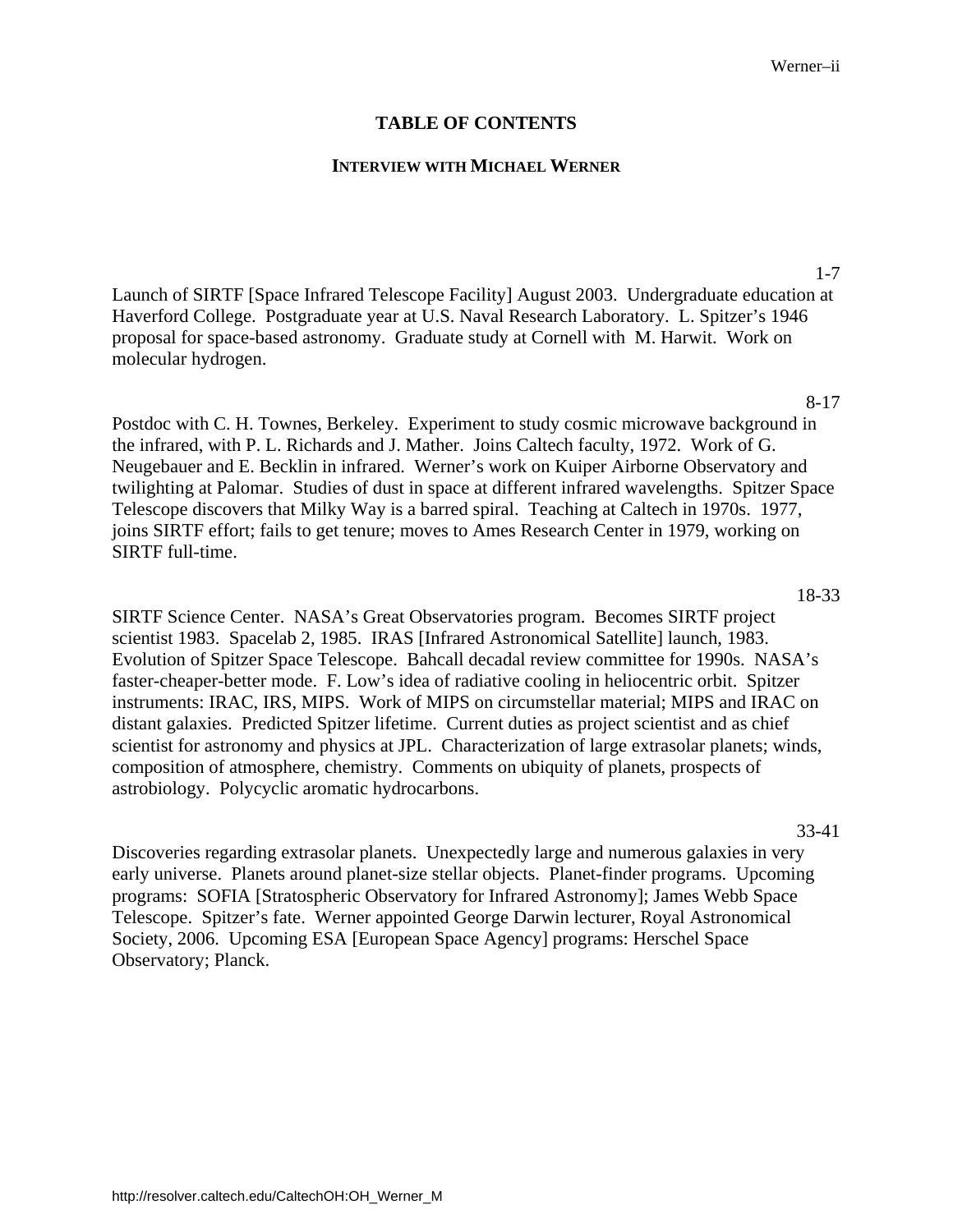# **CALIFORNIA INSTITUTE OF TECHNOLOGY ARCHIVES ORAL HISTORY PROJECT**

# <span id="page-4-0"></span>**Interview with Michael Werner by Sara Lippincott Pasadena, California**

Session 1 July 25, 2008

# **Begin Tape 1, Side 1**

LIPPINCOTT: We're here with Dr. Michael Werner, project scientist for the Spitzer Space Telescope, who began working in 1977 on what was then called SIRTF, for Space Infrared Telescope Facility—

WERNER: Shuttle Infrared Telescope Facility.

LIPPINCOTT: Shuttle Infrared Telescope Facility—and has, since 2003, been renamed the Spitzer Space Telescope.

WERNER: When I started working on SIRTF in 1977, it was to be on the [Space] Shuttle. Then sometime later, we got permission for it to be a free flyer, and then it was called the Space Infrared Telescope Facility. And then after launch and the initial success, we changed the name to Spitzer Space Telescope.

LIPPINCOTT: The launch being in August 2003?

WERNER: That's correct.

LIPPINCOTT: Did you go down to Cape Canaveral?

WERNER: I was there, yes.

LIPPINCOTT: Any memories of that? Were you nervous?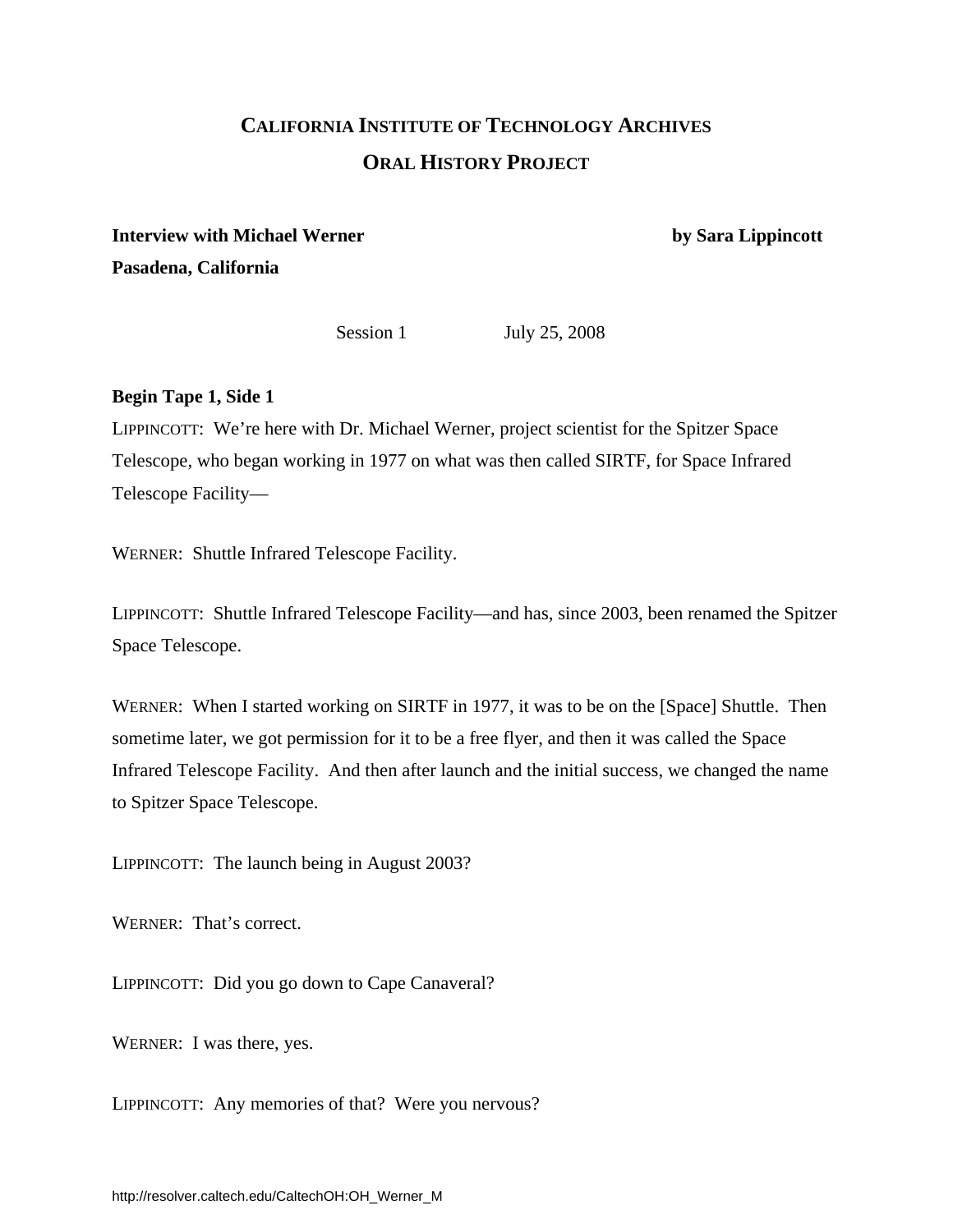WERNER: Well, actually, I think I was in an alternate universe. My wife's memories are much more vivid than mine, because I wanted to be in the control room, so I didn't actually see the launch. But my wife, Edwenna, was on the beach, and she saw the launch and has very vivid memories of it—because when a rocket launches, there's a big ball of flame and it looks like the thing has exploded. And then the rocket rose out of this ball of flame and off into space.

LIPPINCOTT: While we're on that subject, it's a strange orbit, isn't it? Not an Earth orbit but a heliocentric orbit?

WERNER: That's right. A heliocentric orbit, which means we're orbiting the sun, and we follow the Earth around, getting a little farther away each year. Right now, we're about half an astronomical unit away from Earth; an astronomical unit is the distance between Earth and the sun. So we're quite far away but still able to communicate quite readily.

LIPPINCOTT: Doesn't it have to go a heck of a lot farther up than something that's being put into Earth orbit?

WERNER: Sure, but in many cases it takes a lot less energy to get into this orbit, because you don't have to carry the fuel to put yourself into an Earth orbit. I'm not a real expert on launch dynamics, but typically to put a spacecraft into any kind of orbit, you launch it and then you do a second burn to establish the orbit, and if you have to carry fuel for that second burn with you, particularly if you're going into a high Earth orbit—that's not very favorable energetically. It's much better just to keep on going, which is what we did.

LIPPINCOTT: Let's go back to the beginning a little bit and talk about yourself. You were a physics major at Haverford?

WERNER: Haverford College, yes.

LIPPINCOTT: And you developed an interest in astronomy there?

WERNER: That's correct.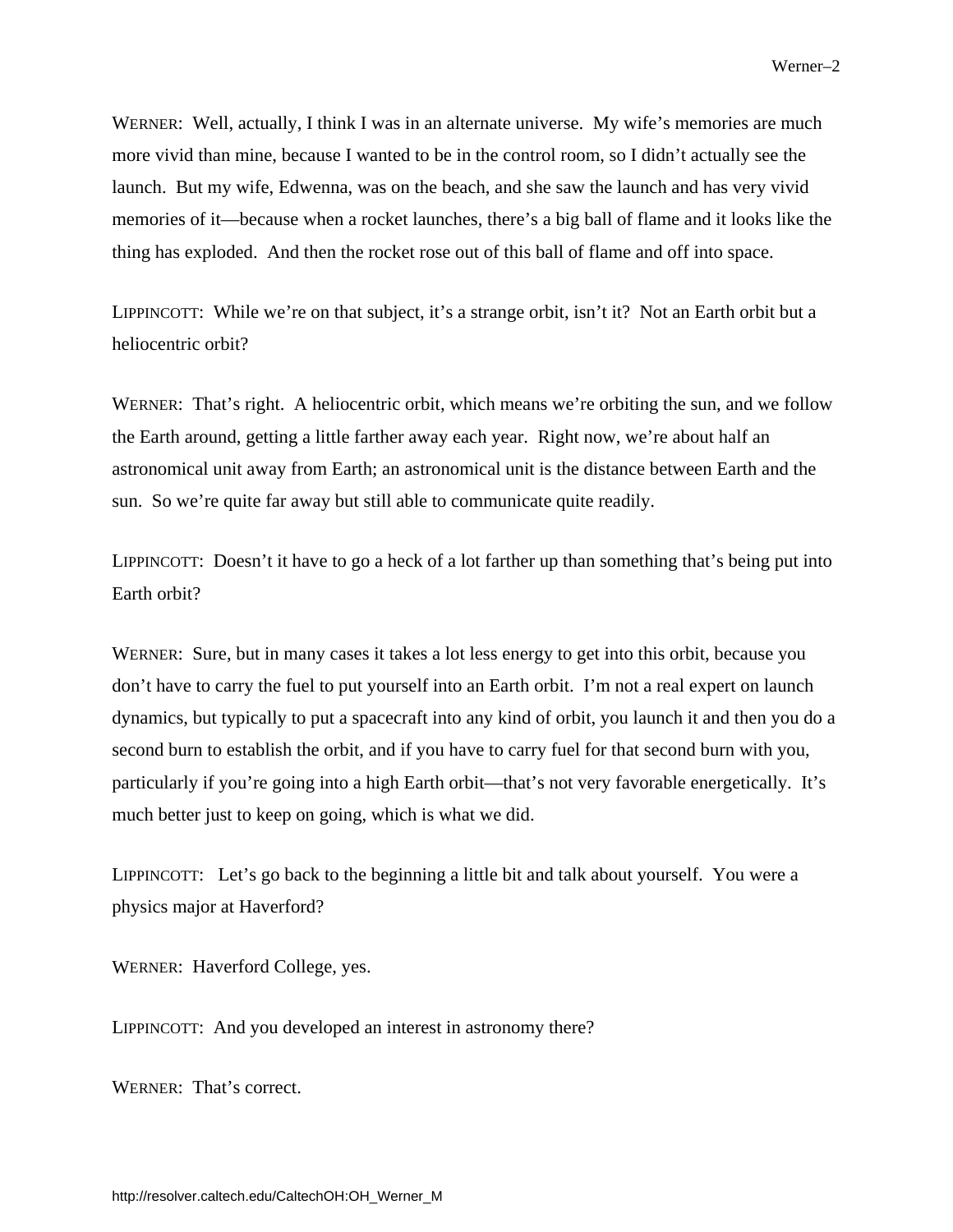LIPPINCOTT: Who is this Louis Green you mention in your [Spitzer Web site] profile?

WERNER: Louis Green was an astronomy professor at Haverford while I was there, and he was charismatic, in a very low-key and unassuming way. He didn't attract a coterie of followers, but he was very impressive in his approach to science and his personality and his warmth. And so, over the years, a number of well-known astronomers have graduated from Haverford, which is quite a small college. One of my classmates, in fact, was Joe [Joseph H.] Taylor, who won the Nobel Prize [in physics, 1993], basically for work in astronomy, on binary pulsars.

LIPPINCOTT: So when you entered Haverford, you weren't headed toward astronomy.

WERNER: I was pre-med, but I evolved away from that. And one day I was—this is a true story, it sounds kind of corny. I was a physics major; and Louis Green, who was basically a physicist, taught one of the physics courses, but it was in his observatory. He had a small observatory, as many colleges do, and when I was a junior I was taking that course, and I was walking through the library at this small observatory, and I picked up a book called something like *Frontiers of Astronomy*, or *Introduction to Astronomy*, by somebody like Fred Hoyle or George Gamow. Those kinds of books, about the nature of the universe or whatever, were very popular in those days—this was 1961 or '62. And I thought to myself, "Gosh, I've always been interested in astronomy. If I had it to do all over again, I'd be an astronomer. Wait! I'm only nineteen! [Laughter] I haven't done it yet!" So that was the moment in which I—forgetting that corny story I just told you—that's when I got interested enough in astronomy to pursue it seriously.

LIPPINCOTT: A lot of people have epiphanies in college. So that was very lucky, that you were one of them.

WERNER: Right!

LIPPINCOTT: Then you did your graduate work at Cornell. Did you then know what you were interested in doing, or did you—?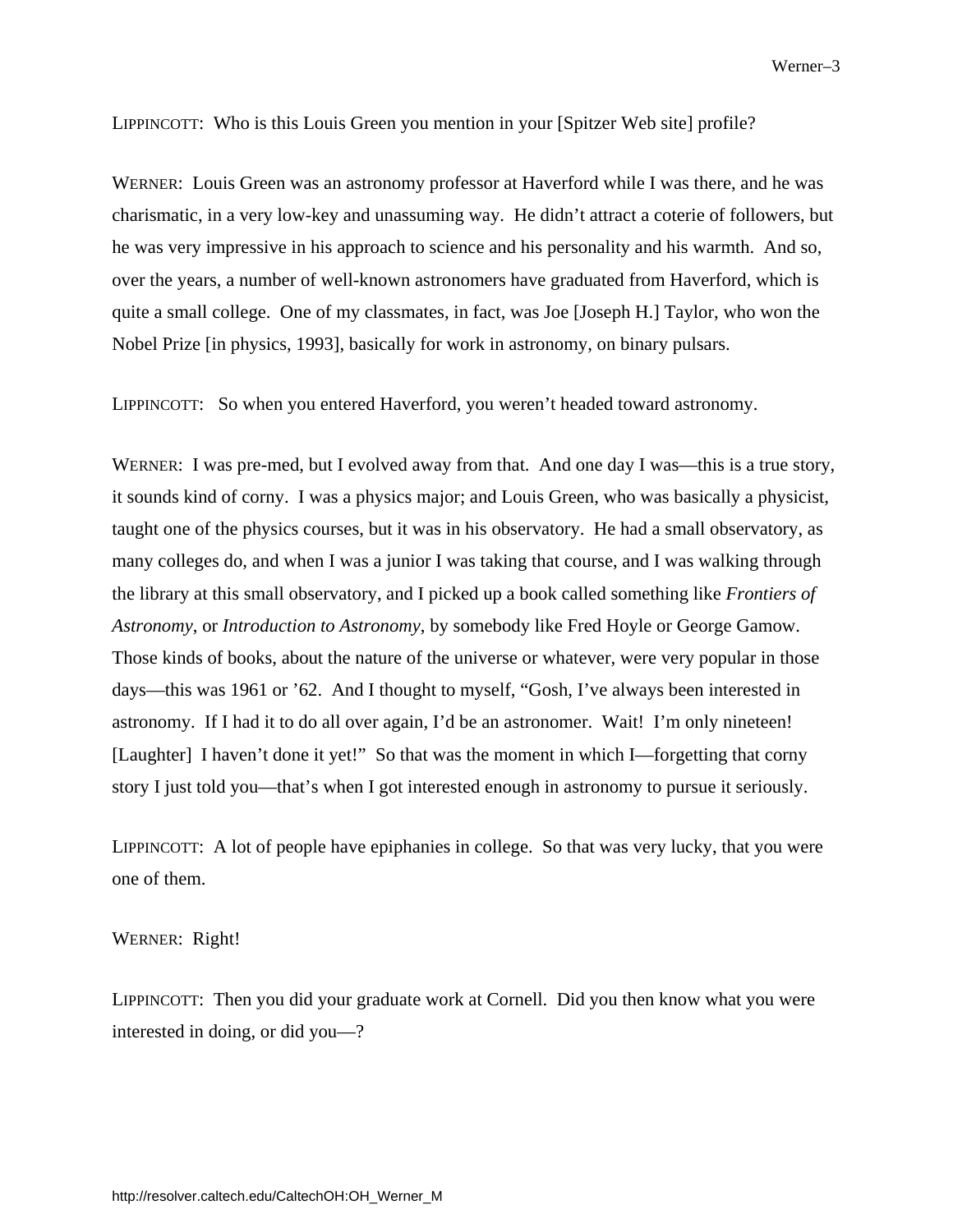WERNER: Well, since I hadn't studied much astronomy, I took a year off after college and worked at the U.S. Naval Research Laboratory, which—

LIPPINCOTT: Where's that?

WERNER: That's in Washington, D.C. It was one of the early locations for space astronomy, actually, in the United States, starting with captured V2 rockets right after World War II. Because they were part of the military, they were pretty heavily involved in this. And there was a fellow named Martin Harwit, who was a professor at Cornell, who was taking a sabbatical there, and he worked in infrared astronomy, and he persuaded me to go to graduate school at Cornell. So that all came together, and I've been working in infrared astronomy ever since.

LIPPINCOTT: Space science, in the very early sixties, was in a fairly primitive state, wasn't it?

WERNER: It was pretty primitive compared to what goes on today, right. We'd launch a rocket and the data would come telemetered down, put on a strip chart, like a big roll of kitchen towels, and you'd spread it out in the hall and walk up and down and look at it. One of my first jobs was to count the pulses on such a strip chart.

LIPPINCOTT: And we had things in Earth orbit just since Sputnik*.* That was '57, wasn't it?

WERNER: That's right.

LIPPINCOTT: But the idea of space-based astronomy. Was that—?

WERNER: Well, space-based astronomy, as an idea, had been around since 1946. In fact, that's why our observatory is now named the Spitzer Space Telescope. I tell people it's not Eliot Spitzer [laughter], it's Lyman Spitzer. Lyman Spitzer was an astronomer initially at Yale, later at Princeton—a very brilliant man. In 1946, he wrote a prescient paper ["Astronomical Advantages of an Extra-Terrestrial Observatory"]—I think it was probably a classified report for the RAND Corporation; it was subsequently published in the open literature—envisioning the use of space as a place from which to do astronomy in all parts of the spectrum, not just infrared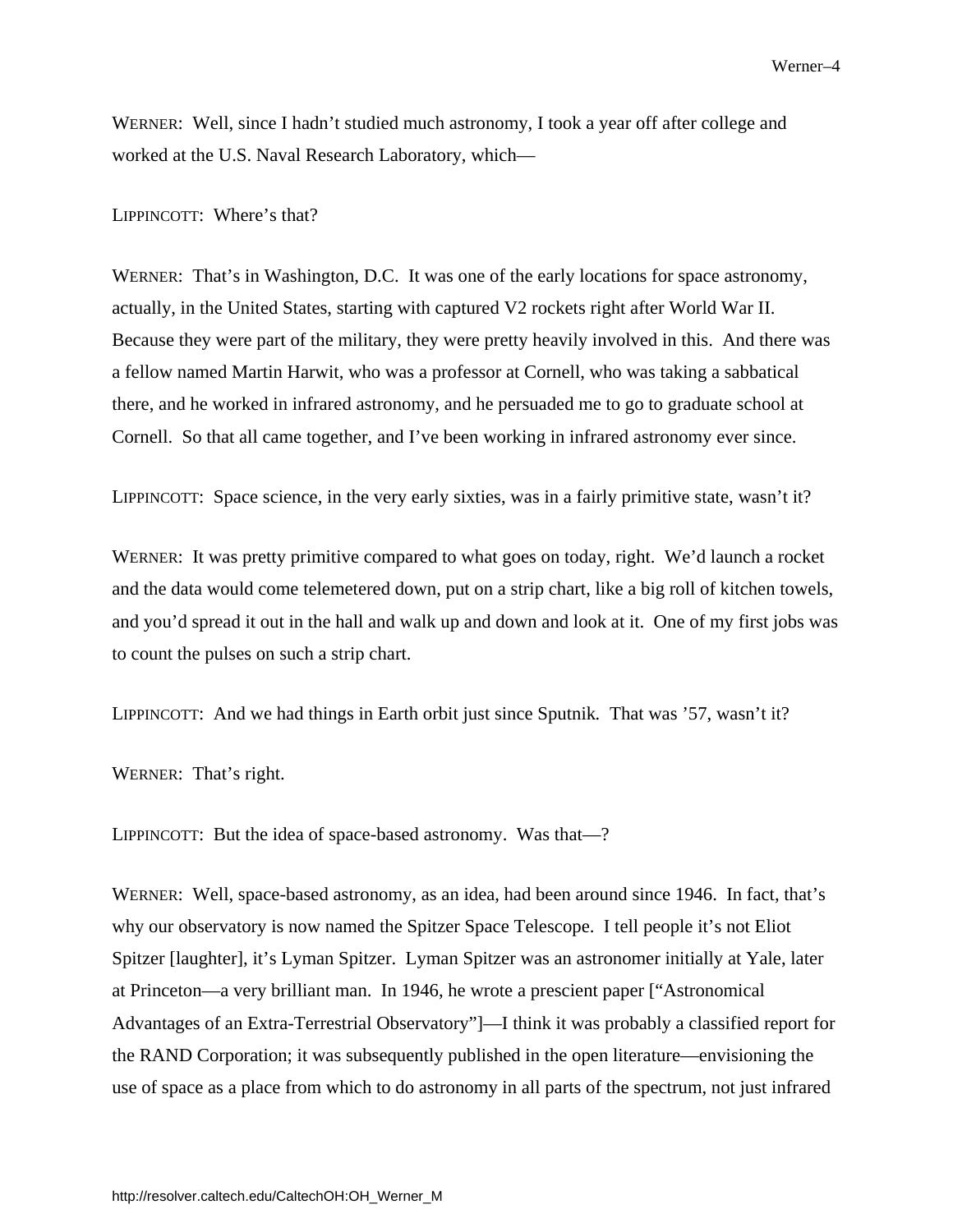but also visible and X-ray and so forth. So the idea has been around for a long time, but the first actual space observatories didn't come to be until the 1960s, and I couldn't really tell you which was the first.

LIPPINCOTT: Martin Harwit, then—his infrared astronomy would have been from ground-based telescopes?

WERNER: And rockets—I was talking about satellites. Martin was involved with rocket flights in the early sixties.

LIPPINCOTT: The ground-based observatories aren't very good in the infrared, is that right?

 WERNER: Well, the problem is that because infrared is heat radiation, you want to be someplace cold, and you can't do that on the ground.

LIPPINCOTT: There's *some* ground-based, though, isn't there?

WERNER: Oh, yes. In addition, there are parts of the infrared spectrum that don't get through the atmosphere.

### LIPPINCOTT: At all?

WERNER: At all, right; large parts of it. Nevertheless, the pioneer work in infrared astronomy was of course done from the ground, much of it by Gerry Neugebauer and Bob [Robert B.] Leighton and Eric Becklin—here at Caltech in the sixties. And even now, for certain types of observations, particularly those requiring either high spatial resolution, which means a large telescope, or high spectral resolution, which requires collecting a lot of light, ground-based observatories are superior to space observatories. But for raw sensitivity, looking deep into space and time, studying the entire spectrum, space observatories are far ahead of anything on the ground.

LIPPINCOTT: What attracted you to the infrared part of the spectrum?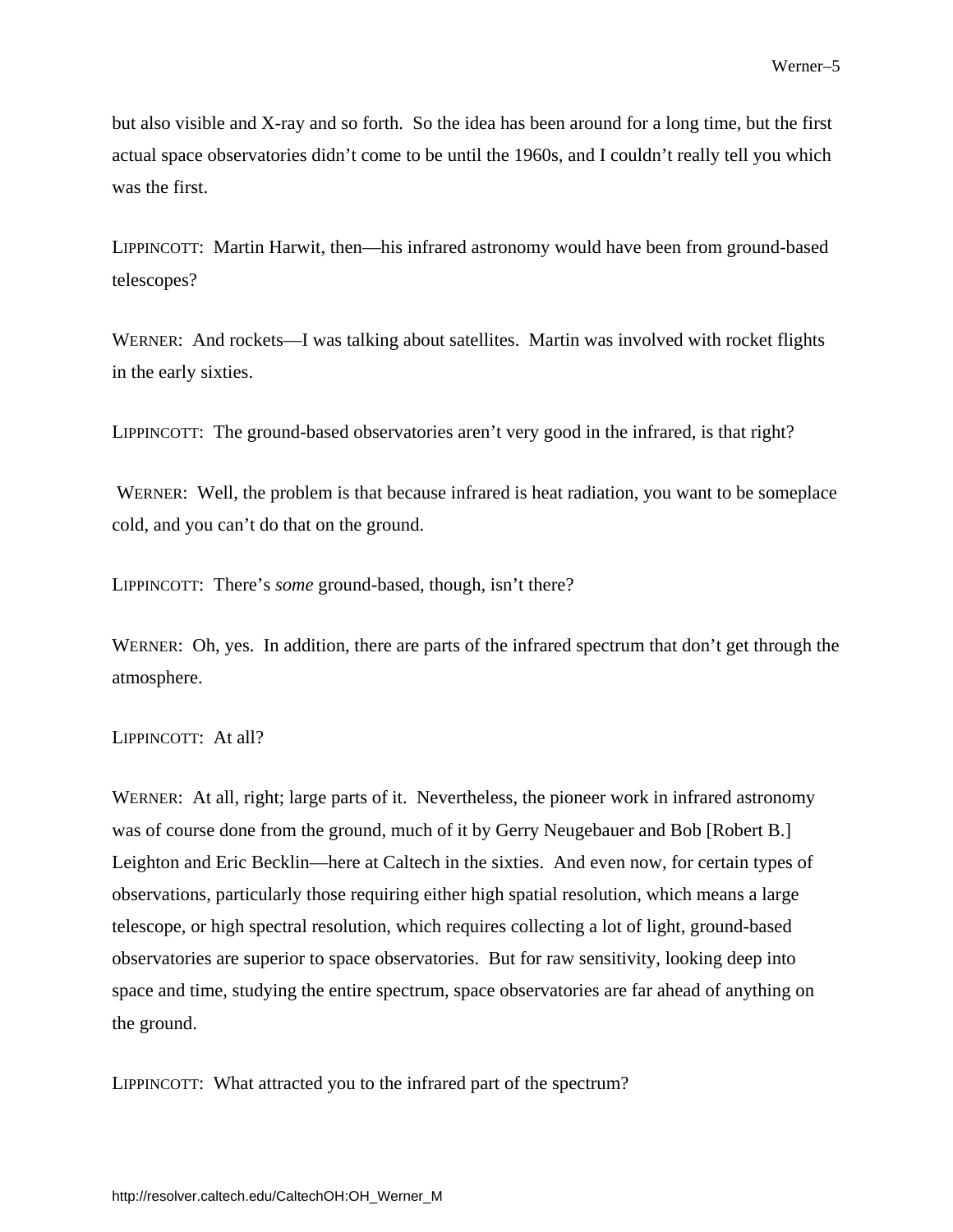WERNER: [Pause] I really can't say exactly—except maybe that it was new and different, not many people were doing it. It was the first thing I learned, and I kind of stuck with it. And I think subsequently it's been very exciting working on a project like Spitzer, because a lot of the technical expertise required to do this type of project is contained in the brains and the experience of the scientists who've been doing it. And, on the other hand, corralling that expertise and putting it into space in a usable fashion is something that engineers at a place like JPL [Jet Propulsion Laboratory] are very good at. And as the project scientist on Spitzer, I was the interface, if you like, between these two forms of expertise. It was very exciting to help the scientists and the engineers work together to produce a very well-optimized and very powerful observatory.

LIPPINCOTT: Yes. Well, before we get to that, tell me what your thesis was on at Cornell.

WERNER: My thesis was a search for molecular hydrogen in the interstellar medium.

LIPPINCOTT: There must be a lot of it.

WERNER: We know now that there's a lot of it. At the time, we weren't sure. That is, there was indirect evidence that there was a lot of it, but no direct evidence.

LIPPINCOTT: When you say "molecular hydrogen," are you talking about— Hadn't we known for quite a while that hydrogen was seventy-five percent of what's there?

WERNER: Well, it's known that hydrogen is by far the most abundant element in the universe, yes.

LIPPINCOTT: But molecular hydrogen is something different?

WERNER: The easily observed forms of hydrogen are atomic hydrogen and ionized hydrogen, which can be observed when it recombines with an electron. Molecular hydrogen, which is two hydrogen atoms paired together in a molecule, is in fact rather difficult to detect, but it was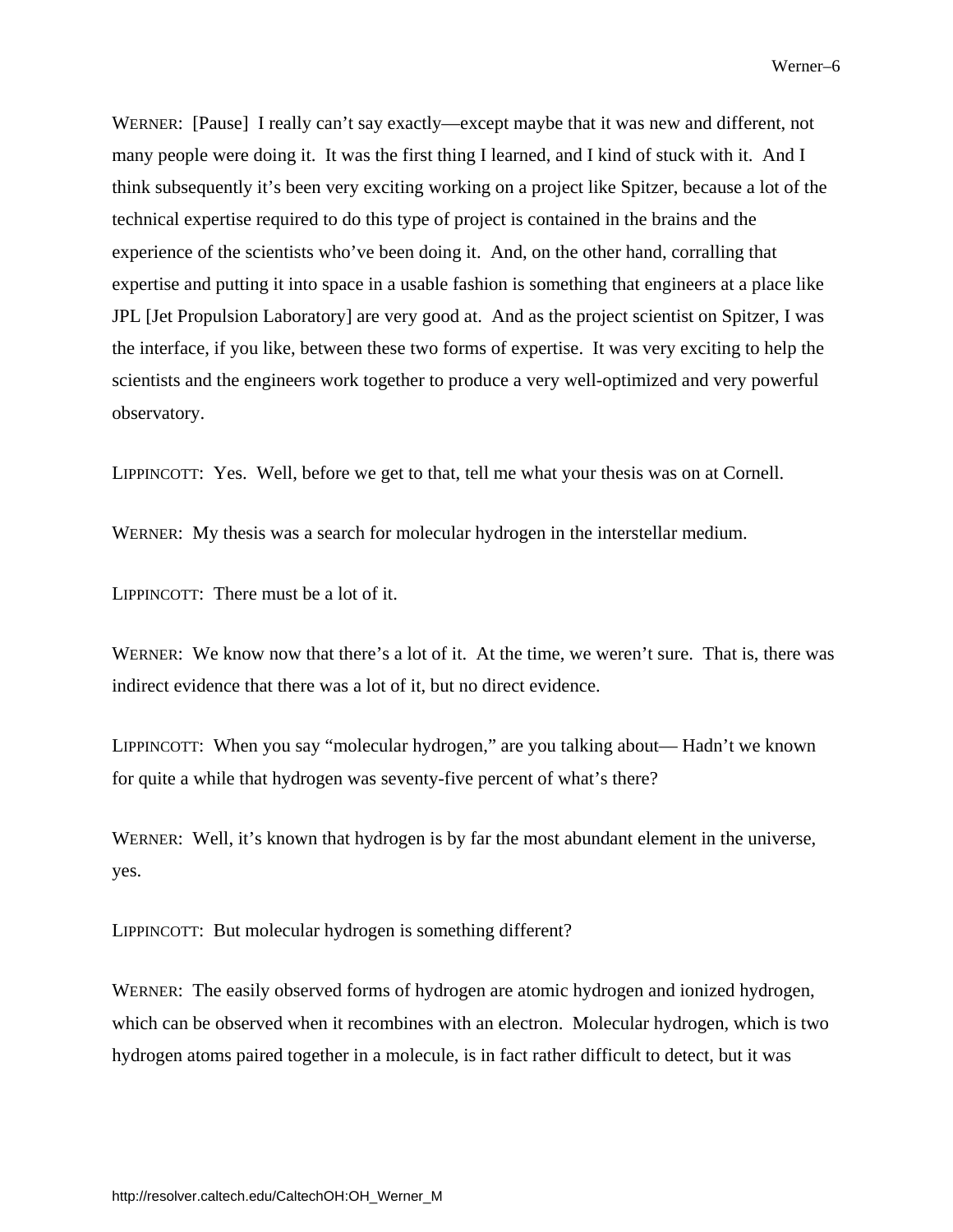inferred that it should be present in space, and so we went out to look for it. Without a great deal of success, I might add—tantalizing indications, but no real detection.

LIPPINCOTT: But today we know there is—

WERNER: Oh, yes, today it's been very well studied. In fact, the same Lyman Spitzer whom I was talking about earlier was responsible for a satellite called Copernicus, which worked in the ultraviolet and made many observations of molecular hydrogen in the ultraviolet. And [molecular hydrogen] has now been seen in the infrared as well.

LIPPINCOTT: How come there's so much molecular hydrogen? Why doesn't it get broken up?

WERNER: It's pretty durable. And also it protects itself by a process called self-shielding, which is a little hard to explain for your tape recorder, but which is something I worked on. Basically, if you have a cloud of molecular hydrogen, under the right circumstances, the outer part will have a transition from atomic to molecular, but the inside will be molecular, and the part on the outside protects the part on the inside. Another point is that in order to destroy a hydrogen molecule directly, you need a photon more energetic than what's called the Lyman limit—more energy than is required to ionize hydrogen atoms. And photons like that don't get very far in interstellar space.

LIPPINCOTT: Oh. Well, that's nice. That's good, isn't it?

WERNER: Yes.

LIPPINCOTT: [Laughter] That's why we're here, basically.

WERNER: Yes.

LIPPINCOTT: OK. Let's talk a little bit about what you did at Berkeley with Charles Townes. He's the maser guy, right?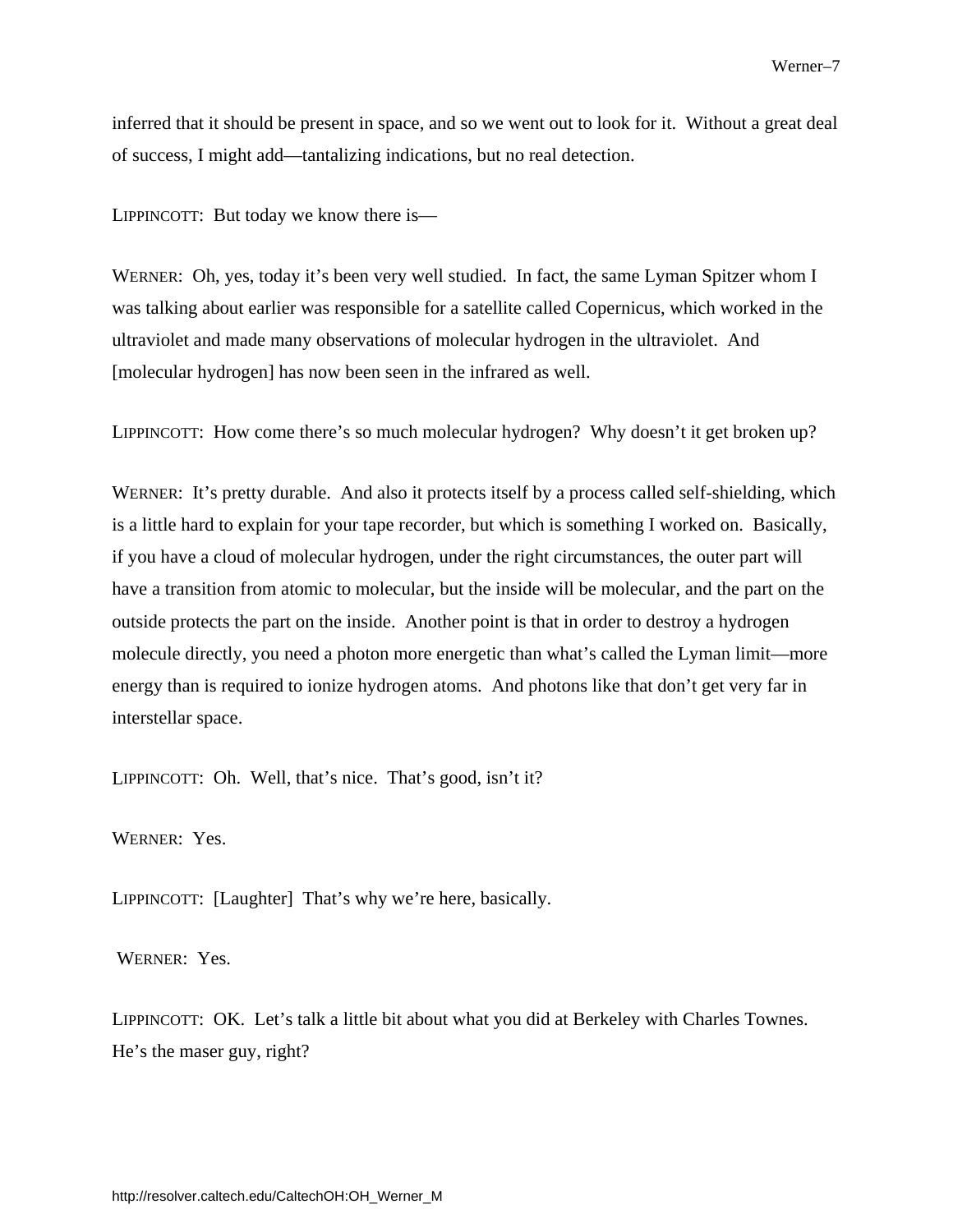<span id="page-11-0"></span>WERNER: Right. Charlie Townes is not just the maser guy, he's an amazing guy. I had a postdoc with him from 1969 to 1972. He'd just gone to Berkeley from MIT and was starting a program in infrared and microwave astronomy, which had many successes. Some of the first detections of molecules in interstellar space, for example, were done by that group around that time, or maybe a little before I got there. The thing I worked on in Berkeley was an experiment to study what's called the cosmic microwave background radiation, which had been discovered in 1964 by [Arno] Penzias and [Robert] Wilson. People were trying to establish the black-body nature of this radiation by looking to see—shortward of the wavelength of about one millimeter—looking to see it turn over, as it would if it were true black-body. Those measurements were very hard to make, and there was some evidence—from experiments that later were proven to be erroneous—that there was some spectral structure in that radiation. In other words, it wasn't a smooth black-body but had peaks in certain places. So I headed up an experiment to go to White Mountain, in eastern California near Bishop, to look for this peak in the radiation, which you could do from a high, dry mountaintop site. Again, we were unsuccessful in finding a peak, which is good, because we now know there is no such peak. Probably a noteworthy thing about that experiment is that I did it jointly with Paul [Linford] Richards, who was a physics professor at Berkeley, and John Mather, who was his graduate student. John recently won the Nobel Prize [in physics, 2006] for his work on the COBE [Cosmic Background Explorer] experiment to study the microwave background, and the work we did together was his first foray into that type of scientific work. Of course, he's gone far beyond that now. But our White Mountain adventure was pretty exciting even at the time, and certainly in retrospect. Similarly, Paul Richards went on to be one of the leaders in the field. So we all got started together.

LIPPINCOTT: And—what was that guy's name? George—

WERNER: Smoot?

LIPPINCOTT: Smoot! He was the COBE guy.

WERNER: He was another COBE guy.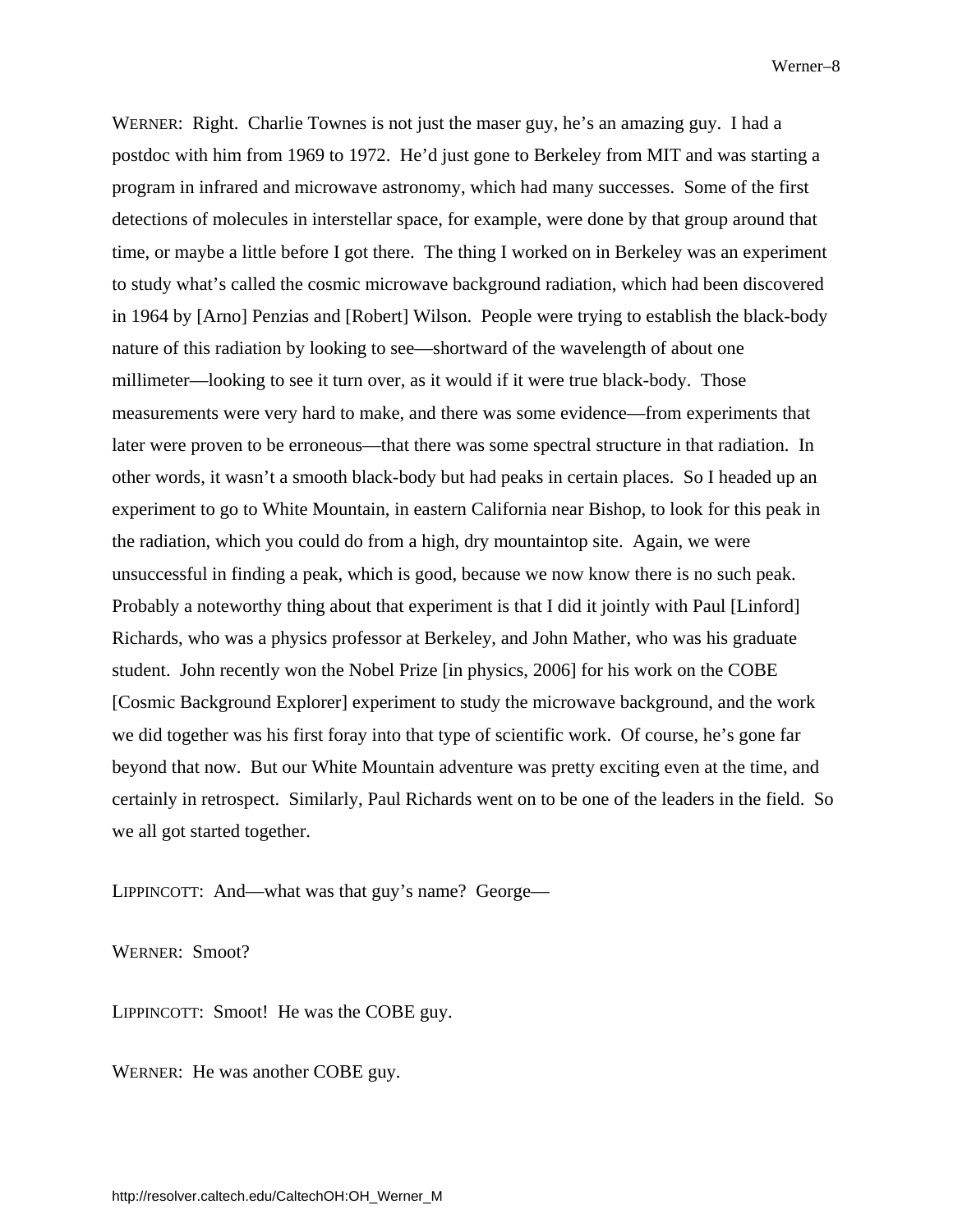LIPPINCOTT: Did you know him?

WERNER: Not very well.

LIPPINCOTT: I think he's at Berkeley, too.

WERNER: He's at Berkeley, too.

LIPPINCOTT: And COBE went up when? In the nineties?

WERNER: COBE went up in either the late eighties or the early nineties. [Launched November 18, 1989—ed.]

LIPPINCOTT: Were those—I should know this—but were those infrared observations?

WERNER: Well, COBE had several experiments. There was the microwave experiment that George Smoot headed up, to measure the structure, the spatial distribution, of the cosmic microwave background radiation. The second, which John Mather headed up, was a spectral experiment to look at the shape of the radiation, to study its black-body nature—and that was also basically a submillimeter, longward of about 100 microns, type experiment. And then there was also an infrared experiment called DIRBE [Diffuse Infrared Background Experiment], which measured the cosmic infrared background; and that was headed by a fellow named Mike [Michael G.] Hauser, whom I actually met at Caltech when I was on the faculty here. That was a true infrared experiment; the other two were at longer wavelengths, sort of beyond what we typically think of as infrared. But it's all kind of a matter of definition.

LIPPINCOTT: Did you have much interaction with Townes himself?

WERNER: Quite a bit then and quite a bit since then. He's a very fine gentleman, and he's really interested in students and in education, so he was constantly popping into one's office—into my office or his students' offices—and saying, "Have you tried this?" and "Have you thought about that?" and so forth and so on. And subsequently I continued to work with him.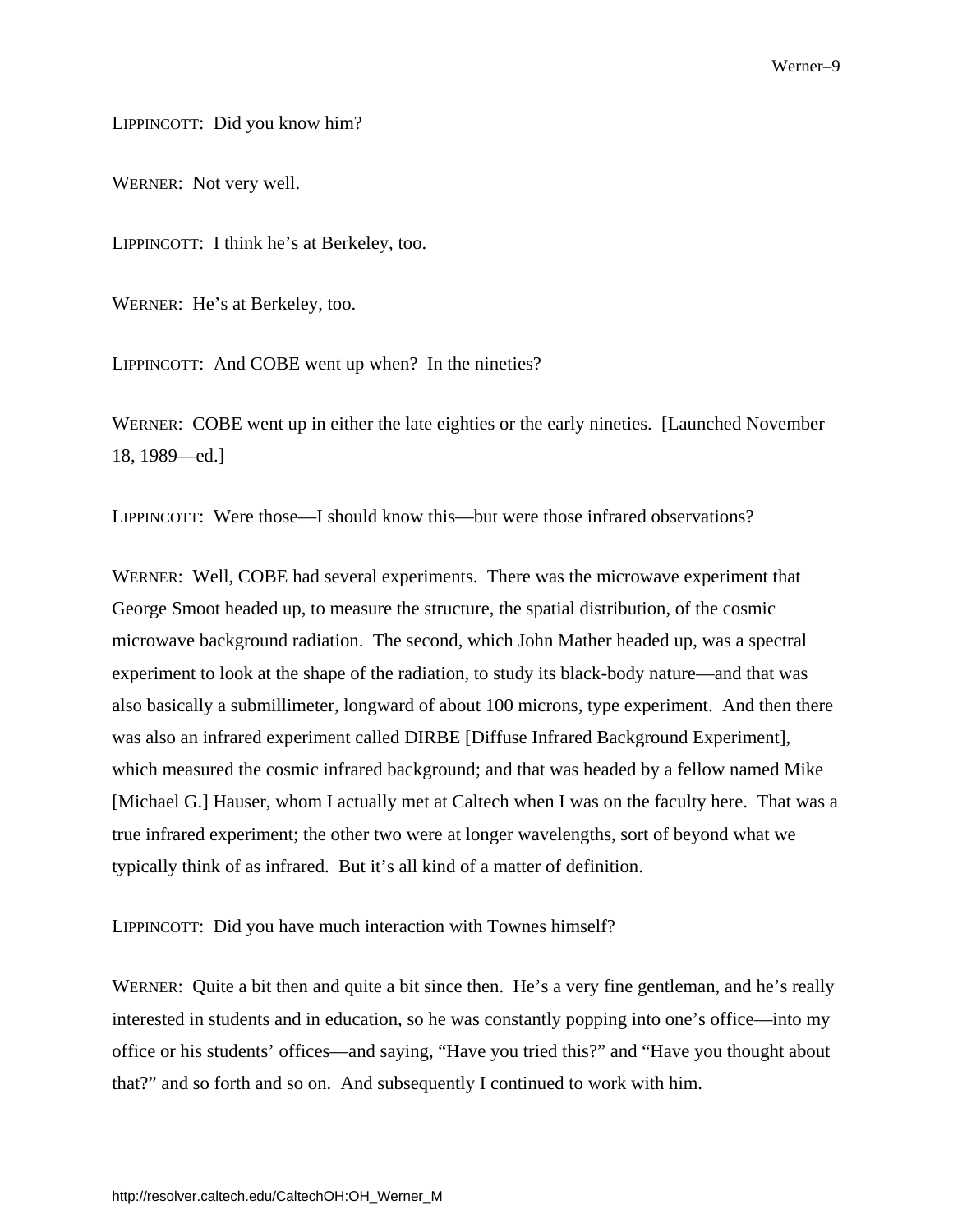LIPPINCOTT: Well, that's kind of exciting. Then you came to Caltech. How did that develop? This was with Gerry Neugebauer?

WERNER: I got invited to give a talk in—gosh, it must have been in the fall of '71 or the spring of '72. There was a postdoc here, a fellow named Gary Steigman, whom I'd worked with at Cambridge when I was there for a year.

LIPPINCOTT: Cambridge, England?

WERNER: Cambridge, England. And so I came down, and I was talking to a few people, and Gerry Neugebauer, who was very direct, asked me if I was interested in coming to work at Caltech.

LIPPINCOTT: How had he heard about your work?

WERNER: I'm really not sure—apart from the colloquium I gave. But at the time, infrared astronomy was a very small field, so I expect everybody knew everybody else; things are a little different now. But I'm really not 100-percent certain.

LIPPINCOTT: Was he embarking on this kind of work himself?

WERNER: By that time, the Caltech group that Gerry headed was well established as one of the leading groups in infrared astronomy.

LIPPINCOTT: Who else was working with Neugebauer then?

WERNER: Well, Bob Leighton worked with him initially, and they got started with what's called the Two Micron Sky Survey, which they did from Mount Wilson. Gerry's first or second student, who stayed on as a postdoc and worked with him for many years, was a fellow named Eric Becklin, and Eric and Gerry were the heart of the group. No other faculty were regularly involved with it, although they [Eric and Gerry] did work occasionally with astronomers like Jesse Greenstein or Nick Scoville, who was a postdoc here then, and some with Gordon Garmire,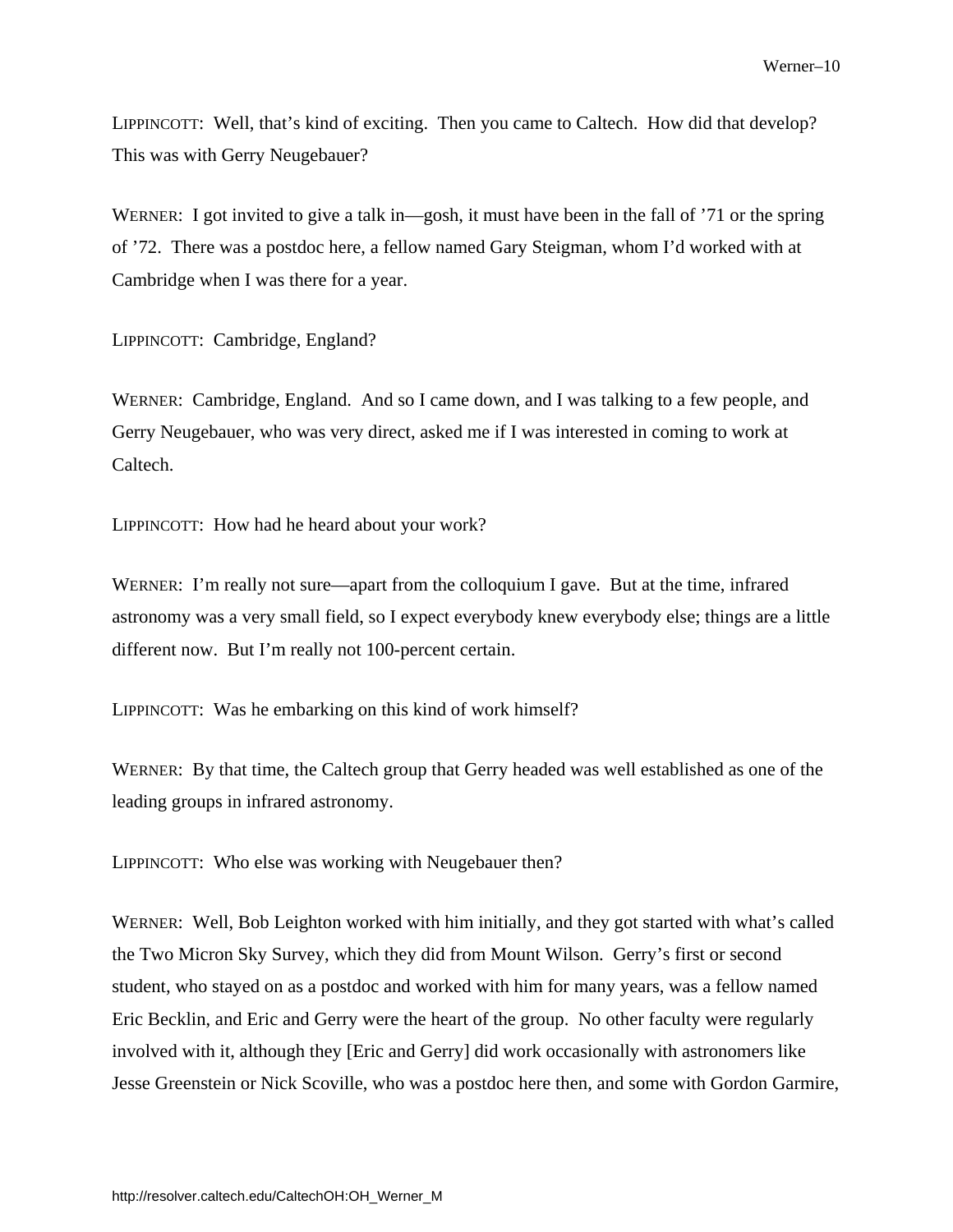who was mainly working in the X-ray. But it was largely Gerry and Eric heading the effort, with the occasional participation of other folks. And of course they had very good students in those days, too.

LIPPINCOTT: Yes. Now, was this, again, rocket-based?

WERNER: No. Eric and Gerry used ground-based telescopes, including the 200-inch.

LIPPINCOTT: Where were they, these telescopes?

WERNER: The 200-inch is at Mount Palomar.

LIPPINCOTT: Oh! [Laughter] Yes.

WERNER: They used the 60-inch and the 100-inch at Mount Wilson. They used to go down to Chile to work on the Carnegie Observatories' telescope. And I got involved in two programs. One was the Kuiper Airborne Observatory, which was a telescope in an airplane, which was just coming into use.

LIPPINCOTT: Was this when you came here?

WERNER: When I came here, yes. And also working at very long wavelengths—wavelengths of about one millimeter—which you could do from Palomar when it was reasonably dry. We started a type of observing there called twilighting, where we would observe when the sky was too bright in the afternoon, or in the morning, for the regular nighttime astronomers to work because they couldn't see the stars. We could work then at millimeter wavelengths, so we did quite a bit of that.

LIPPINCOTT: Tell me about the Kuiper Airborne Observatory. How high up did it go?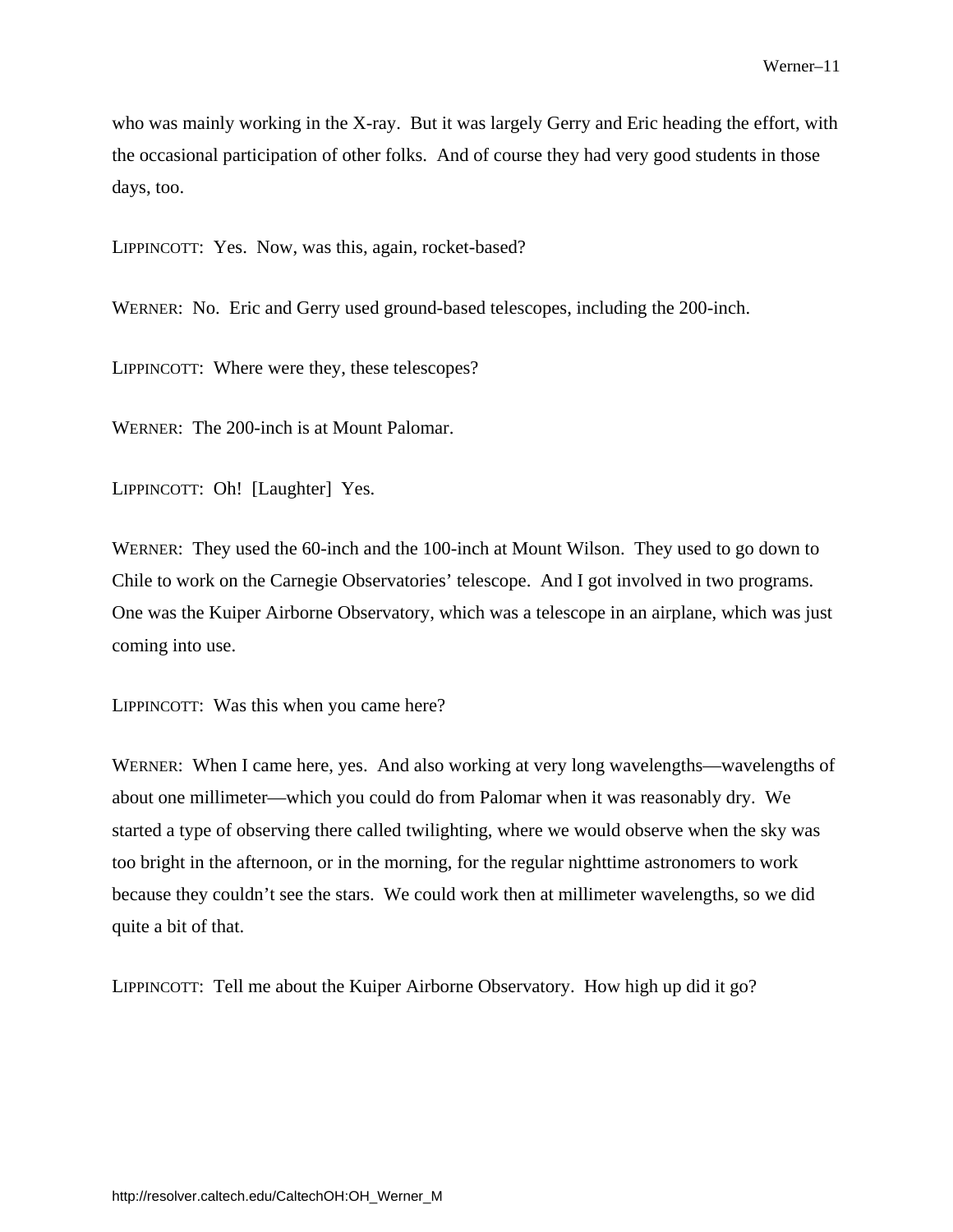WERNER: It went up to between 41,000 and 45,000 feet. The Kuiper Airborne Observatory was a great success. It was operated by the Ames Research Center, in Northern California, based on some earlier work they'd done with CV-990s and those types of commercial transports.

LIPPINCOTT: So it was a NASA—

 WERNER: It was a NASA plane. It was a C-141 aircraft, which was a transport aircraft. They cut a hole in the side and basically put a—a re-entrant cavity in the side of the airplane, so the telescope was below the level of the skin of the airplane.

LIPPINCOTT: It was under the fuselage?

WERNER: No, it was up above. This was a high-wing aircraft, and it was in front of the wing. This cavity was put in that could open up when you were at a high altitude. And of course therefore the cavity was in equilibrium with the outside, so it was totally surrounded by a pressure container that kept the air in the airplane when you opened up the cavity door. Flying in an airplane like that, you get access to parts of the infrared spectrum that don't get through to the ground.

LIPPINCOTT: But you're not actually in space at that point?

WERNER: No, no, no, by no means. The atmospheric pressure is maybe about a quarter to a tenth of the pressure on the ground, but the water vapor, which is what you're primarily trying to get rid of, sticks closer to the ground, so you can fly above most of the water vapor.

LIPPINCOTT: Oh. Did you fly in this plane?

WERNER: Oh, yes, many times. It was a lot of fun. They got the airplane from Lockheed. It was an early C-141 that wasn't worthy of being delivered to the military for some reason, and NASA bought it for a dollar or something like that.

LIPPINCOTT: It wasn't good enough for the military, so they—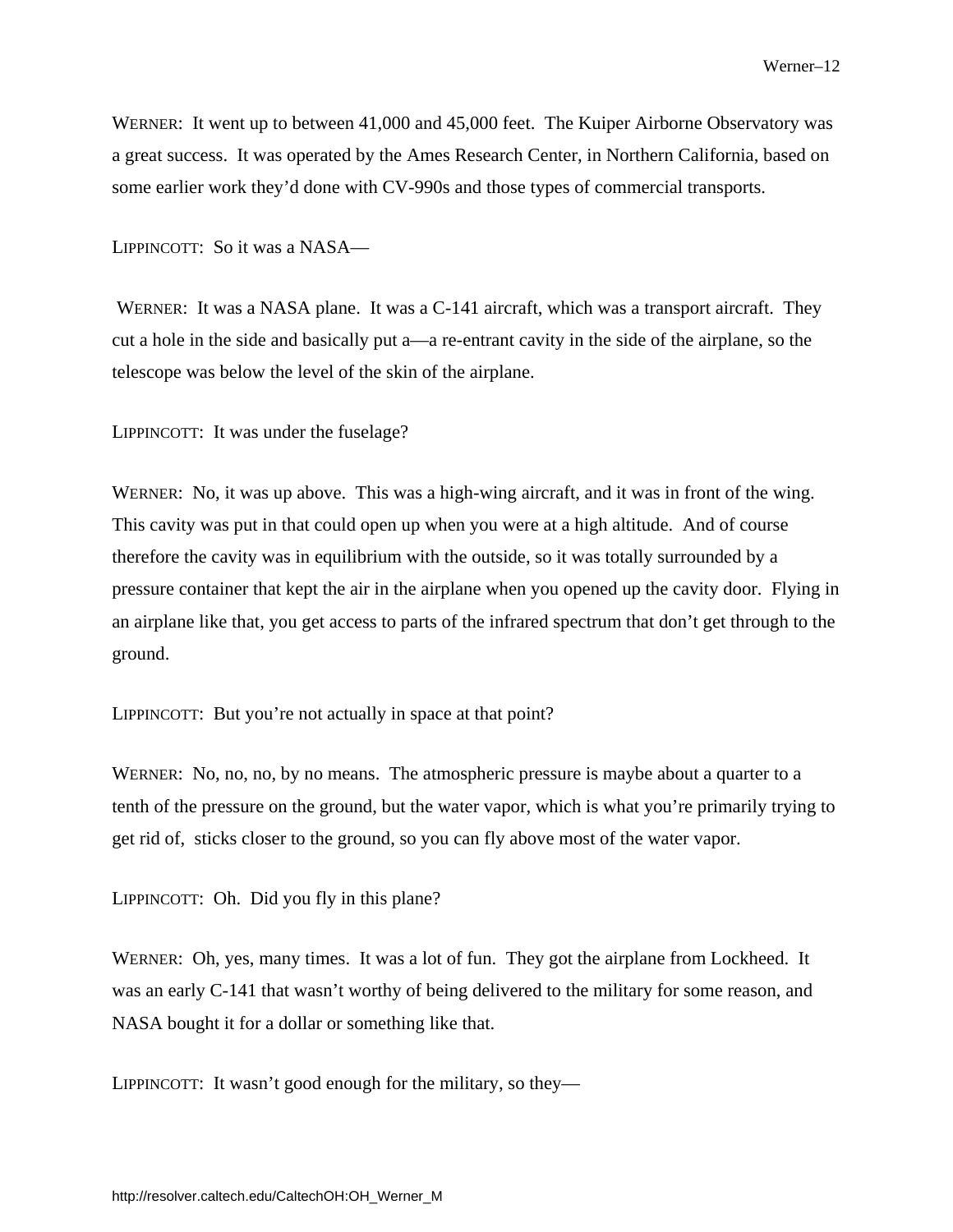WERNER: I don't know what the problem was. Maybe it was a prototype or something like that. It worked fine for us. And lots of infrared astronomers of my generation, or within ten or twenty years of my age, did a lot of their first work on that observatory.

LIPPINCOTT: How big a crew would go up with you?

WERNER: There were two pilots and a navigator—they flew the plane—and then there were typically three to five technicians and telescope operators and three to five astronomers.

LIPPINCOTT: What were you looking for?

WERNER: Anything at all. It was all new. Everything you did was something that hadn't been done before. A lot of the work was done on regions of our galaxy where stars are forming, where there's infrared radiation due to the dust, which is heated by the stars that are forming.

LIPPINCOTT: Yes. You do a lot of dust work, don't you?

WERNER: Well, dust is an infrared astronomer's best friend.

LIPPINCOTT: Yes, we have to talk about that. Why is it significant?

WERNER: Well, for two reasons. One is that dust is ubiquitous in space, and maybe half the heavy elements—that is, anything heavier than, say, hydrogen and helium, so stuff like silicon and oxygen and carbon and those sorts of things—coalesces into these small particles, which is what we call dust, OK? And they're typically about a micron in size, give or take a factor of ten or one hundred. The reason it's so important is that dust is very, very efficient at absorbing optical and ultraviolet radiation, and that warms the dust up, and then the dust re-radiates in the infrared. So you don't need a lot of dust in a galaxy—or in a circumstellar envelope, or whatever—to turn an ultraviolet source into an infrared source. And the reason it absorbs so efficiently is because, being a solid, it can absorb continuously. It doesn't absorb just in a few spectral lines, the way an atomic material would.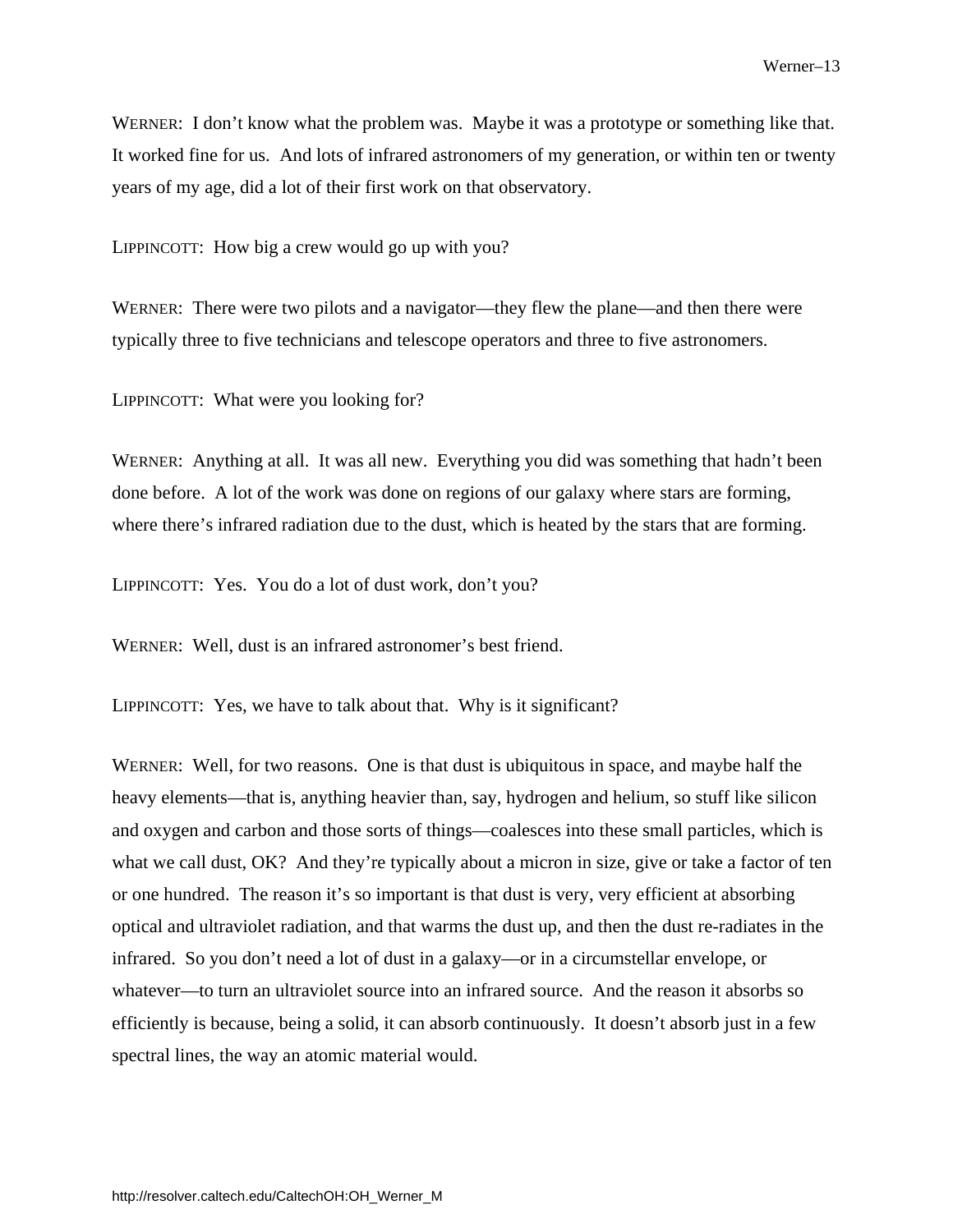The second reason it's interesting is because of the fact that the heavy elements are tied up in the dust. If you want to study the heavy elements, the mineralogy—or look for biogenic materials in mantles, or carbonaceous grains, and so forth—a lot of interesting stuff is going on in the dust itself.

LIPPINCOTT: Uh-huh—like hydrocarbons?

WERNER: Hydrocarbons and things like that.

LIPPINCOTT: But on the other hand, it obscures a lot of things that one might want to—

WERNER: It obscures them at the optical and ultraviolet wavelengths, but the same cloud of dust that might be quite opaque at those wavelengths would still be transparent in the infrared. So you can look *through* the dust in the infrared at what are called the near-infrared, or shorter infrared, wavelengths. And then at longer wavelengths, you see the radiation from the dust. The cooler something is, the longer the wavelength it radiates at. Dust in space typically is heated to a temperature of fifty degrees—just to pick a number—and that radiates out at wavelengths around thirty microns, or twenty microns and beyond. Shortward of that, you can look *through*  the dust, and of course the best example of that is the fact that the center of our galaxy cannot be seen at all in visible light but can be studied in great detail in the infrared, because the infrared radiation penetrates through the foreground dust to the dense stellar cluster at the heart of our galaxy.

LIPPINCOTT: I read something about some [Spitzer] scientists finding that there was a bar across the center of our galaxy. What does that mean?

WERNER: That's a bar of gigantic dimensions. There's a class of spiral galaxies where the spiral arms wind right into the center.

LIPPINCOTT: Like ours.

WERNER: No.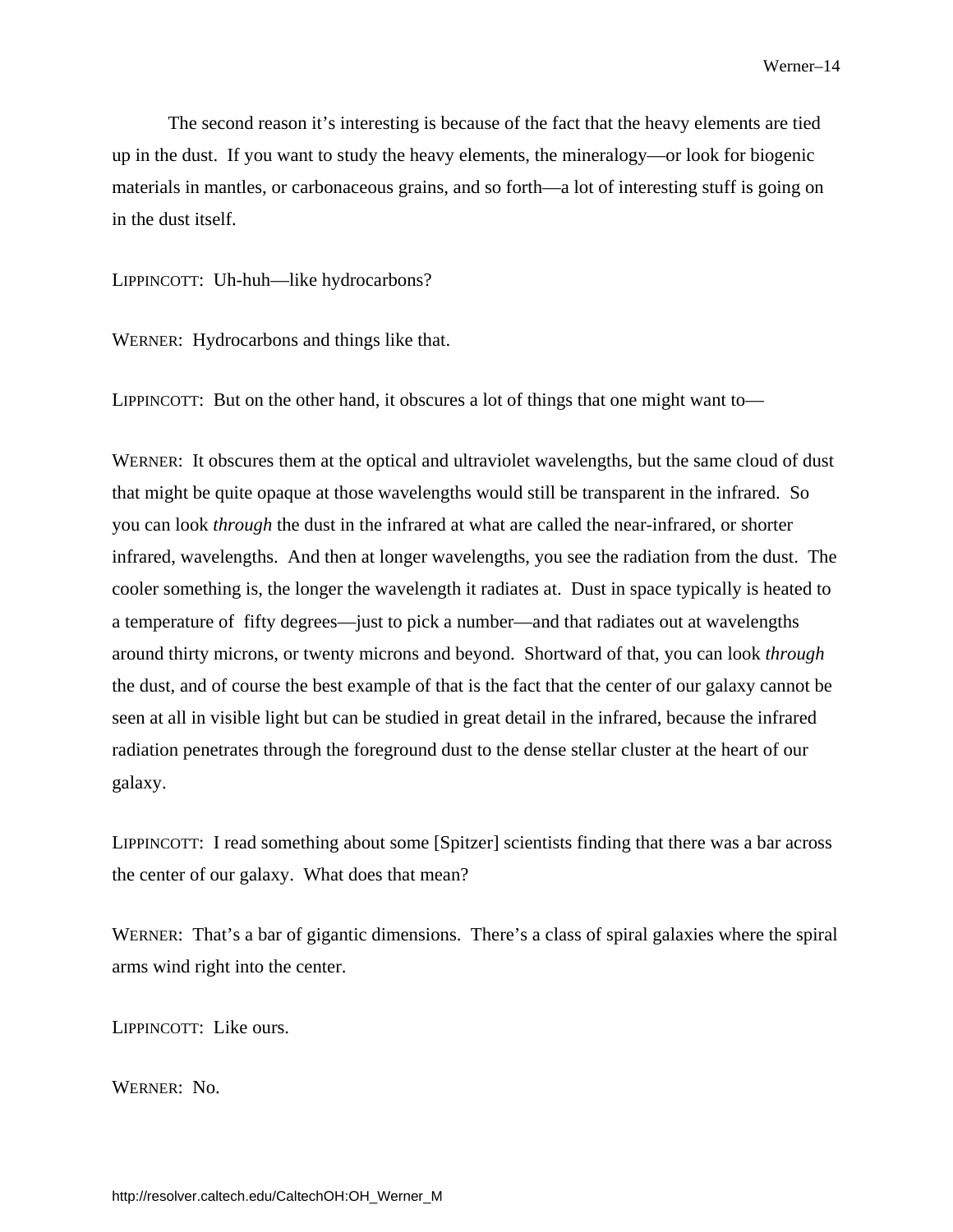LIPPINCOTT: *Not* like ours.

WERNER: Not like ours. And there's another class called barred spirals, where there's a bar of stars in the center and the spiral arms radiate outward from the ends of that bar.

LIPPINCOTT: Is that what the Milky Way is like?

WERNER: We now think that the Milky Way might have that geometry, due to these observations of Spitzer, which have been able to look at the bar, and confirmed and strengthened earlier suggestions that there is a bar. Because although stars like the sun radiate more in the optical and ultraviolet than in the infrared, stars that are much cooler than the sun—of which there are many, and which is a stage that other stars will go through—radiate primarily in the infrared. Now, this is in the shorter-wavelength infrared. That radiation allows you to use infrared observations to look at the stellar distribution in a galaxy like our own.

LIPPINCOTT: Yes. But I find this puzzling. It's a funny conformation, isn't it? I mean, if there's a big black hole in the middle of the galaxy, how could this bar formation persist?

WERNER: Oh, well, the black hole is only a few million solar masses. The bar is, say,—

LIPPINCOTT: Much more massive?

WERNER: The bar is much bigger. It's maybe four kiloparsecs, that's 12,000 light-years, in extent or something.

LIPPINCOTT: Oh. So it's not threatened by—

WERNER: Exactly right. And it contains maybe  $10^{10}$  solar masses of stars. So it and the black hole are just, well, not in contact with each other.

LIPPINCOTT: OK, thanks. So, when you were here at Caltech, were you part of the research faculty?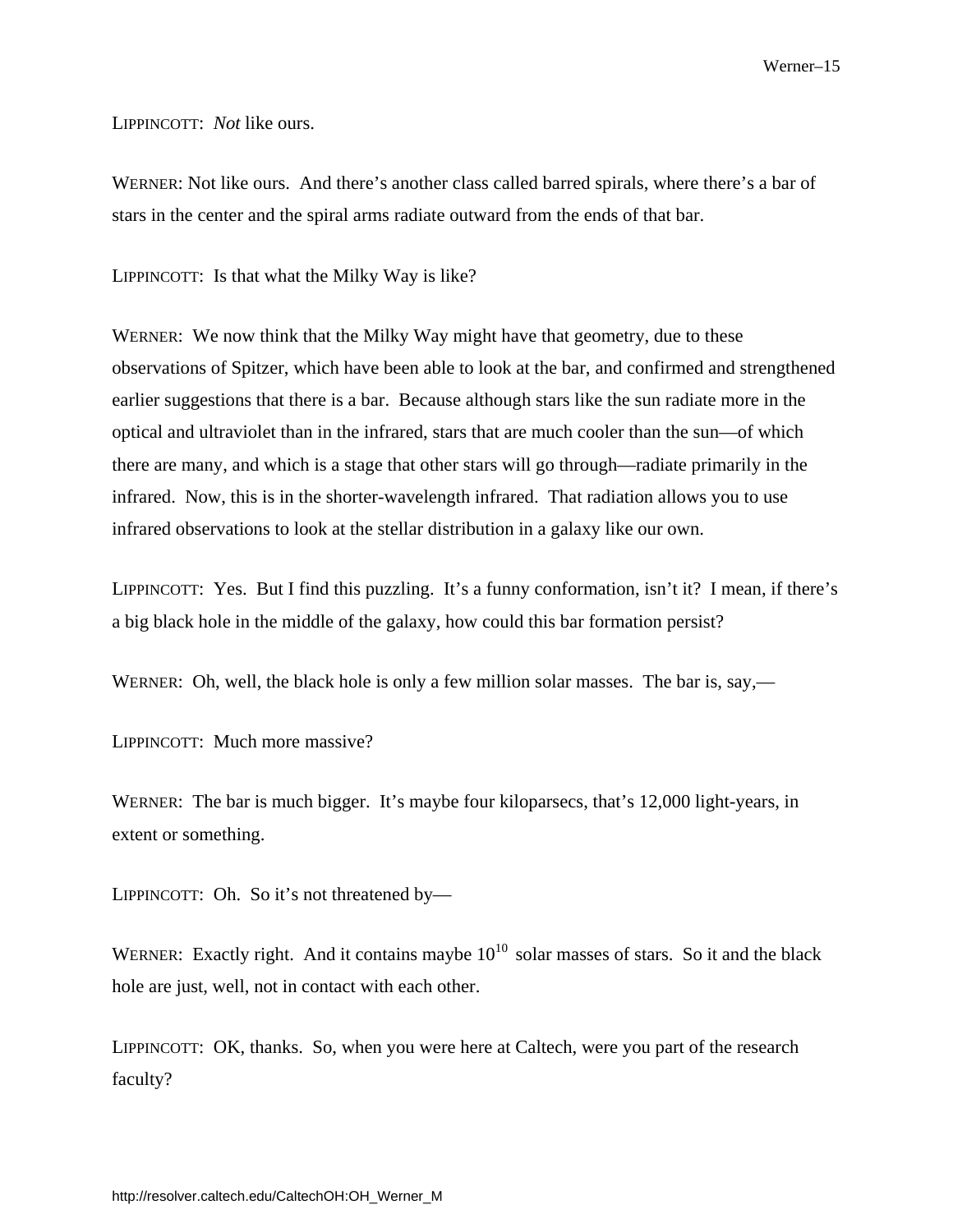WERNER: I was on the faculty. I was a regular faculty member.

LIPPINCOTT: And you taught?

WERNER: I taught physics.

LIPPINCOTT: This was in the late seventies?

WERNER: This was '72 to'79.

LIPPINCOTT: You taught physics or astronomy?

WERNER: Largely physics. I taught one astronomy course.

LIPPINCOTT: Who was the division [Physics, Mathematics, and Astronomy] head at the time?

WERNER: Bob Leighton [1970-1975], when I started, and then Maarten Schmidt [1976-1978].

LIPPINCOTT: How did you like teaching?

WERNER: I enjoyed teaching very much.

LIPPINCOTT: Did you teach Physics 1?

WERNER: I taught Physics 1 and Physics 2, exclusively.

LIPPINCOTT: Would you have used the Feynman text?

WERNER: We used it some, yes.

LIPPINCOTT: I think it might have been being just put together then.

WERNER: It was still pretty fresh, yes.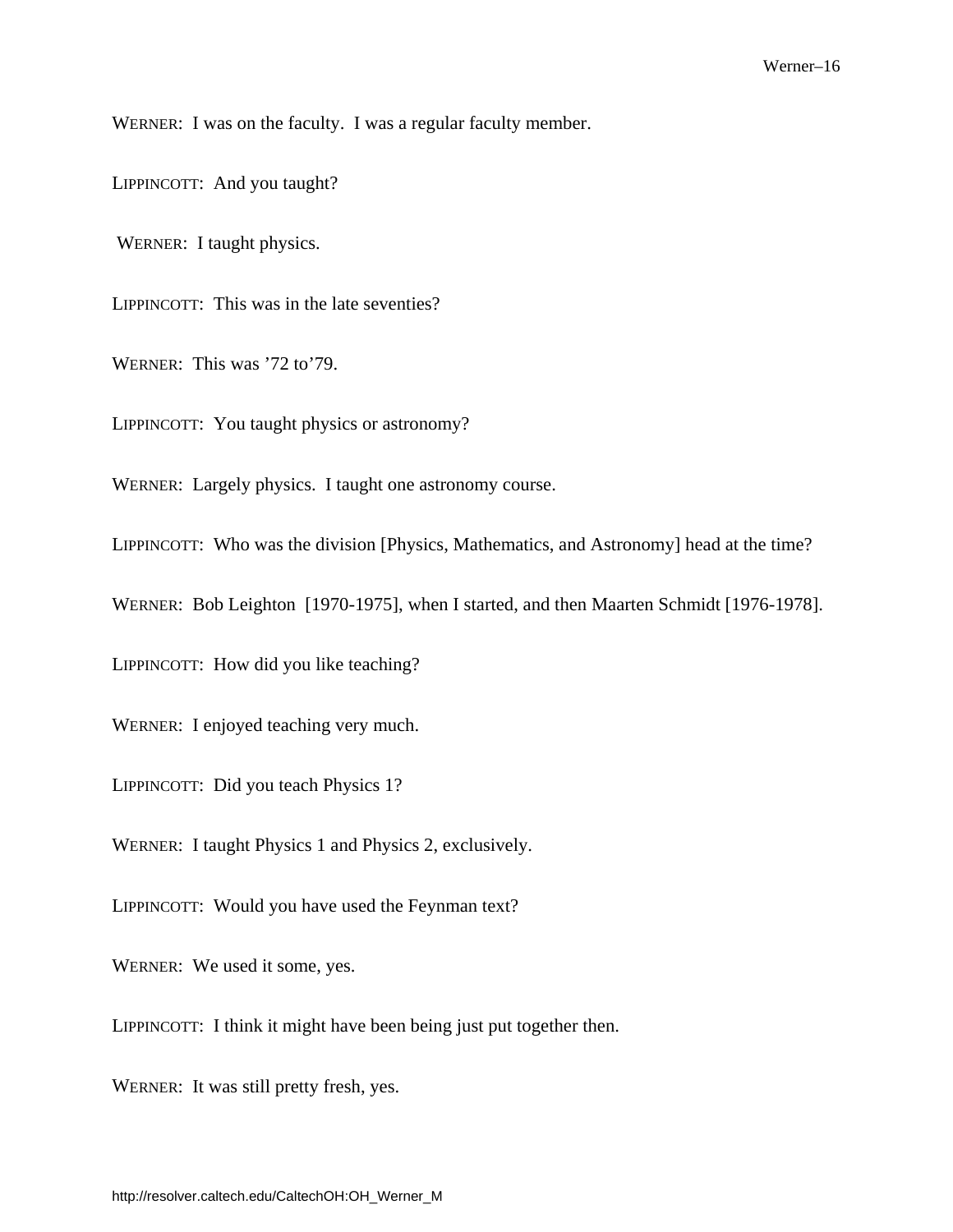LIPPINCOTT: So then you somehow got over to JPL, did you not—in '77?

WERNER: No, no. What happened was the following, in not correct chronological order. I didn't get tenure. But what is now called the Spitzer project had begun in the early seventies, through a series of studies of various kinds. And in fact my colleague Eric Becklin, whom I mentioned earlier, was on one of the very early study teams, and I remember him talking about that at one of our sack lunches up in 469 Lauritsen, which we had every week. But in January 1977, because of the success of my work on the Kuiper Airborne Observatory, I was asked whether I wanted to head a sub-team of one of these study groups that was helping to define SIRTF. So I said, "Sure, I'd like to do that." And it turned out to be something I really enjoyed doing and was at least moderately good at.

LIPPINCOTT: Who asked you to do this? Was it NASA people or—

WERNER: Well, it was people from Ames. The heads of this committee were Fred [C.] Witteborn, from Ames, and Dave [David M.] Rank, from UC Santa Cruz. And Dave, actually, asked me—I knew Dave from Berkeley. So I started working on what was then SIRTF, and when I didn't get tenure at Caltech—and I guess I would have found out about that in the spring of 1978—I was able to get a job at Ames, which at the time was both the locus of the work on SIRTF and also the home of the Kuiper Airborne Observatory. There was a reasonable infrared astronomy group at Ames which I helped to develop a bit.

LIPPINCOTT: I have the date of 1977 for your joining SIRTF.

WERNER: Yes, that's when I joined SIRTF, but I was still at Caltech.

LIPPINCOTT: Oh, dual.

WERNER: Yes. I was at Caltech and I was on a committee, basically—like many Caltech professors are and were. This was the committee involved with SIRTF. And then I went up to Ames and started devoting more and more time to SIRTF.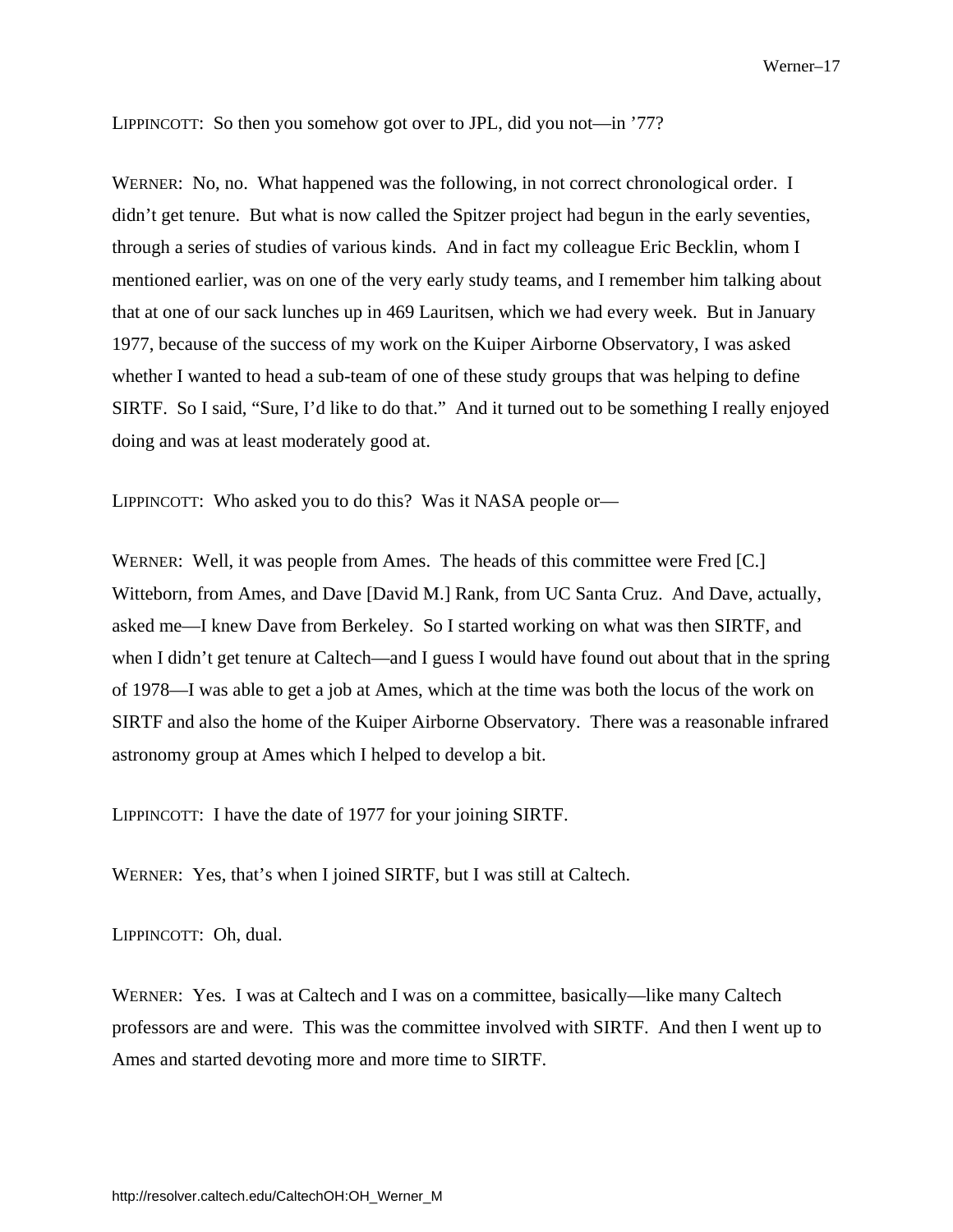<span id="page-21-0"></span>LIPPINCOTT: That's up in Mountain View?

WERNER: Mountain View, California. I started there in '79 and I worked there until 1990, at which point the project—SIRTF—was moved to JPL, and I came along with it.

LIPPINCOTT: There's something at Caltech called the SIRTF Science Center, which opened in 2001. Where is that?

WERNER: That's in the Keith Spaulding Building, above the post office.

LIPPINCOTT: Is that where you work now?

WERNER: No, I work at JPL. SIRTF—now called Spitzer—is one of NASA's Great Observatories, which is why we have what is now called the Spitzer Science Center.

LIPPINCOTT: Yes, we should talk about that program.

WERNER: The Great Observatories are really observatories intended for the use of the entire scientific community. And for a project with the scope of Spitzer or Hubble [the Hubble Space Telescope] or the Chandra X-ray Observatory, it's clear that there [needs to be] a central location for managing the science program, for processing the data and distributing it to the community and so forth. Soliciting proposals from people who want to use the observatories—these kinds of things. That's what goes on at the SIRTF Science Center, and it's headed by Tom Soifer, a longtime friend and colleague of mine who is a professor of physics here at Caltech and who is the head of the current infrared astronomy program here.

LIPPINCOTT: And that's exclusively concerned with Spitzer? It doesn't arrange time on the three other observatories?

WERNER: That's right. It's just for the Spitzer Space Telescope. It's part of what's called IPAC [Infrared Processing and Analysis Center], which was an outgrowth of IRAS [Infrared Astronomical Satellite], which is yet another subject we might get to.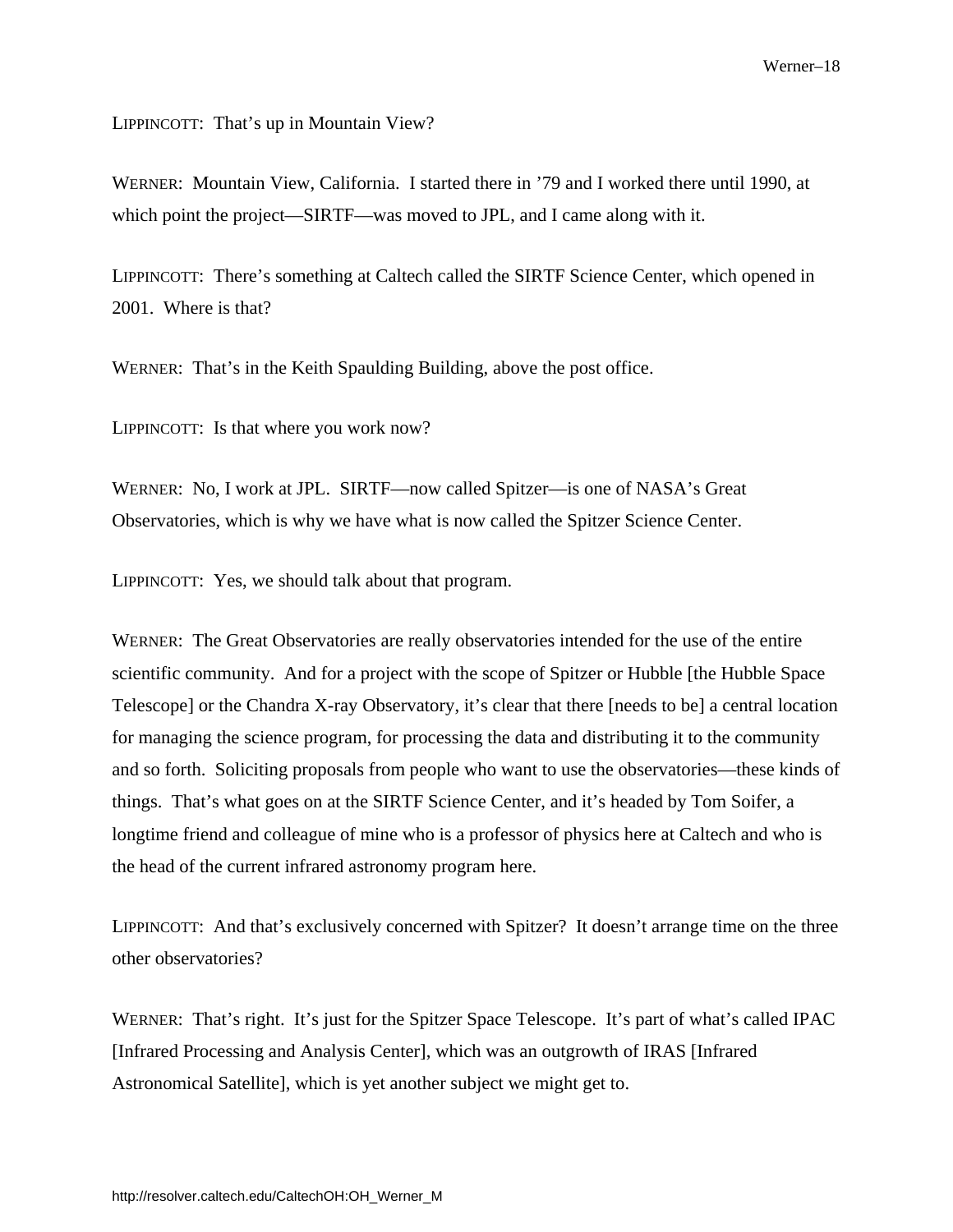LIPPINCOTT: And I just want to mention the Compton Gamma-Ray Observatory, which is the fourth of the Great Observatories.

WERNER: That's right, although Compton has long since been de-orbited, as the euphemism goes, into the ocean and was replaced recently by a new gamma-ray observatory, called GLAST [Gamma-ray Large Area Space Telescope], which is quite a bit more powerful. It's been launched [June 11, 2008], and it's being checked out right now.

LIPPINCOTT: It hasn't started getting data yet?

WERNER: It may have, but no results have been announced. [As of September 9, 2008, results have been released and look very good. GLAST has been renamed Fermi. -M.Werner]

LIPPINCOTT: OK. So you moved up to JPL, and I guess Bruce Murray was the director at that time?

WERNER: No, I came to JPL in 1990, when Lew Allen was the director.

 LIPPINCOTT: Oh, right. You were at Ames up until then and you're at JPL now. And you became project scientist in 1984.

WERNER: Actually in '83, I think.

LIPPINCOTT: What did that entail? That was a big step up, wasn't it? A lot more work?

WERNER: Well, it wasn't so much more work, because I'd been pretty much working on SIRTF— Well, it was. It was in a sense, because in 1983 there was a solicitation by NASA for people to build instruments on SIRTF, which at that time was still viewed as a shuttle payload, so the idea was that it would fly a few times a year and [when it came] back we would put a new instrument in, or whatever—all a bit of a pipe dream. So a science working group [was formed] to advise NASA on how to do this, and they solicited people to develop instruments to put into the observatory. The project scientist was chairman of this science working group. So that was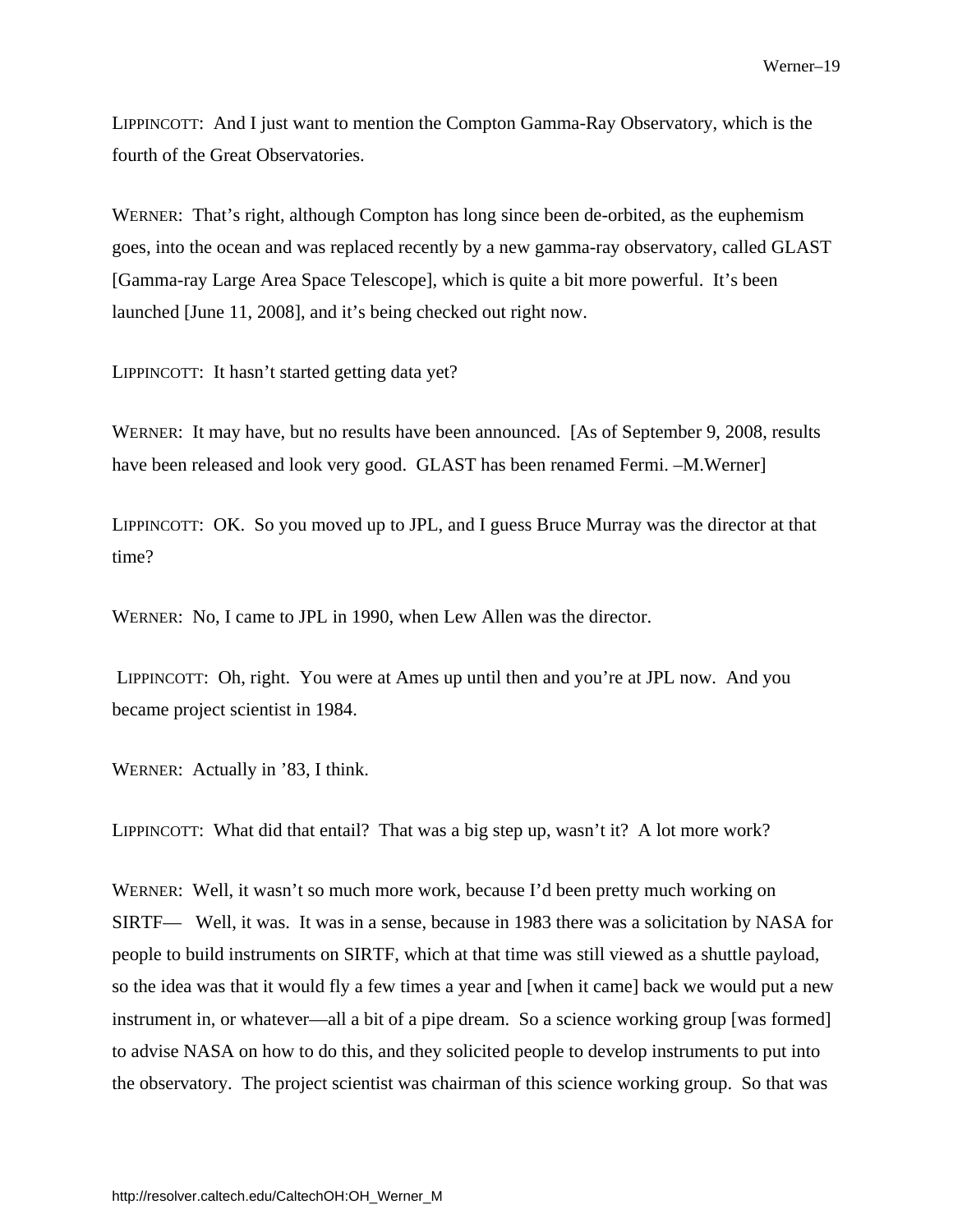really the new part of my job. Working with the project team at Ames I'd been doing all along. Working with the outside science community, planning the meetings, keeping things moving forward, doing advocacy for the telescope—all these sorts of things were some of what came with the project scientist's job.

LIPPINCOTT: There *was* a launch on the shuttle, wasn't there?

WERNER: There was a launch of something called Spacelab 2. Spacelab 2 was a motley mixture—a hodgepodge of instruments, one of which was an infrared telescope. It didn't work very well. It had one flight [1985], I think, and produced a small amount of data.

LIPPINCOTT: Yes, and that was because there was a bit too much heat radiation from the shuttle itself?

WERNER: Right. It became clear in this time period that the shuttle was not a good place to do infrared astronomy. The other big thing that happened was the launch of IRAS [Infrared Astronomical Satellite] in 1983.

LIPPINCOTT: You had nothing to do with that, did you?

WERNER: I worked on the data; I didn't have anything to do with the observatory. It was a joint US-UK-Netherlands project, with the NASA part being headed eventually by JPL and Caltech.

LIPPINCOTT: And that was not on the shuttle, that was—

WERNER: That was a free flyer. IRAS orbited the Earth, and there were some technical problems which it showed could be overcome. So that combination led people to the idea, right away, that we should put SIRTF into orbit and not fly it on the shuttle. And during the time these proposals were being solicited, and these people were being selected, the change was made from a shuttle-attached payload to a free flyer.

LIPPINCOTT: Now, wasn't the size reduced at some point?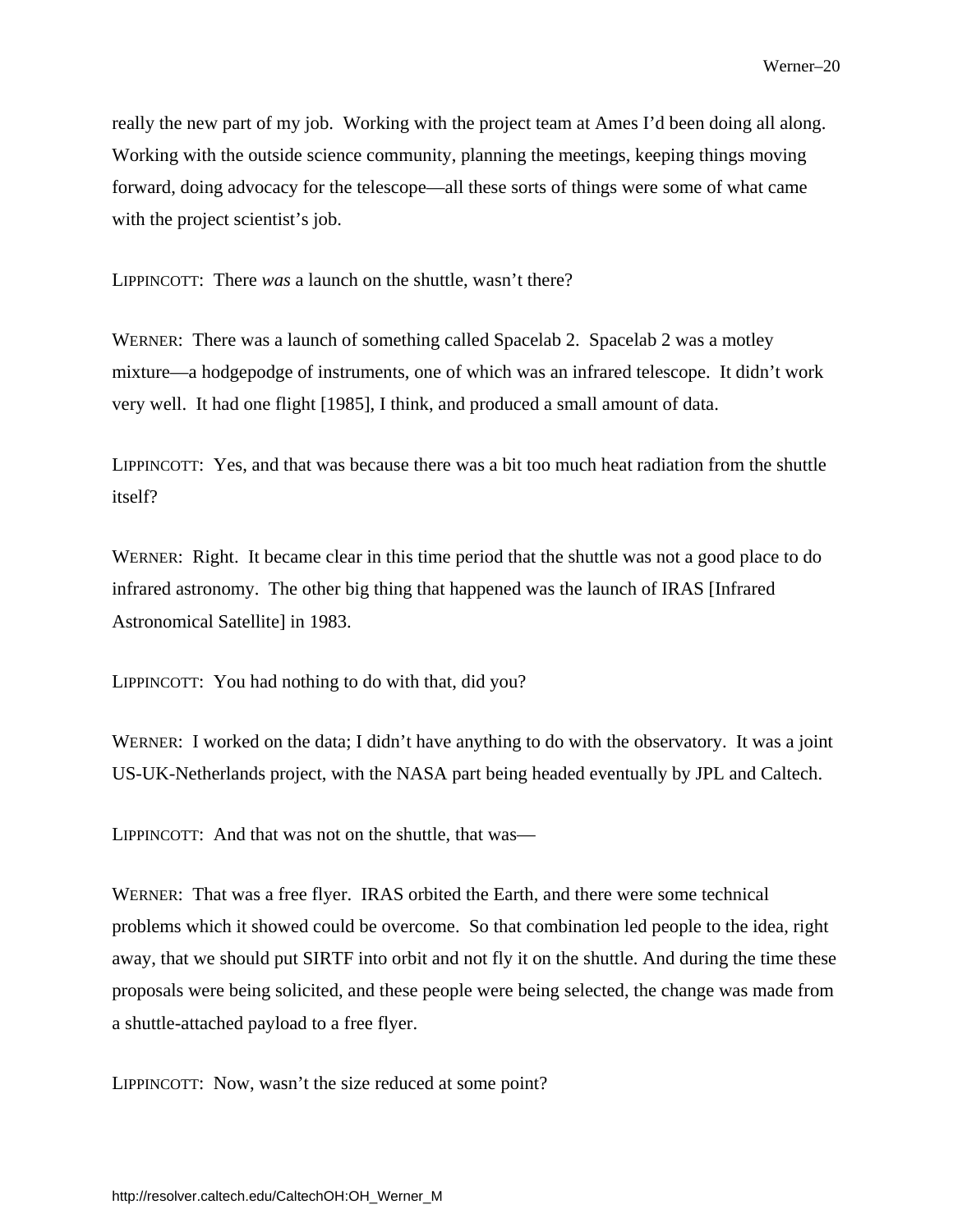WERNER: The size has been reduced several times, yes.

LIPPINCOTT: Why is that?

WERNER: It all has to do with how much money you've got. [Laughter] The size on the viewgraphs was reduced.

LIPPINCOTT: Yes. Well, I think they discovered they could go into this heliocentric, Earthtrailing orbit and then they wouldn't have to carry so much helium with them. Was that it?

WERNER: First of all, that wasn't "them," that was us.

LIPPINCOTT: Oh, you did it.

WERNER: Yes, I and my colleagues. Right. The evolution was [the following]: Once we got off the shuttle and became the Space Infrared Telescope Facility, there was a long period of time when we had to stay light on our feet, to keep up with the trends at NASA. You know, there were versions for space platforms, there were versions for space stations, there was an equatorial-orbit version, there was a polar-orbit version, there was a whole library of versions of SIRTF that never got beyond the viewgraph stage. Toward the end of the eighties, Ames was working with JPL to develop a concept that was more of a high Earth orbit—instead of being close to Earth, it would be far from Earth but still in Earth orbit, to cut down the heat load from Earth.

LIPPINCOTT: Like the geostationary satellites?

WERNER: Yes, but even higher than that. And then it became apparent that Ames was not capable of managing a project of that size, and the project was moved to JPL, and it continued to grow conceptually, until we had an observatory that was very large. It had a one-meter mirror, thousands of liters of liquid helium, and a price tag of \$2.2 billion, not counting the \$500-million rocket that would be required to launch it. And that's what we presented to the Bahcall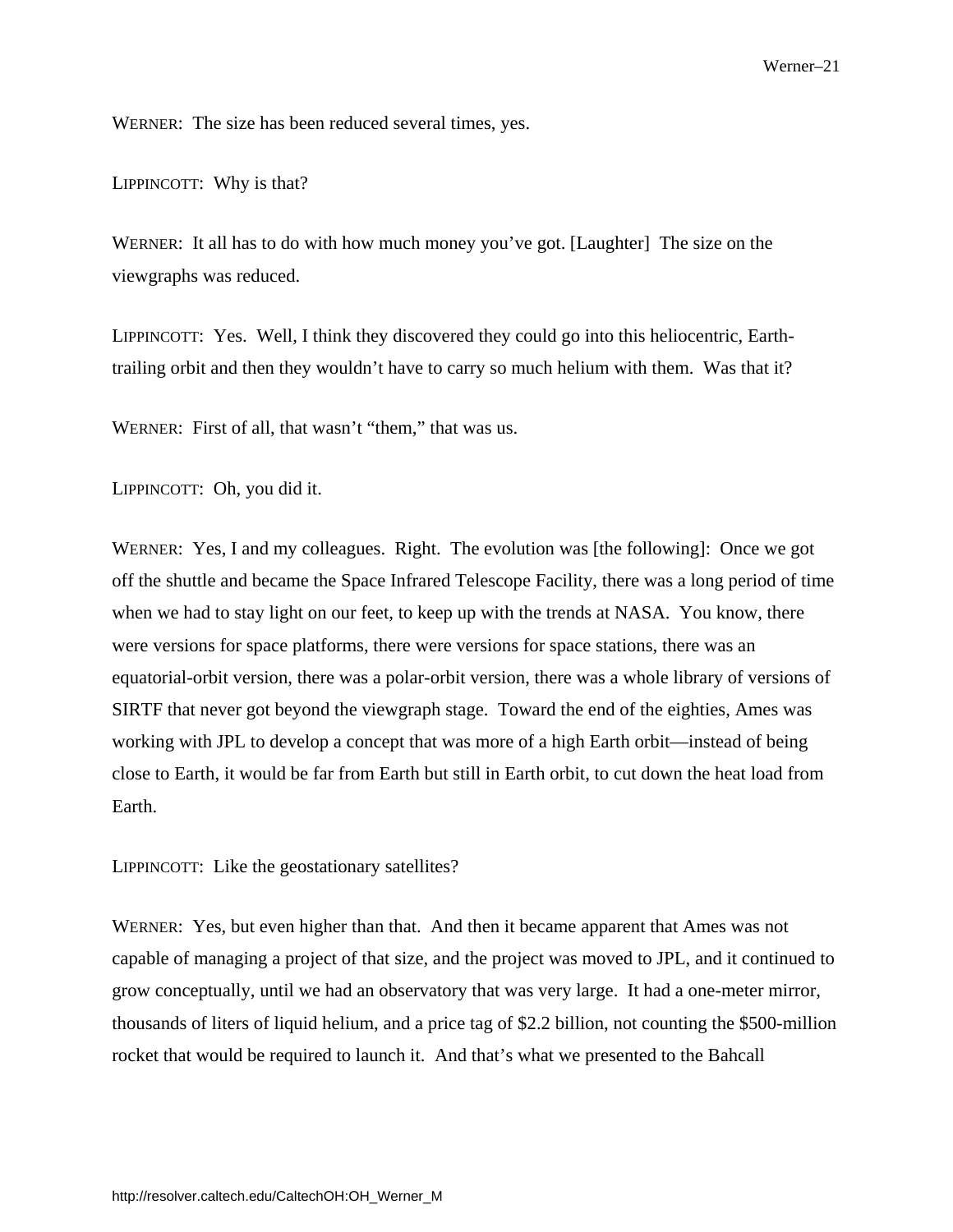committee. The Bahcall committee was the committee recommending priorities for astronomy for the decade of the 1990s.

LIPPINCOTT: Oh. What they call the decadal—?

WERNER: The decadal review, exactly. John Bahcall was the chair of that.

LIPPINCOTT: He's at Princeton?

WERNER: He *was* at Princeton; he died a couple of years ago. Also, he'd been at Caltech earlier, actually.

That observatory crashed, under a combination of its own weight and problems with other missions—like Galileo, the Mars Observer, the problem with the Hubble primary mirror, the problem with the Galileo antenna. All these kinds of things made—

LIPPINCOTT: This was all happening around the early nineties?

WERNER: The early nineties, right. This all made large, monolithic missions—kind of behemoths—pretty unattractive.

LIPPINCOTT: This was when NASA got into this faster-cheaper-better mode?

WERNER: Exactly right. And then somehow we were reborn, through a set of circumstances I can't re-create too well but which are well documented in a book by George Rieke, my colleague from the University of Arizona [*The Last of the Great Observatories: Spitzer and the Era of Faster, Better, Cheaper at NASA* (University of Arizona Press, 2006)]. The history of all this is pretty well covered there. We were re-created as a much smaller observatory in solar orbit, as opposed to Earth orbit, with the final refinement being that a colleague of ours—Frank Low, also from the University of Arizona—realized that in the solar orbit you could make very good use of radiative cooling.

LIPPINCOTT: What's that?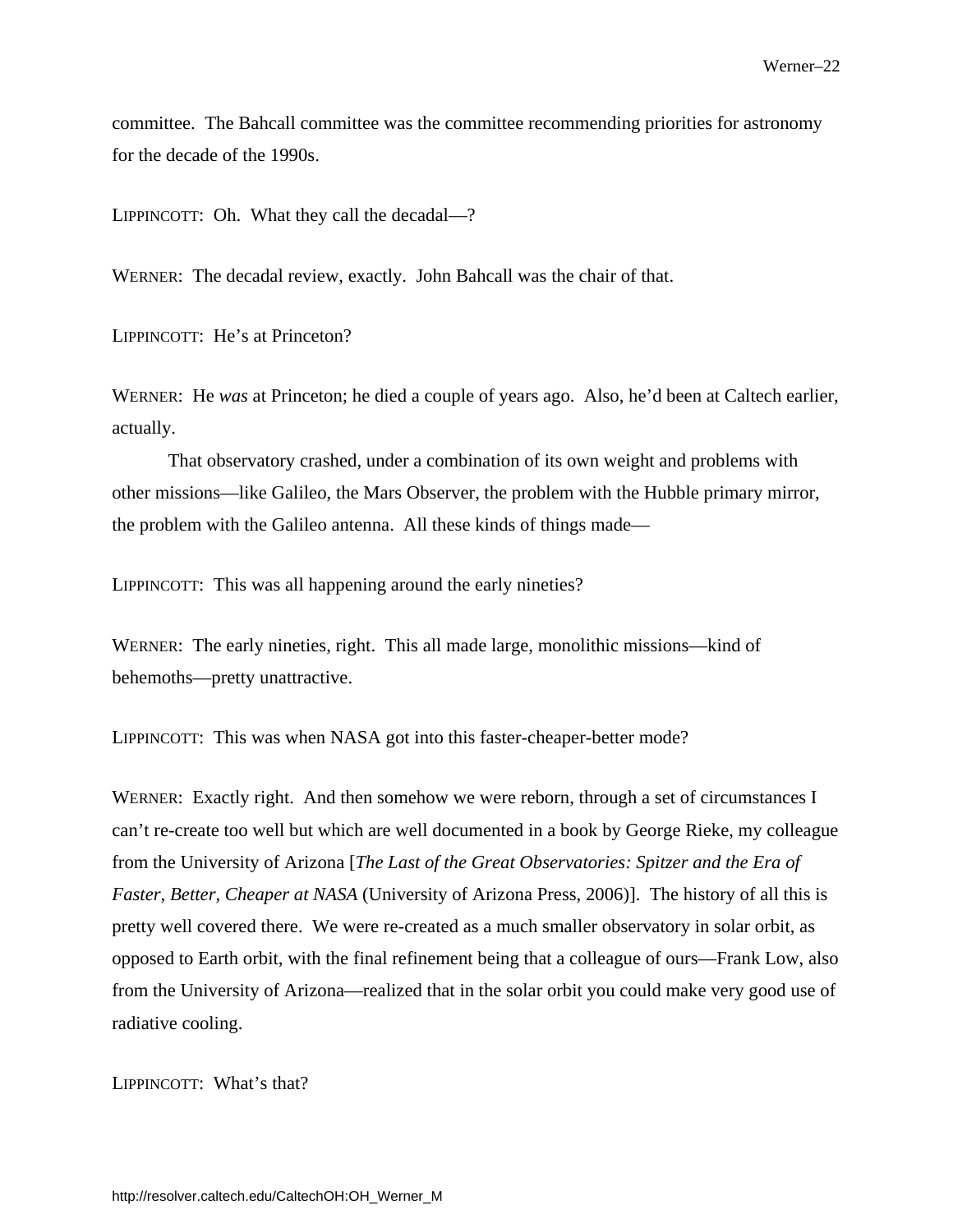WERNER: That's where you cool not with a refrigerant—

LIPPINCOTT: Not with the helium.

WERNER: —but by radiating into space. So, much of the cooling on Spitzer as it now exists is achieved by radiating into space, and we use only a small amount of helium to keep the instruments cold.

LIPPINCOTT: But can't *anything* radiate into space?

WERNER: Anything can radiate into space, but when you're close to the Earth it's hard to be in a geometry where you have part of the observatory continually facing cold space and you're still able to do any significant amount of re-targeting and observing. Whereas the way Spitzer is set up, there's a hot side, which is always pointed toward the sun, and a cold side, which is always pointed into deep space, and that's where the radiative cooling occurs.

LIPPINCOTT: That's very smart!

WERNER: Yes, it's a very ingenious and sophisticated and elegant engineering solution. It works extremely well, and therefore we have much less liquid helium and a much longer lifetime than any other infrared observatory.

LIPPINCOTT: So is this what the Bahcall committee recommended?

WERNER: Well, the Bahcall committee actually endorsed the big fella—the \$2.2-billion observatory. And in fact something else happened that helped SIRTF a lot. There was a period when we were pretty much persona non grata, and we didn't get very good attention or management support from JPL. But in the fall of 1993, a fellow named Larry Simmons, who managed the development of the WFPC2 camera that saved Hubble—

LIPPINCOTT: The Wide-Field Planetary Camera?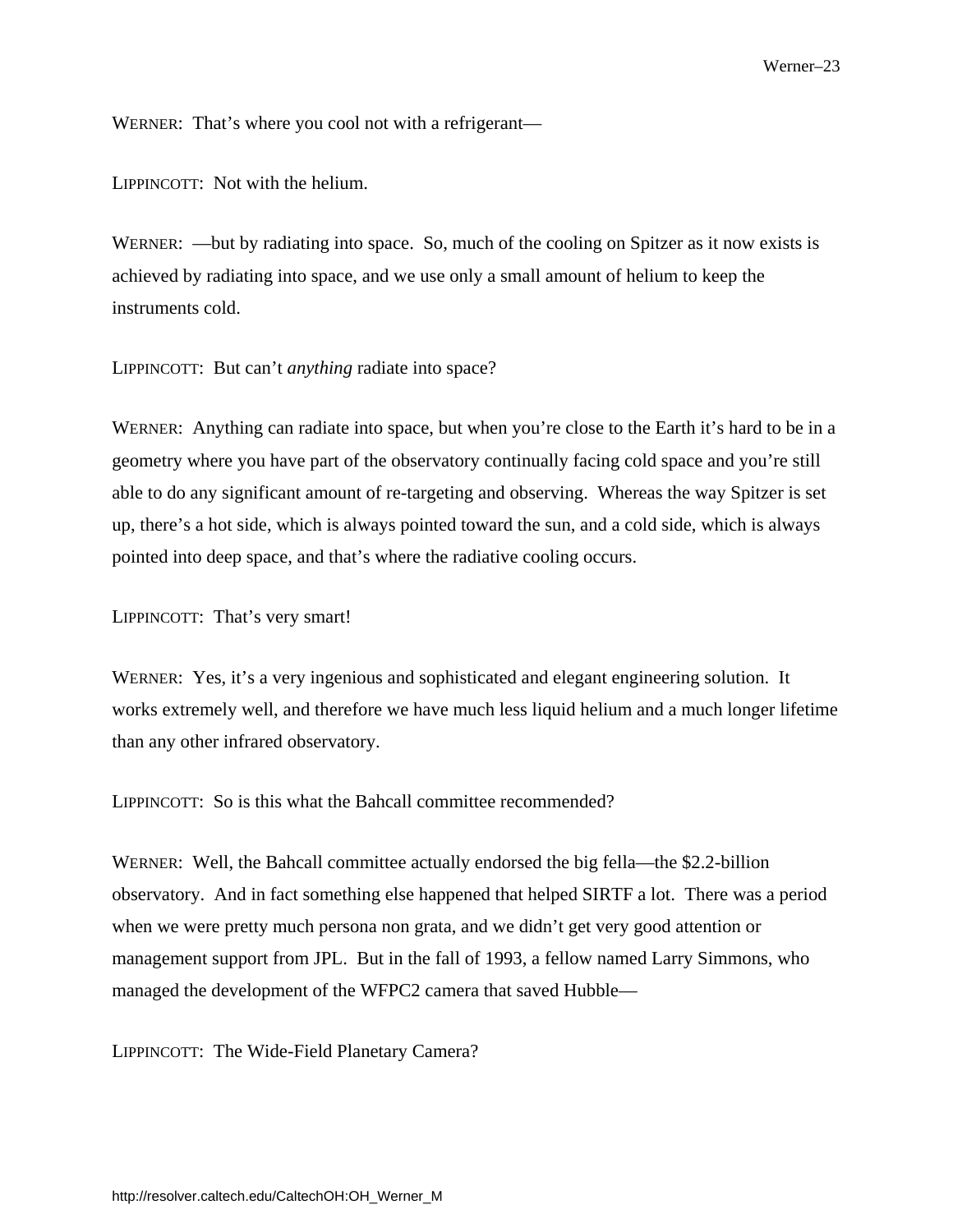WERNER: The modified one that could deal with the inaccurate telescope optics. He became the SIRTF project manager. He was very, very good, and he brought very good people with him. He led the process by which we put some flesh on the bones of the radiatively cooled concept. And then in the spring of 1994, we had to go to a committee of the National Academy of Sciences, which found that we were... [Tape ends]

#### **Begin Tape 1, Side 2**

WERNER: ...still powerful enough to be the number-one recommendation, which the old version had been. And that reaffirmed our position as the highest-priority mission for the 1990s. And then we were sort of off and running.

LIPPINCOTT: So you got funded?

WERNER: Yes, things started to turn in our direction.

LIPPINCOTT: In 2003, you have the launch. But things happened between 1994 and 2003.

WERNER: A lot of things happened between 1994 and 2003.

LIPPINCOTT: You had to decide what instruments were going into—

WERNER: No, the instruments had been selected back in 1984, and those instrument teams had stuck with us. When they were selected, in 1984, we were supposed to have our first shuttle flight in 1988 or something. What we did in the intervening fifteen or sixteen years, before we had to kind of button everything up, was continue to work on the technology of the Spitzer instruments, and the prime technology is what are called detector arrays. Instead of the single, individual detectors that were used back when I came to Caltech—and, for example, in the initial discovery of the galactic center in the infrared that was done by Becklin and Neugebauer—the infrared arrays, the ones we have on Spitzer, have tens of thousands of pixels. It's very similar to the camera you might have in your cell phone, or your home video camera, or your electronic digital camera. Same idea. You've got lots of individual pixels. They are each read out and they produce images, and because they're on this cold telescope in space, they're very much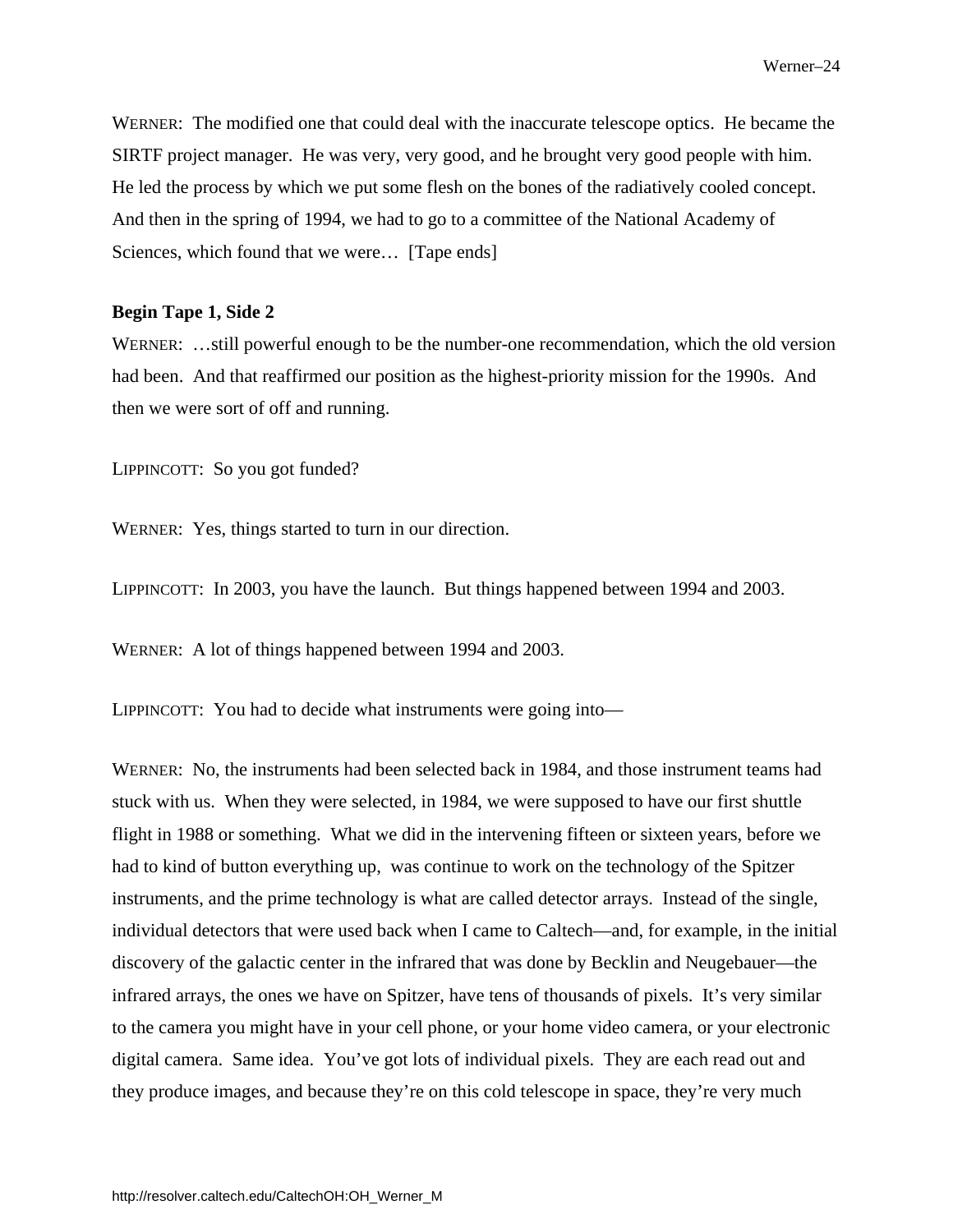more sensitive than they would be on the ground. That combination of factors makes Spitzer remarkably sensitive. It's hard to quantify how much better it is that what you can do from the ground, but factors of a million are not unreasonable, depending on what figure of merit you're using. So we were able to develop those detectors over this time period, working with the detector fabrication houses, or sometimes more in-house. By "we," I mean our teams of scientists, not just me and JPL. And because of that, as the observatory grew smaller and somewhat simpler, it remained very powerful scientifically, because we had these tremendously powerful detectors, which we're using. Instead of having a complicated observatory with a few detectors, we have a very simple observatory with a whole mess of detectors. And that's a good trade-off.

LIPPINCOTT: OK. I'll just go through the three instruments, for the record. There's the IRAC, the Infrared Array Camera; and the IRS, the Infrared Spectrograph; and a MIPS.

WERNER: The Multiband Imaging Photometer for Spitzer. And actually, in addition to being the project scientist for Spitzer, I'm a member of the MIPS instrument team.

LIPPINCOTT: What is the MIPS looking for, specifically?

WERNER: At the long wavelengths, it's mainly looking for circumstellar material—dust around stars, associated with planetary systems—and also the infrared radiation from star-forming regions both within our galaxy and star-forming galaxies throughout the universe. So for example, a census of the cosmic history of star formation requires observations with the MIPS, because much star formation occurs in galaxies that are shrouded in dust and can best be seen in the infrared.

LIPPINCOTT: Now, you're looking very deep with the MIPS—way back?

WERNER: Well, we're looking pretty far back with the MIPS. We're looking back to a redshift of the order of three, which means the universe was a quarter of its present size.

LIPPINCOTT: So that's about four billion years after the Big Bang?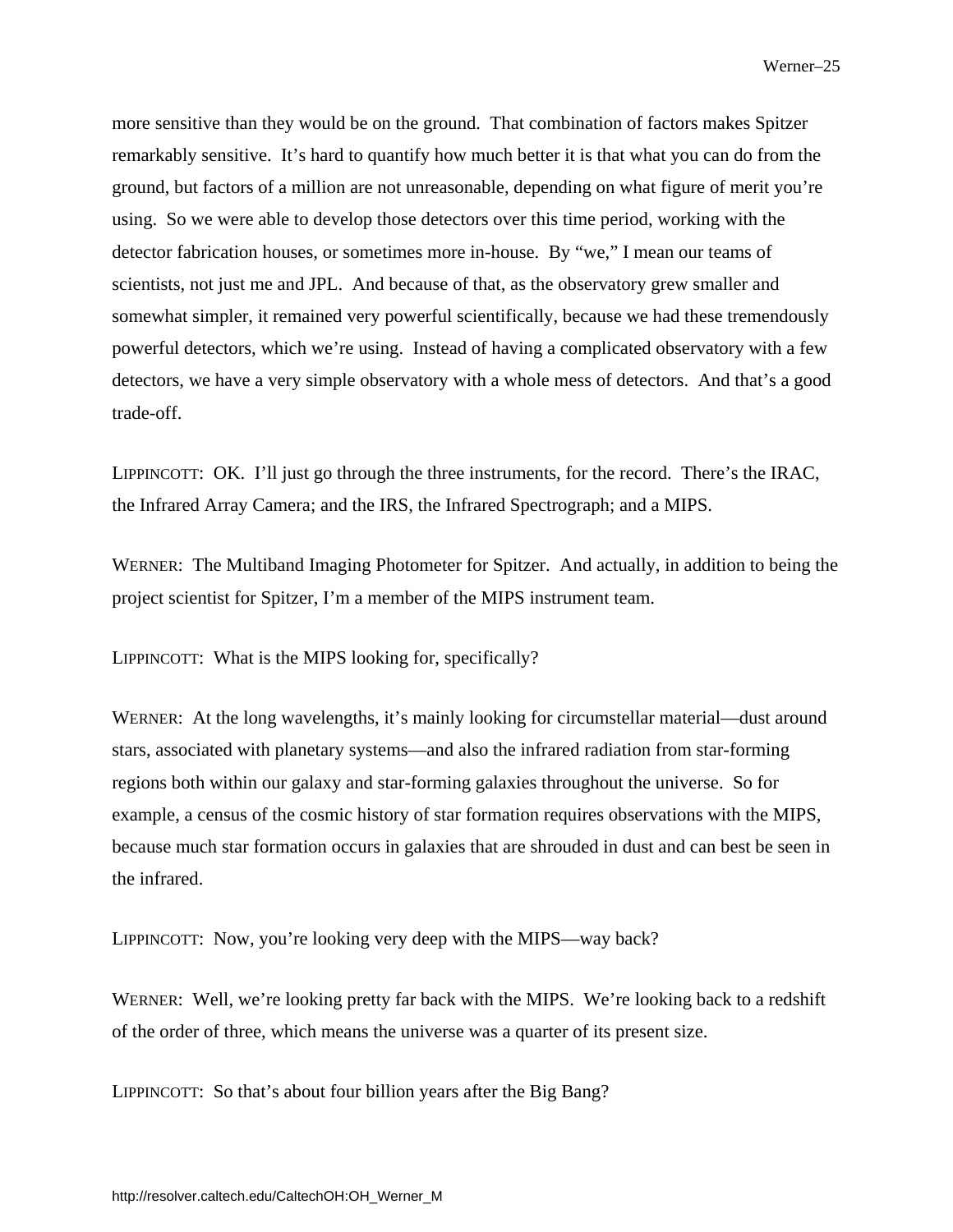WERNER: Something like that. But we've looked even farther back in space and time with the IRAC. The IRAC, working in the near-infrared, can look at starlight from very distant galaxies, and we've seen, basically, objects at red shifts of six or greater—as far back in space and time as Hubble looks.

LIPPINCOTT: But you can't look back to the plasma era, can you—like 300,000 years after the Bang?

WERNER: No. Well, that radiation has shifted to very long wavelengths and that's what COBE is all about.

LIPPINCOTT: You don't see that stuff.

WERNER: That's correct.

LIPPINCOTT: That's what Tony Readhead [Anthony C. S. Readhead, Rawn Professor of Astronomy] is looking at?

WERNER: Tony Readhead is studying that as well, and there is a big group at JPL interested in that type of research.

LIPPINCOTT: So you'd be mainly looking at the era when the galaxies formed?

WERNER: We look at everything, from the very first galaxies, basically, to objects in our own solar system and everything in between.

LIPPINCOTT: OK. If you launched in 2003, and they thought Spitzer would have a two-and-ahalf-year life, but it's still producing data—? [Tape is turned off briefly]

LIPPINCOTT: We were talking about the lifetime of Spitzer.

WERNER: Well, the Spitzer cryogenic system, because it relies on radiative cooling, was going to be very hard to test on the ground. We predicted—and we turned out to be right—that in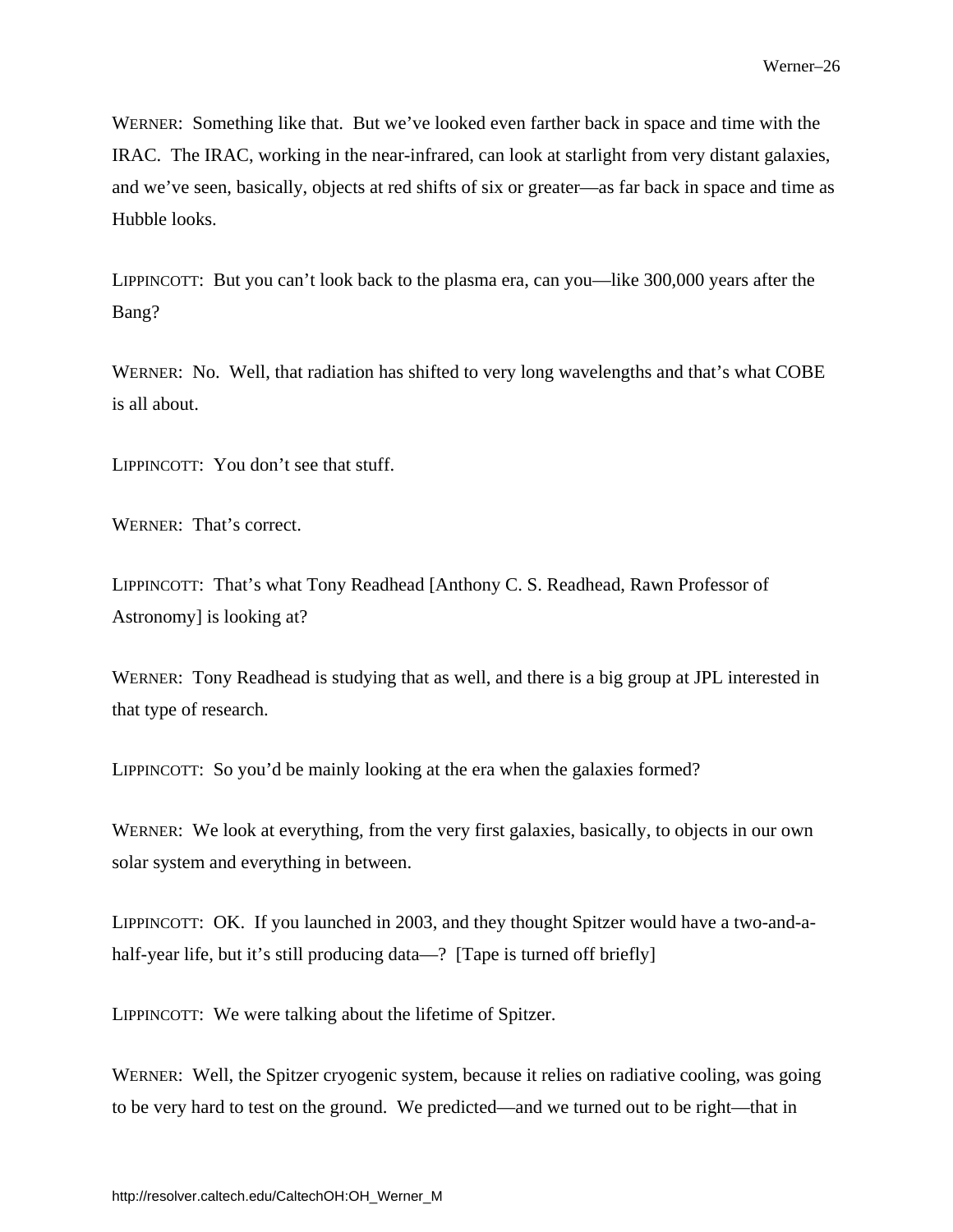space the outer shell, the coldest part of the external observatory, would be at a temperature of around thirty-four degrees above absolute zero, which is very cold. The inside is colder yet.

#### LIPPINCOTT: How so? Because of the helium?

WERNER: Exactly. And in order to test this contraption, you'd need a test chamber on the ground that is much colder than thirty-four degrees Kelvin. And, it's a whole separate story, but it really wasn't very feasible—and still isn't very feasible—to provide testing at the level you'd need to really verify performance. So we had modeling, and we were conservative. Although we had a two-and-half-year lifetime requirement with the cryogen, we predicted a five-year lifetime, and in fact we're getting a little more than five years. Now, when we run out of cryogen, in about May of '09 perhaps, we're still going to be in this very favorable orbit, and the outer shell will still be at thirty-four degrees Kelvin, because it achieves that cooling by radiation. And we expect that the inside will only warm up to about twenty-five or thirty degrees Kelvin, and we'll still be able to operate with our two shortest-wavelength IRAC bands.

LIPPINCOTT: So just the one instrument will be working then?

WERNER: Just the half of the one instrument, but that will still be very, very powerful. That's our instrument for looking at distant galaxies. That instrument can be used as well to study planets around other stars. So for a long time we've had the idea that we could continue to operate in what we would call the warm Spitzer mission, and in fact relatively recently we've been approved to do that. So we have the prospect of at least an additional two years beyond 2009 in warm Spitzer, which would carry us at least to mid-2011, and the chance to apply for yet an additional extension of lifetime before the now-scheduled end in 2011. We hope to go to the start of 2014.

LIPPINCOTT: You have different scientists asking for time on this observatory?

WERNER: There's an annual cycle in which people propose. Typically, we get hundreds of proposals, an oversubscription of about a factor of five—five times more time is requested than is available.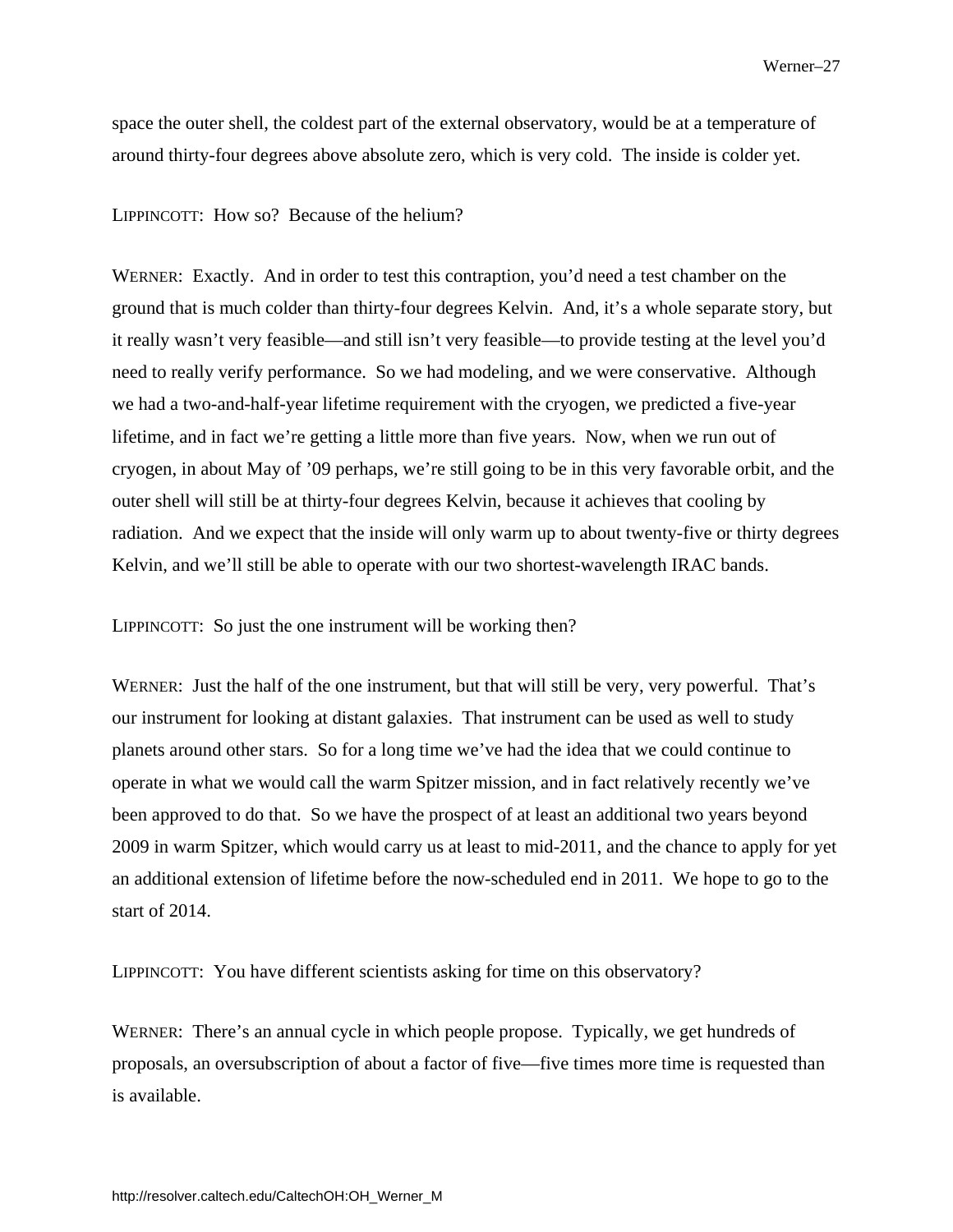LIPPINCOTT: Are you the ultimate authority on who gets picked?

WERNER: No, the ultimate authority is Tom Soifer, the head of the Spitzer Science Center. That's their job over there, which they do very, very well. There's a well-established process more-or-less pioneered by Hubble, which is managed by the Space Telescope Science Institute involving peer review and so forth, which works quite well.

LIPPINCOTT: What is it that you have to do, after these people have been chosen?

WERNER: I personally have to do very little. [Laughter] Actually, in fact—although for many years Spitzer was my main preoccupation, both my vocation and my avocation—since about early 2004 I've had another job, which is as chief scientist for astronomy and physics at JPL. I spend maybe half my time doing that job, maybe a quarter of my time working on Spitzer project issues, and a quarter of my time working on research with Spitzer. But Spitzer has operated so smoothly and flawlessly since launch that there's really relatively little I have to do as project scientist. If we had issues like having to decommission an instrument or having to give up some capabilities or some functionality, or when there's an anomaly—when something goes wrong then I have to get involved. I'm also involved in reporting to headquarters; I give a lot of talks about Spitzer and write a lot of papers about the observatory per se. But on a day-to-day basis, the management of the science programs is done entirely at the Spitzer Science Center.

LIPPINCOTT: So you haven't had any bugs on this observatory. No communication problems?

WERNER: We've had a small number of anomalies, as they're called. And there's continual back-and-forth with the Deep Space Network, which is providing our data. We send the data down to the DSN, and occasionally things get lost along the way. But basically Spitzer has been remarkably smooth and flawless in its operation.

LIPPINCOTT: When you say *you* send the data down, you mean the spacecraft?

WERNER: Exactly right.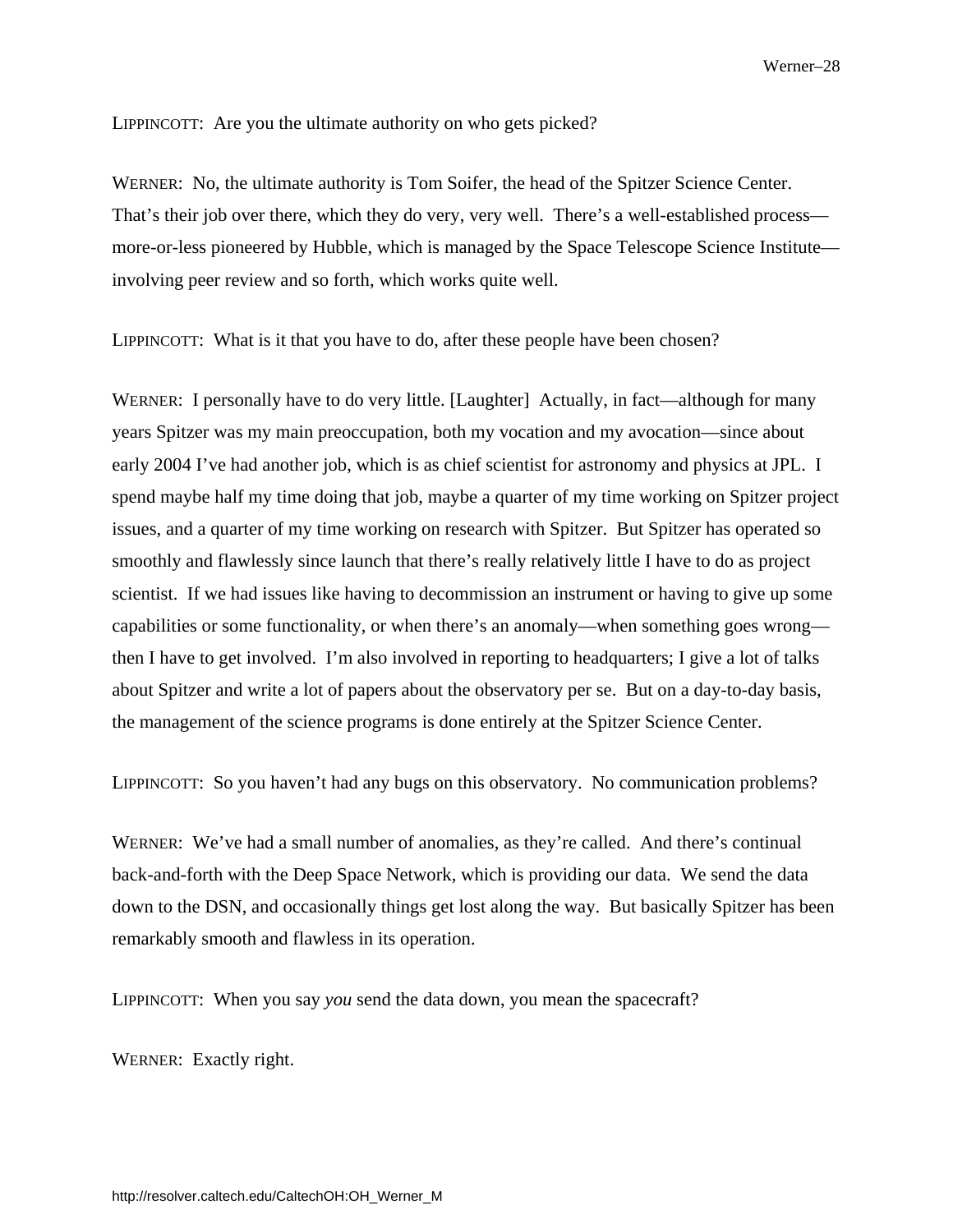LIPPINCOTT: Spitzer may still be operating when some of these other advanced things go up that are going to be looking for extrasolar planets—is that right?

WERNER: Yes. Well, Kepler, for example, is launching next year to do that. We'll certainly still be up there while they're running.

LIPPINCOTT: And didn't your observatory find the first visible picture of extrasolar planets?

WERNER: No. Our observatory has not imaged extrasolar planets.

LIPPINCOTT: I thought there was some detection of big, gas, Jupiter-type planets? Before, they were only indirectly seen, and you saw it directly, in some way?

WERNER: Right. Probably the most exciting and unexpected work we've done with Spitzer has been on extrasolar planets, which we're able not to *discover* but to characterize. "Characterize" means understanding what the planet is all about. That we're able to do this with Spitzer relies on the fact that many of the planets that are being discovered—though it's a bit of a selection effect—are large planets, close to their parent stars. Because of that, these planets themselves have an appreciable infrared signature, and they're bright enough to be seen by Spitzer, excepting that they're next to this really bright star. However, there's a subset of these planets that are in orbits called transiting, or eclipsing, orbits—so that, as seen from Spitzer, they go in front of and then behind the star they're orbiting. And when they go behind the star they're orbiting, because of the fact that they have some infrared radiation of their own, there's a drop in the infrared signal from the star-plus-planet system—which we see as a single object, from Spitzer—and that drop is a measure of the infrared radiation from the planet.

LIPPINCOTT: And that tells you what, about this big planet?

WERNER: How hot it is.

LIPPINCOTT: And how big it is?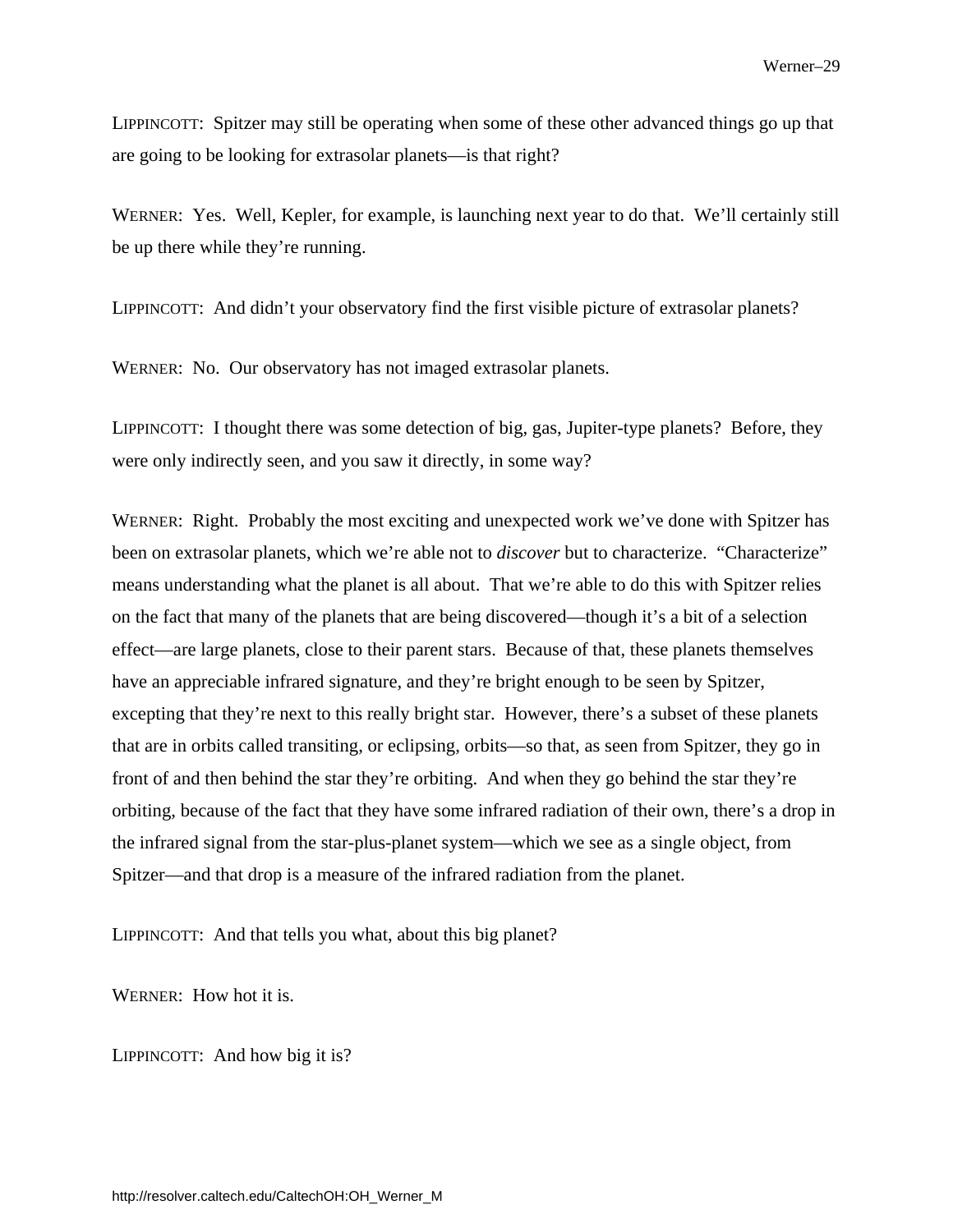WERNER: No. How big it is you can get from the fraction of the starlight it obscures when it goes in front of the star. But [in the infrared], you can figure out how hot it is, you can figure out things about the structure of the atmosphere, you can figure out things about the composition of the atmosphere, you can figure out whether there are winds on it and how energy is transported around the planet—an extraordinary amount of stuff! And you can look at the chemistry of the atmosphere.

LIPPINCOTT: Which of the Spitzer instruments picks this up?

WERNER: Well, it's been done with all three instruments, in fact. The first measurements were done both with IRAC and with MIPS, and then people started doing it with the spectrograph. So you can look at not just the broadband signature of the eclipse but at the eclipse in many different wavelengths at the same time, and that tells you about the composition of the planetary atmosphere.

LIPPINCOTT: Would Spitzer be able to pick up any terrestrial-type planets, rocky planets?

WERNER: In a favorable situation, where the planet is pretty close to the star, and orbiting an M star, so it's a cool star—

LIPPINCOTT: What's an M star?

WERNER: That's a cool star, a star that's maybe half the temperature of the sun, and it's also much smaller than the sun. So its infrared contribution, relative to the planet, will be quite a bit smaller [than that of a larger star]. In those circumstances, Spitzer could certainly see a planet a few times the size of Earth, at least.

LIPPINCOTT: Has it?

WERNER: We haven't done that yet, no.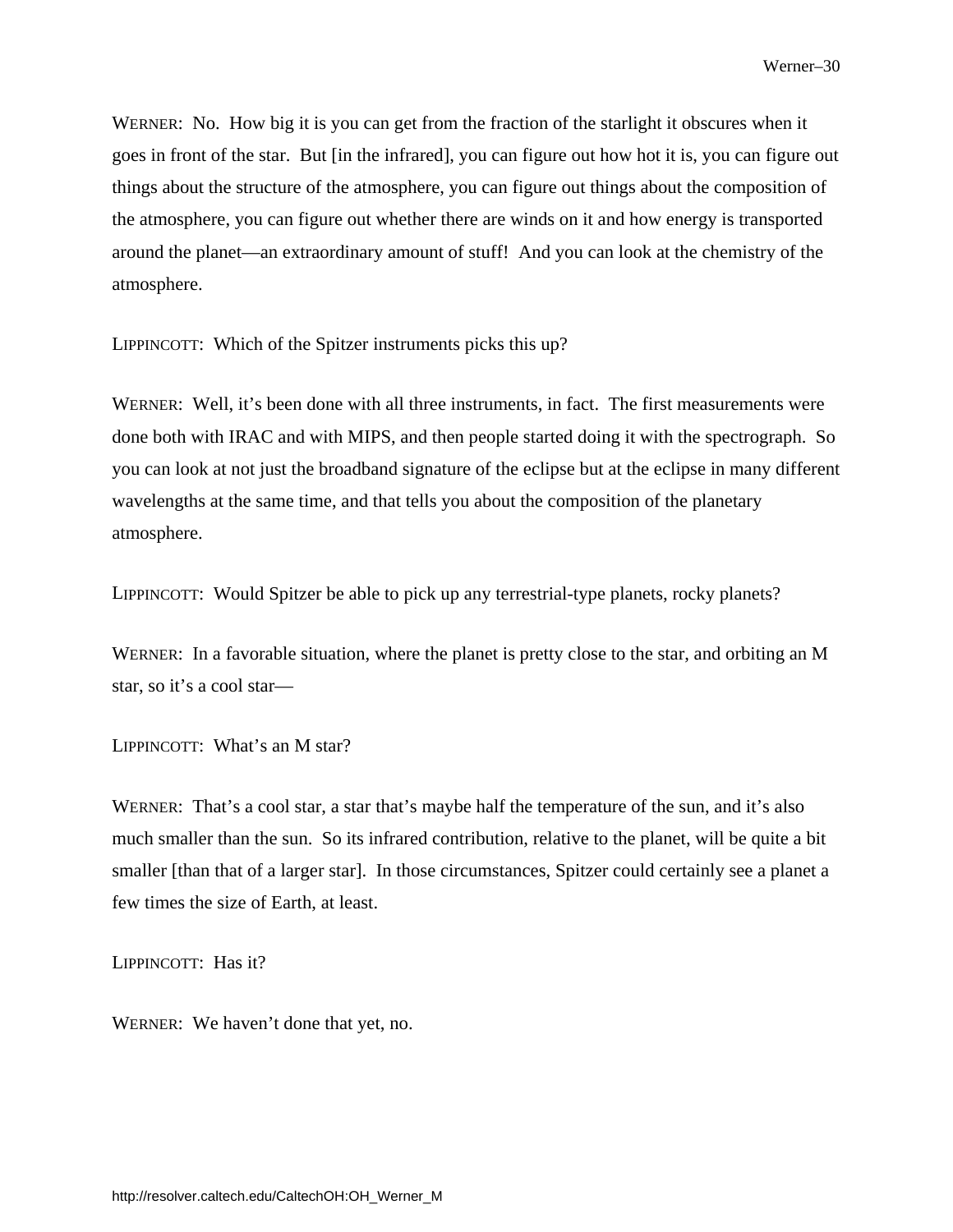LIPPINCOTT: How do you feel about how many of these things there are? I was just thinking about the Drake equation. Are you one of the people who thinks there's tons and tons of other worlds?

WERNER: Oh, there's no question that there are tons and tons of other worlds. I don't think anybody would disagree with that; because so many planets have been seen around stars. First of all, the formation of planets is an expected by-product of the formation of stars.

#### LIPPINCOTT: Right.

WERNER: And so many planets have been seen around other stars and by searches that are still sensitive only to a small fraction of the actual planets that could be present. There can be no doubt that there are lots and lots of planets around other stars. Whether it's 10 percent of stars, 20 percent, 50 percent that have planets, it's still a whole lot of planets.

LIPPINCOTT: Yes. I think some scientists think that half the stars are binaries—that is, two stars together—and the other half have these disks around them that could wind up as planets.

WERNER: Absolutely. And even the binaries might have planets—who knows?

LIPPINCOTT: Oh! Really?

WERNER: Sure. It's possible. Anyhow, that's a lot of planets, and I personally think that with so many planets and so many galaxies and so many stars, there are bound to be other places where life has formed. But it may not be anything like the life we have here.

LIPPINCOTT: Yes. This is totally beside the point, but a lot of biologists— The biologists are the only ones who are dragging their feet here because they think it's so difficult to grow anything you know, that the chances against getting some kind of arrangement, like DNA, that reproduces itself are astronomically high, if you'll pardon the pun. But I don't think so. I mean, they're not looking at it from the point of view that you and I might look at it, which is that there's so much space.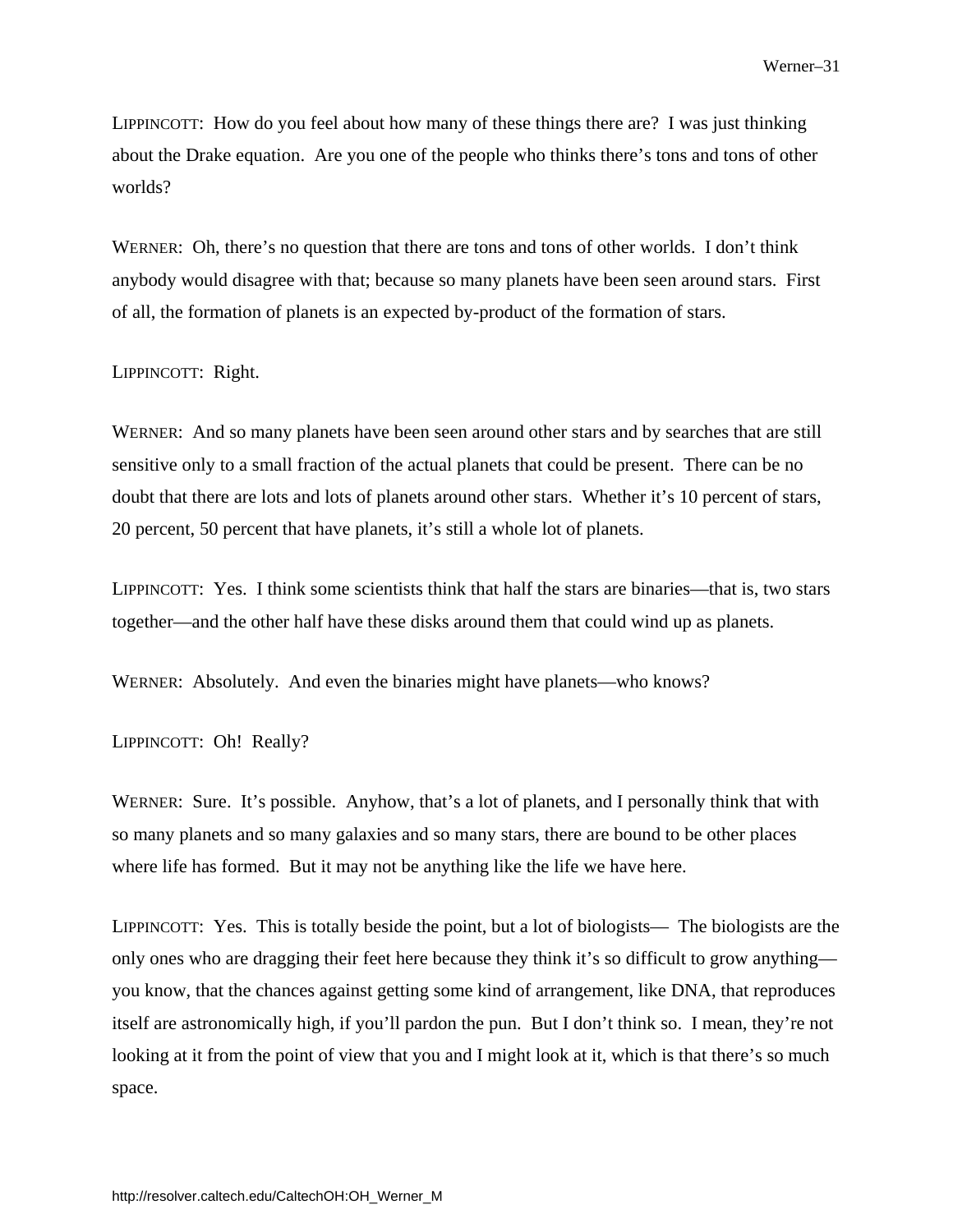WERNER: Exactly. You have so many chances. Even though the probability per chance is small, the number of chances and the length of time you have over which life can evolve is quite long. But the fact is, we know very little about this. We'll know more when life is discovered elsewhere.

LIPPINCOTT: Yes. But your principal interest is in finding out how the structures evolved, right? The structures in the universe.

WERNER: I don't know what you mean by my principal interest.

LIPPINCOTT: Oh. Well, it isn't biological, is it?

WERNER: Oh. No. No, that's right. [Laughter] We're not doing biology. Although some of the most interesting work I've done, with and without Spitzer, has been vaguely astrobiological. There's a new field called astrobiology, which is a kind of intersection of astronomy and biology.

LIPPINCOTT: Yes, it used to be called exobiology, which is a much better name for it.

WERNER: Probably. But I mentioned earlier the hydrocarbon molecules. I've devoted a fair amount of time to studying hydrocarbon molecules in space and understanding where they are and are not found, and how they are excited, and so forth and so on.

LIPPINCOTT: They're found on comets, aren't they?

WERNER: Well, the molecules I'm thinking of are a class of molecules called polycyclic aromatic hydrocarbons, which are found throughout space, in fact.

LIPPINCOTT: Just all by themselves.

WERNER: Yes. They're also found in places like soot and tar and car exhausts and on your barbecue grill.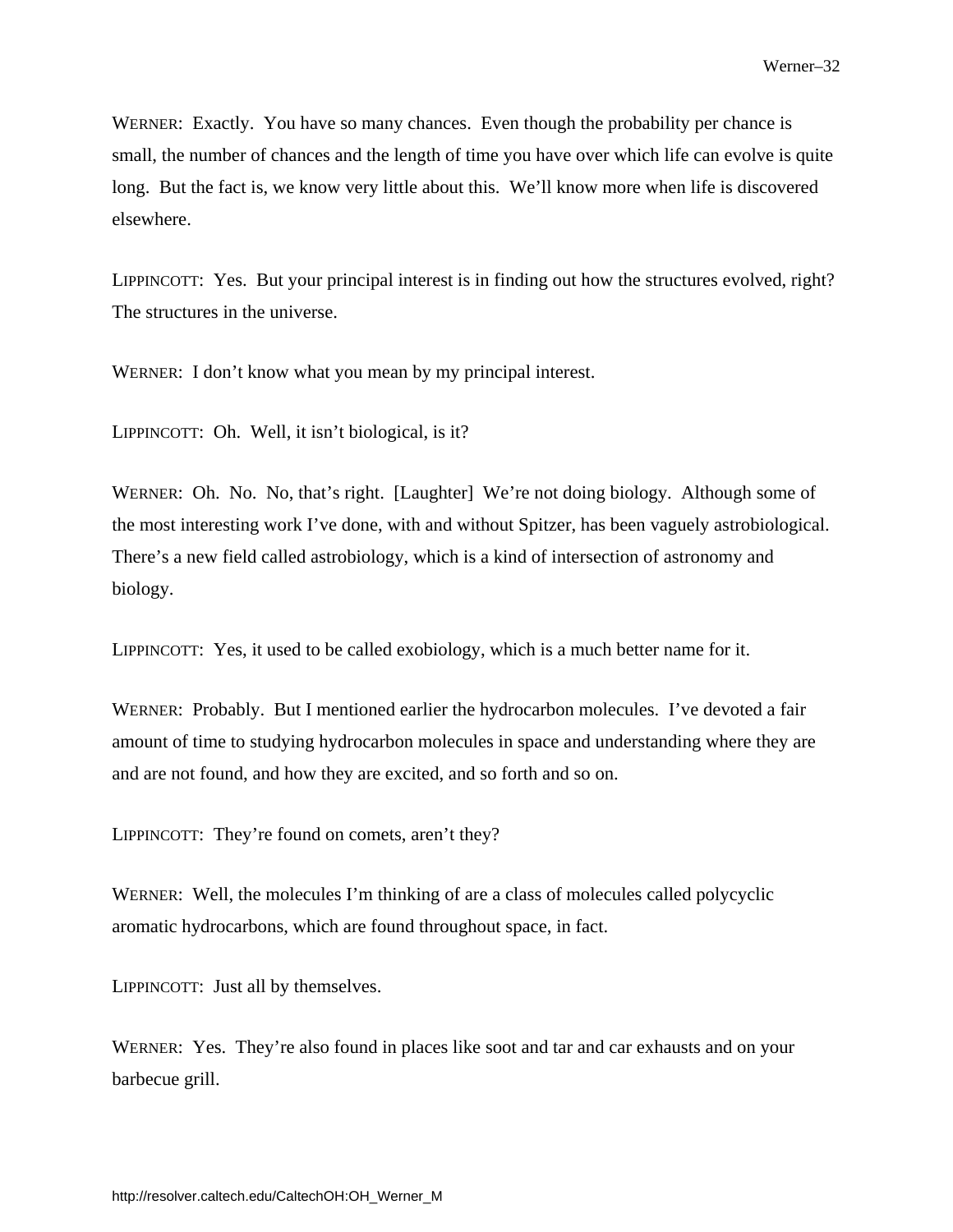<span id="page-36-0"></span>LIPPINCOTT: [Laughter] And they have nitrogen in them, don't they, and carbon and hydrogen—

WERNER: Well, the pure polycyclic aromatic hydrocarbons are just hydrogen and carbon.

LIPPINCOTT: Oh, is that all?

WERNER: But I'm sure that in reality they have lots of side groups and impurities.

LIPPINCOTT: Yes, and then they kind of collect into— On comets? Because they've found amino acids, I think, on meteorites.

WERNER: That's right. The polycyclic aromatic hydrocarbons are only one of a number of classes of hydrocarbon molecules found in space and that we might expect to find on the mantles, or the surfaces, of grains, and that might be brought into comets in that fashion, as the comet formed from material in the outer solar system.

LIPPINCOTT: And that's what you're principally interested in?

WERNER: Not principally, but that's one of the things I'm interested in, yes.

LIPPINCOTT: Tell me about some of the latest discoveries of Spitzer.

WERNER: OK. Well, certainly the result I mentioned earlier—our ability to characterize the extrasolar planets—has been very, very exciting. The fact that we can talk about winds on the surface; construct the temperature distribution on the surface of an extrasolar planet; talk about how we need winds to redistribute the energy that's falling from the star onto the surface of that planet; look at the time response of the planet to an impulse of energy, as it approaches close to the star and then moves away. We can do all these kinds of things, and it's really quite remarkable.

LIPPINCOTT: Can you tell something about their orbits?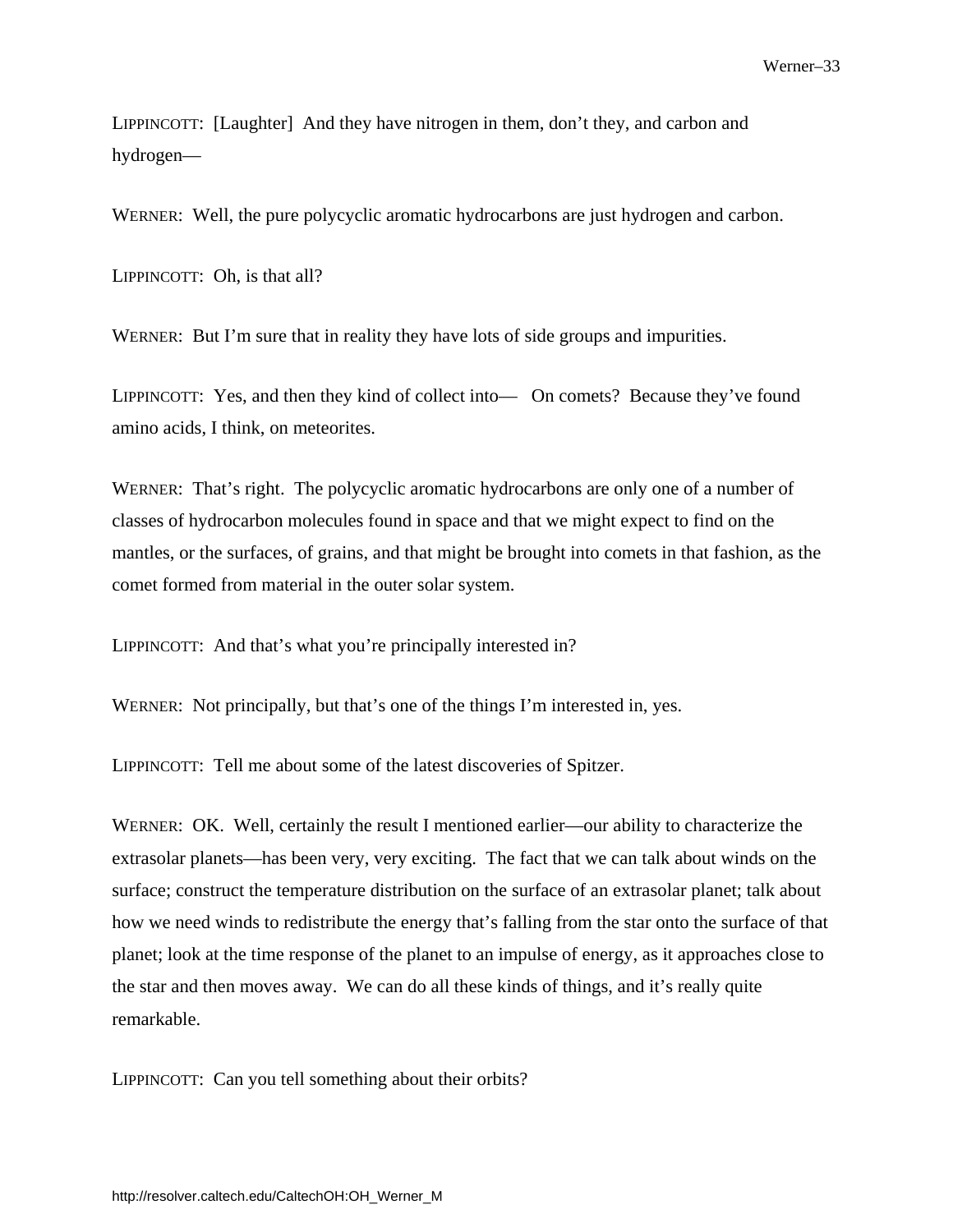WERNER: No, the orbits you get from— This is a good example of synergy between different tools: The orbits you get from the people who discover the planets and look at the radial velocity and so forth. Once you know the orbit, you can say, "Well, we'll look at the planet at *this* time, because it will be close to the star." And at some later time, it will be far away from the star. And how does its infrared radiation vary over that time period?

Another area where we've gotten very surprising results has been in the study of the very distant universe, where we find very large galaxies at a very early age. So, even much less than a billion years after the Big Bang, we find galaxies which have fairly immature stellar populations and must have formed within a few hundred million years of the Big Bang. And that's sort of a threat to, or a constraint on, theories of how structure formed in the early universe. Things must have gotten organized pretty quickly.

LIPPINCOTT: So it was surprisingly early?

WERNER: Right, and there are surprisingly large numbers of these things.

LIPPINCOTT: Are they all spirals, or are some of them elliptical?

WERNER: We can't resolve them spatially, but they have a stellar population characteristic of ellipticals.

LIPPINCOTT: Oh. And not characteristic of the spirals?

WERNER: Right, characteristic of stellar bulges.

We've discovered, as you mentioned earlier, a stellar bar at the center of our galaxy. We've looked at cometary material in our own solar system and compared that with material around other solar systems, to understand the similarities and differences—in general, the similarities are pretty striking. If you take a recipe based on observations, say, of comet Tempel 2, the comet [hit by] NASA's Deep Impact [spacecraft], that material can pretty well reproduce the signature of dust in extrasolar planetary systems that we're able to study with Spitzer. We've just had a paper accepted for *Scientific American* on evidence we found for planets around planet-size stars.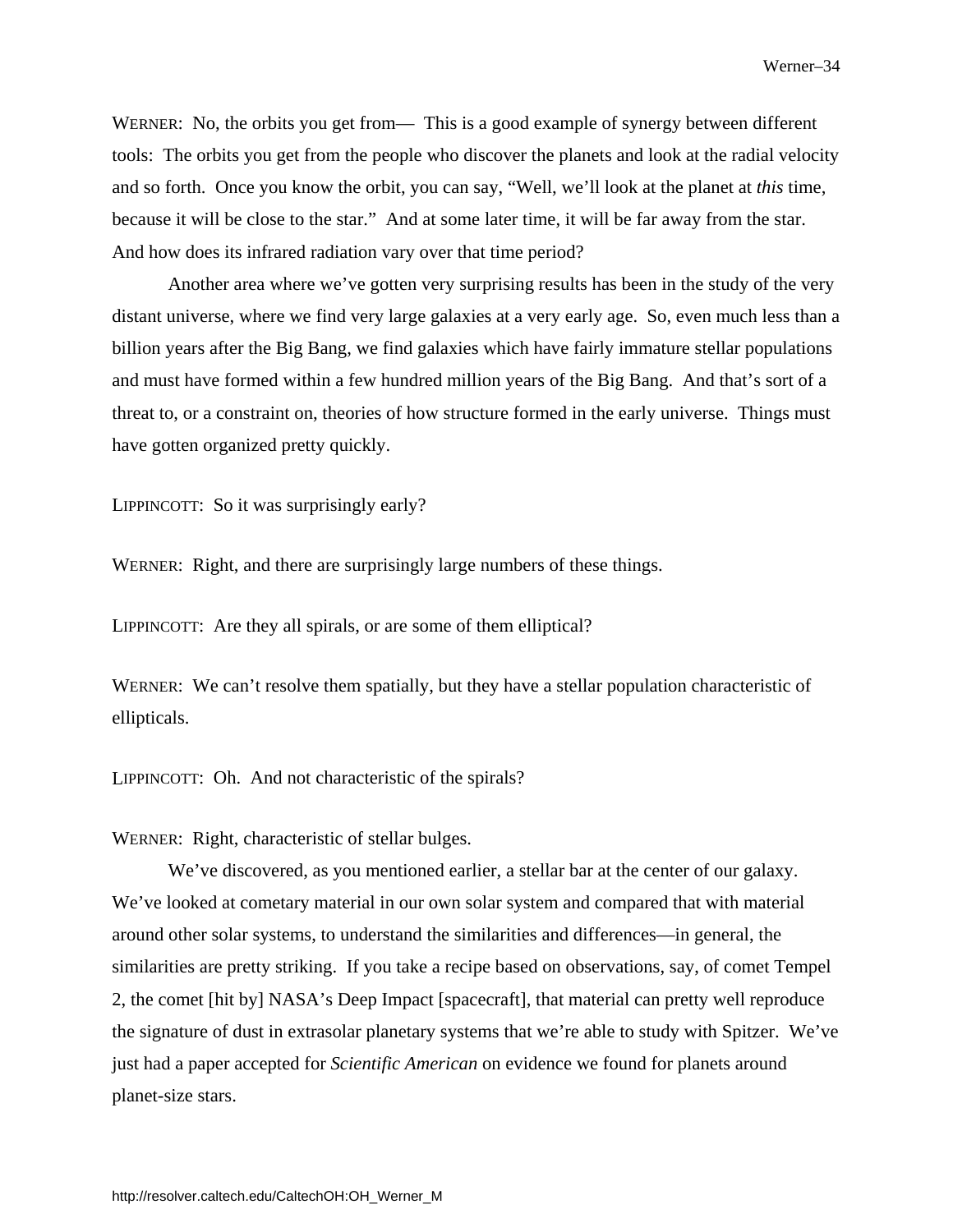#### LIPPINCOTT: Planet-size stars?

WERNER: Yes. Start with brown dwarfs, which are objects not much bigger than Jupiter that never became robust enough—or heavy enough, massive and hot enough—to become stars. They have 1 percent of the mass of the sun. Nevertheless, they can radiate, and you can see them in the infrared, because when they're young, they radiate the heat with which they formed—the heat of the collapse that formed them. And these objects have disks around them within which planets can form, which look very similar to the disks around young stars, within which planets form. So that's an example of a planet-size object that might have its own planets around it. Moving to the other end of the spectrum of stellar evolution, there's an object called a white dwarf, which is the endpoint of the evolution of a star like the sun. We've found disks of dust around white dwarfs, which are probably produced when an asteroidal-type object comes so close to the white dwarf that it's shredded by the white dwarf's strong gravity—a white dwarf is a very compact star, a stellar remnant. And some of this shredded material actually falls onto the white dwarf, and if you look at the atmosphere of the white dwarf, you can study the composition of this asteroidal material that was orbiting the white dwarf. And, again, it's remarkably similar to the composition of our own solar system. Spitzer's been studying these white-dwarf disks, as well as the brown-dwarf disks and the young-stellar-object disks.

LIPPINCOTT: Now, our sun is going to be a red giant in about five billion years?

WERNER: And then it will become a white dwarf, about the size of Earth.

LIPPINCOTT: And then it will become a white dwarf. Do you know that that's going to be its final stage? Or if enough stuff falls into it when it's a white dwarf, mightn't it reignite and turn into a decent sun again?

WERNER: Well, that kind of thing happens when the white dwarf has a star companion, but the sun isn't a binary star. I don't think enough stuff can fall onto it to make it much of anything.

LIPPINCOTT: When it gets to be a red giant, it's going to encompass Mars, isn't it?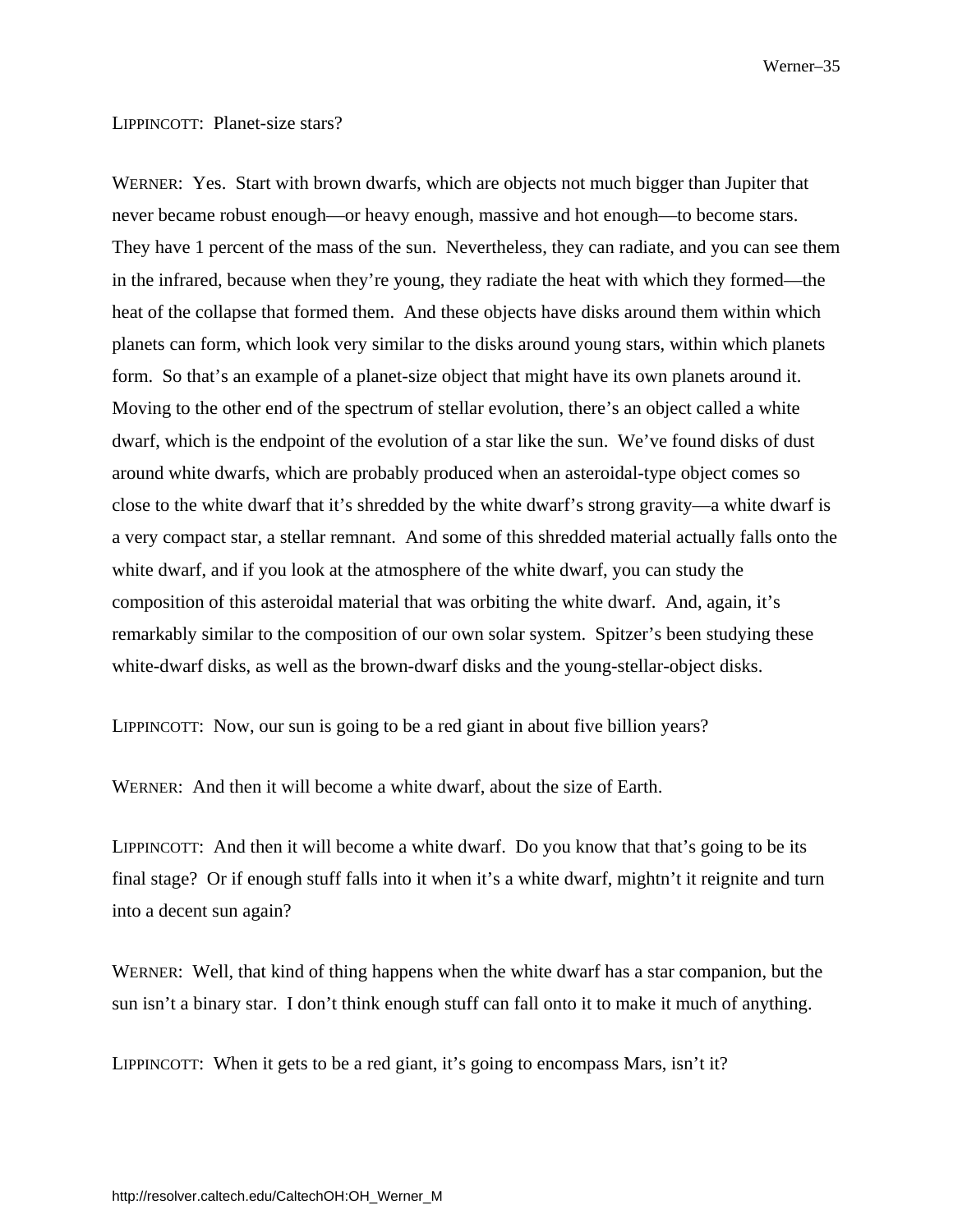WERNER: It will be in one hundred times its current size, which makes it about as big as the Earth's orbit and close to Mars.

LIPPINCOTT: And so what will happen to Jupiter and Uranus and Neptune?

WERNER: They may be safe.

LIPPINCOTT: We'll be elsewhere by then.

WERNER: We better be.

LIPPINCOTT: Oh, we will be. I'm sure we will be. I want to talk about the Terrestrial Planet Finder. That goes up—?

WERNER: Those programs—the so-called planet-finder programs—are quite uncertain now, in terms of their timing and how they're going to be done. I think a lot depends—

LIPPINCOTT: Because of money?

WERNER: Yes, because of the funding—or the lack of funding. The fate of that particular line of activities depends a lot on the decadal review committee, which is just starting up and will produce a report for the coming decade. Its recommendations will have a big effect.

LIPPINCOTT: Who's running those, now that Bahcall is gone?

WERNER: Well, Bahcall ran one, but there's a new chairperson every time around. In 1990 it was Bahcall. In 2000 it was Chris [Christopher F.] McKee and my college classmate Joe Taylor, whom I mentioned earlier. They're in the process of deciding on the chair for the next review, but it hasn't been announced yet.

LIPPINCOTT: OK. What about SOFIA [Stratospheric Observatory for Infrared Astronomy]?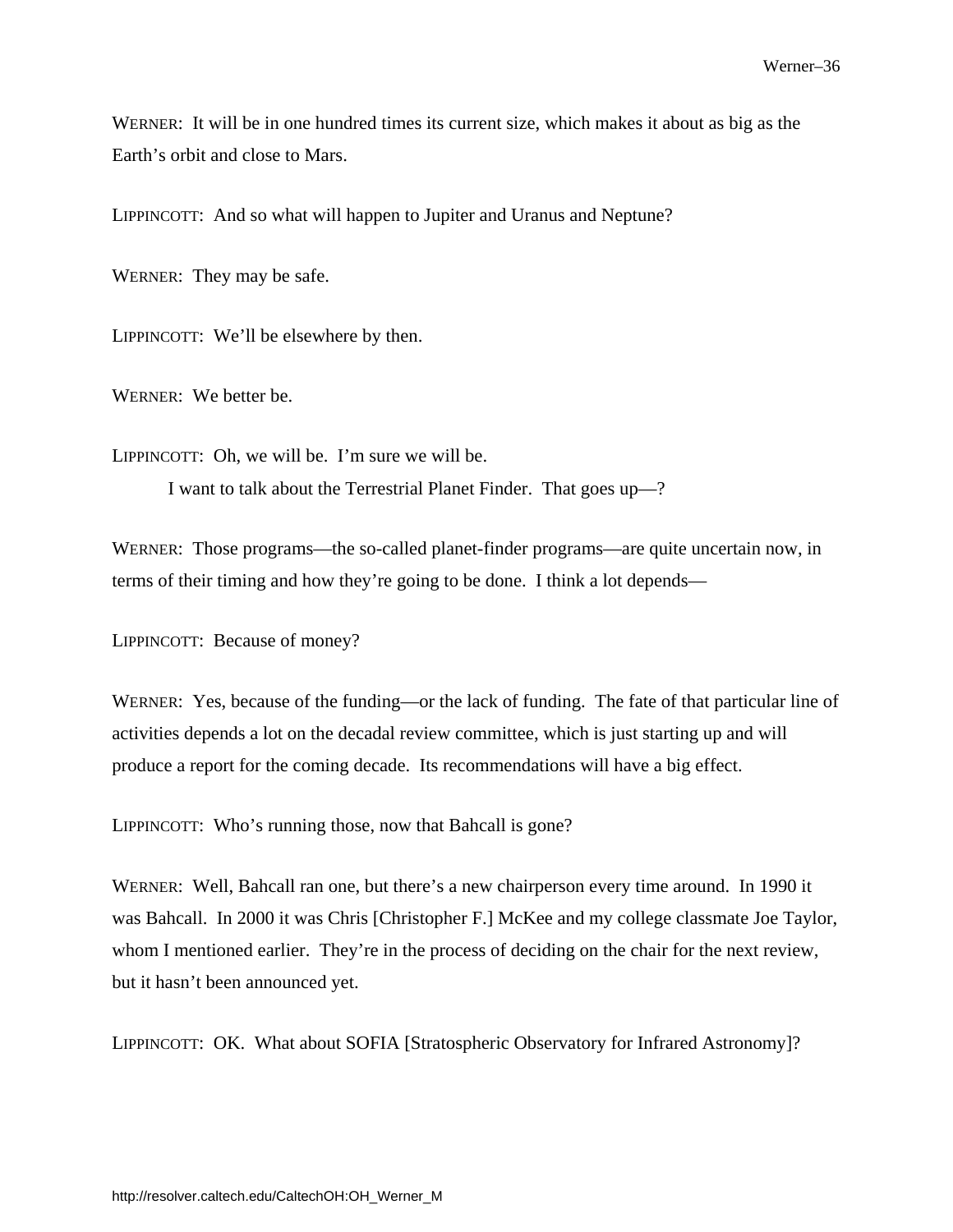WERNER: SOFIA is an airborne observatory, a successor to the Kuiper Airborne Observatory, which I mentioned earlier. SOFIA was in the same [decadal] review I mentioned earlier. In 1994, when Spitzer was revalidated as a top Bahcall committee priority, SOFIA was given a big boost forward. It's a joint project with the Germans. It's had a rather troubled history. Hopefully it will start flying within a year and will continue, with a larger telescope and more capable instruments, the tradition of work with the C-141—the Kuiper Airborne Observatory which we call the C-141.

LIPPINCOTT: Will it have instruments comparable to Spitzer's?

WERNER: It will have the same types of instruments, but because of the fact that it's going to be warm and within the atmosphere, it won't be as sensitive. It will have somewhat higher spatial resolution—higher visual acuity, if you like—and it will carry instruments that provide higher spectral resolution. Because it's a very robust platform, in terms of what you can mount on it. Spitzer is no bigger than a car, and I mean a Corolla, not a Hummer. [Laughter] The SOFIA is in a 747 aircraft, so it's going to be a big observatory, with big instruments.

LIPPINCOTT: Would you be doing any work on that, do you think?

WERNER: I'm hoping to do at least a little work on SOFIA, yes. We have a plan at JPL to develop a module to do polarimetry to measure the magnetic fields in space, which will considerably enhance the capability of SOFIA—sort of an add-on to one of the instruments. More generally, SOFIA will be supporting instrument and technology development, and I think the people at JPL whom I help in my chief scientist's role will certainly be interested in participating in the SOFIA instrument program.

LIPPINCOTT: Since Spitzer has worked so well, are there any plans—when this particular piece of equipment dies—to send up a new one, duplicating it?

WERNER: No. You don't want to duplicate, you want to go beyond. The detectors available now, the arrays, are much more powerful in terms of the number of pixels. The telescope that's in work to succeed both Spitzer and Hubble is what's called the James Webb Space Telescope.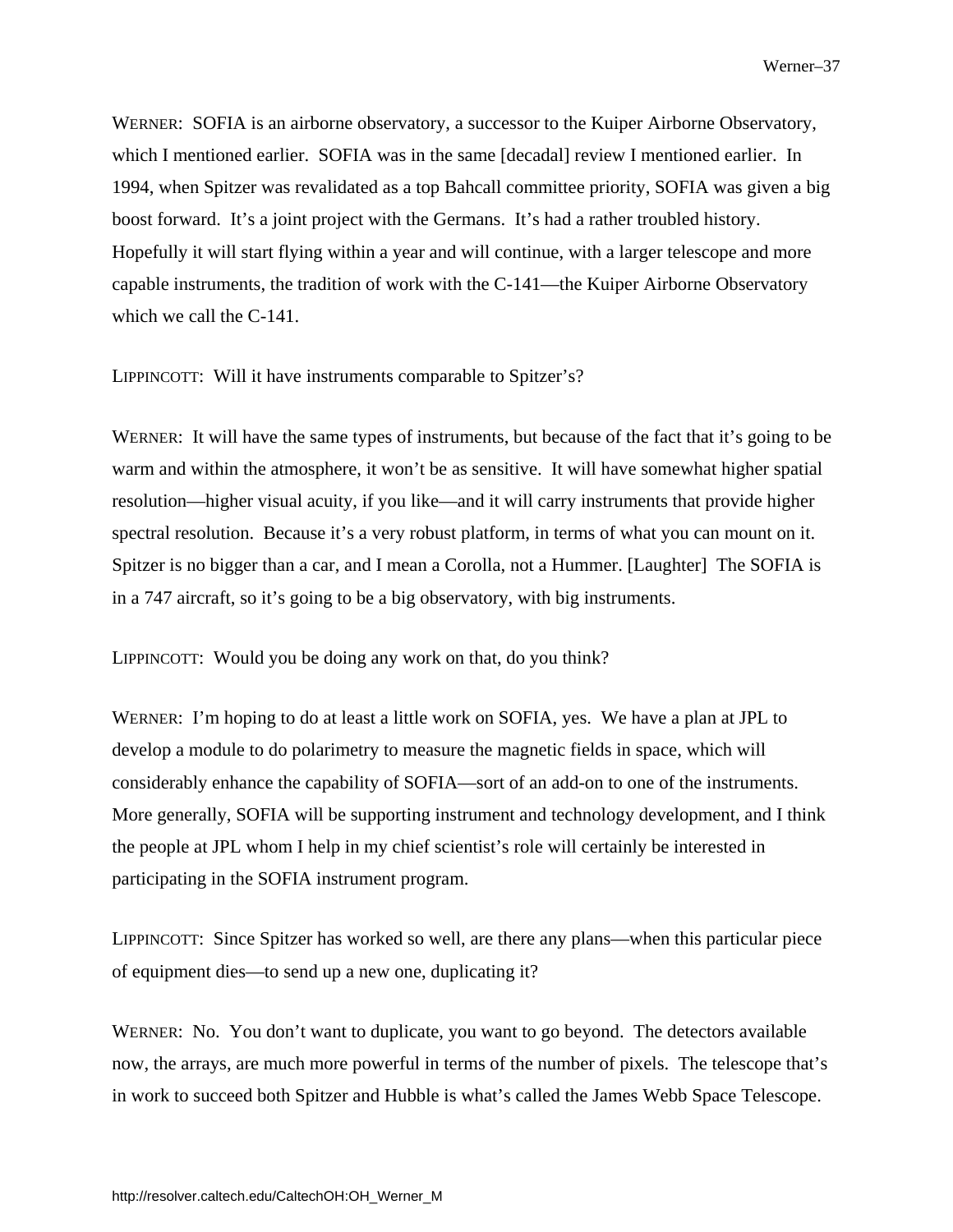LIPPINCOTT: Is that going to be optical also?

WERNER: It will be optical-slash-infrared. It will overlap Hubble and Spitzer, but not their extremes, just the middle—that is, the longer wavelengths observed by Hubble and the shorter wavelengths observed by Spitzer is what JW—the James Webb Space Telescope—will observe.

LIPPINCOTT: And when will that be launched?

WERNER: 2013 if things go well.

LIPPINCOTT: Is Hubble still producing?

WERNER: Hubble is still doing good science. It will be doing much better science, and much more viable and exciting science, when the new instruments that are scheduled to be launched in [October] 2008 are installed.

LIPPINCOTT: Good. Have I not covered anything you'd like to talk about here?

WERNER: Yes, a couple of things just quickly. One is, of course, that I recognize that the work we do is supported by the taxpayers of the country, so we're fortunate to have this type of program that enables us to fulfill our dreams, and I think we return good value for money, in terms of the science, the technology, the scientific literacy, the young scientists we train, and the way we inspire people to keep looking forward. The second thing about Spitzer is that although we've talked about it as a scientific experiment, to my mind it's equally successful as a management experiment. We operate in a very open and transparent fashion. We use the best capabilities not just of the scientists but of the engineers and the managers. We didn't set artificial boundaries about who could talk to who about what; and that openness is a large part of the reason for the success of Spitzer. A project like Spitzer requires the very best capabilities of the very best people, and we were able to achieve that by picking good people and empowering them, or by a winnowing-out process by which the not-so-good people fell by the wayside. It's really the people that make something like Spitzer happen. Everybody who worked on Spitzer should feel proud and excited about the contribution they made to this great scientific mission.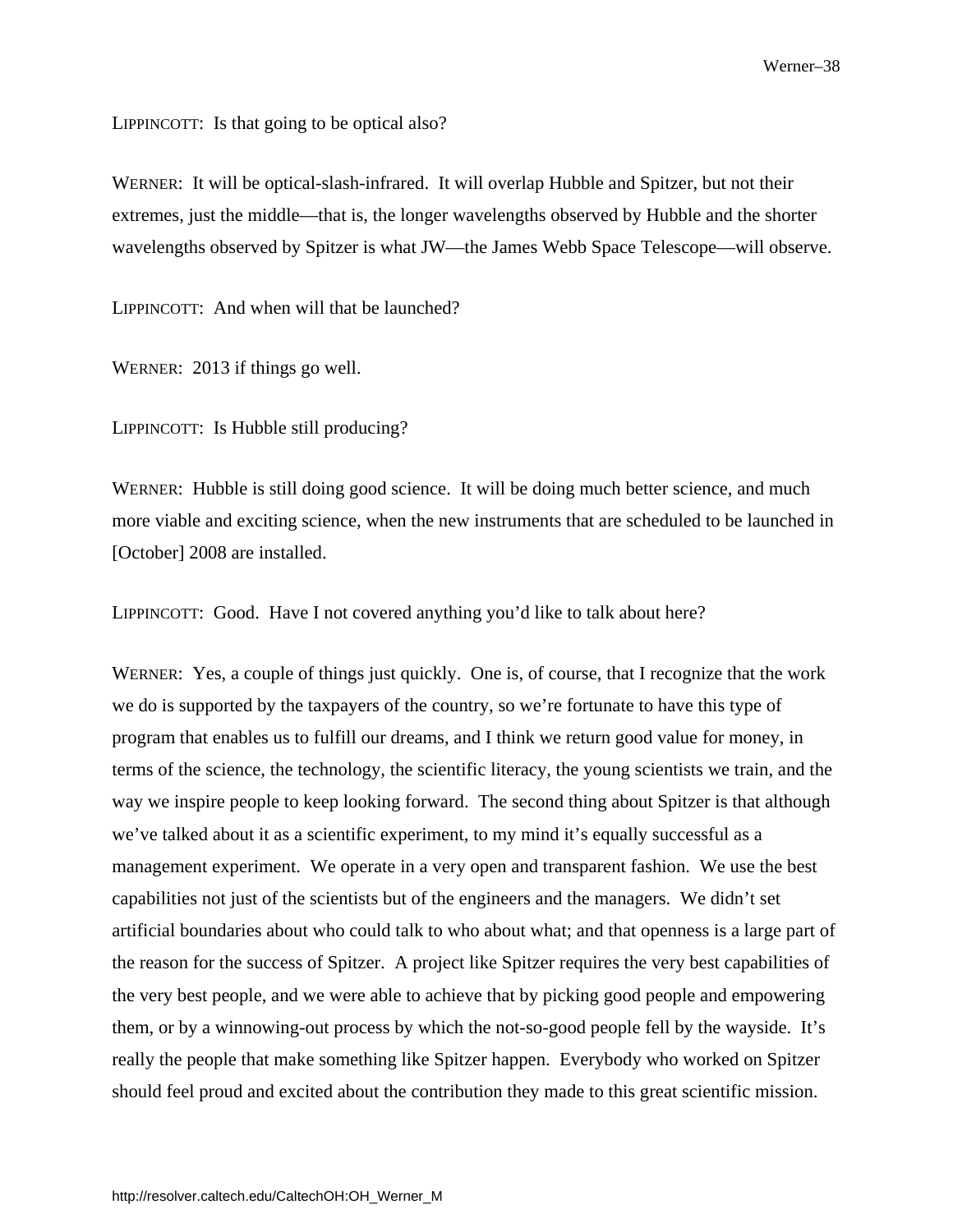LIPPINCOTT: Who is the project manager?

WERNER: Right now, the project manager is a gentleman named Robert [K.] Wilson. But the project managers who really brought Spitzer to life were Larry Simmons, who got us well into the development cycle, and Dave Gallagher, who took us from there through launch. They're the guys who deserve the credit. And we were well supported by NASA. We made it easy for NASA to support us by maintaining good communication with NASA headquarters.

LIPPINCOTT: What are your plans for yourself when Spitzer finally gets a little too warm to—

WERNER: It won't get too warm, only too distant—it's continuing to move away.

I'm a little uncertain about my plans, to be honest with you. I'm now sixty-five, and my wife's sixty-six, so we can certainly retire in the near future, but we're not planning to. So we'll just see what happens.

LIPPINCOTT: How far away is Spitzer? And it will just— It will never fall to Earth?

WERNER: Oh, no. It will come back around in about sixty years.

LIPPINCOTT: Come back around in our vicinity?

WERNER: Yes. It's falling behind the Earth and—

LIPPINCOTT: We'll catch up to it.

WERNER: Exactly. We'll lap it.

LIPPINCOTT: Will it then tumble down?

WERNER: No, it's not going to hit the Earth. That's very unlikely. It will just go past and keep on going.

LIPPINCOTT: That's kind of sad.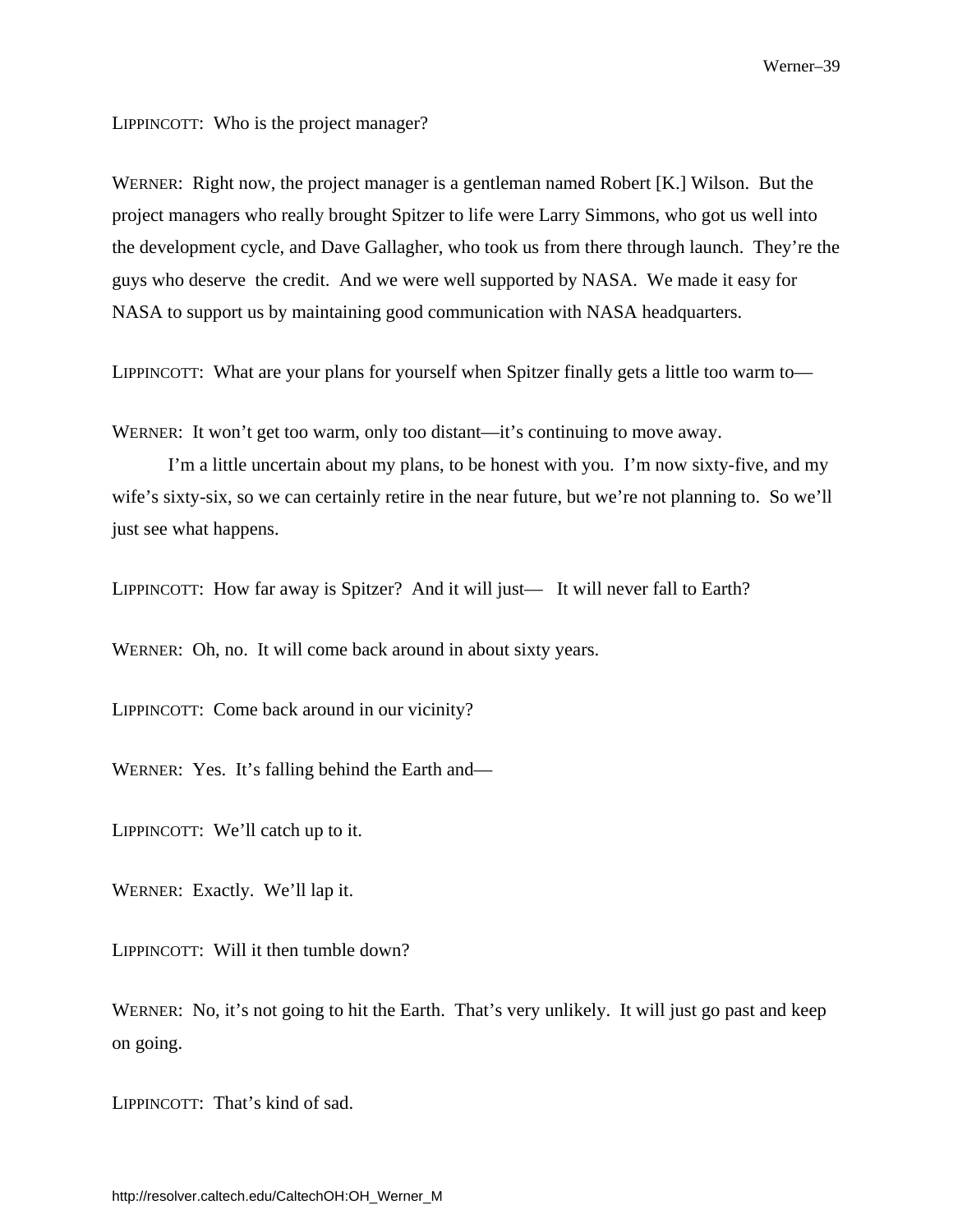WERNER: Well, it will have had a glorious life by then. It's had a glorious life already.

LIPPINCOTT: We have a little bit more time here. I just wanted to mention one honor that came your way, and that is being appointed the George Darwin lecturer by the Royal Astronomical Society in 2006.

WERNER: Yes. That was a very pleasant surprise, I have to say, and quite an honor.

LIPPINCOTT: Yes! Who were some of your predecessors?

 WERNER: Well, interestingly enough, Lyman Spitzer himself was the George Darwin lecturer a long time ago. Joe Taylor—my college classmate, whom I mentioned earlier—has been the George Darwin lecturer. Both Wal [Wallace] Sargent and Anneila Sargent, from the Caltech faculty, have been the George Darwin lecturer. Of course, the first thing I did when I was appointed George Darwin lecturer was to see who else has been appointed George Darwin lecturer. [Laughter] And it's a group of astronomers amongst which I am very proud to be listed.

LIPPINCOTT: Yes, that's terrific! What did it entail? Just going over to London and delivering one lecture?

WERNER: Yes. Well, they paid my way, so we made an occasion of it. We visited Cardiff, and I gave a lecture at Cardiff, where there's an infrared astronomy program. And in England, we went up to Cambridge, where we'd lived for the year when I was there after graduate school. I gave a lecture in Cambridge, which was a lot of fun. And the George Darwin Lecture itself was a lot of fun. It was followed by a typically English dinner at a club—interestingly enough, called the Athenaeum—which was one of the swanky private clubs in London. Up until recently, they had to smuggle women members of the society in through the back door; now they can go through the front door. And you know, there were the usual roasts and speeches and so forth. It was a good time.

LIPPINCOTT: Is there a lot of infrared astronomy going on in Britain?